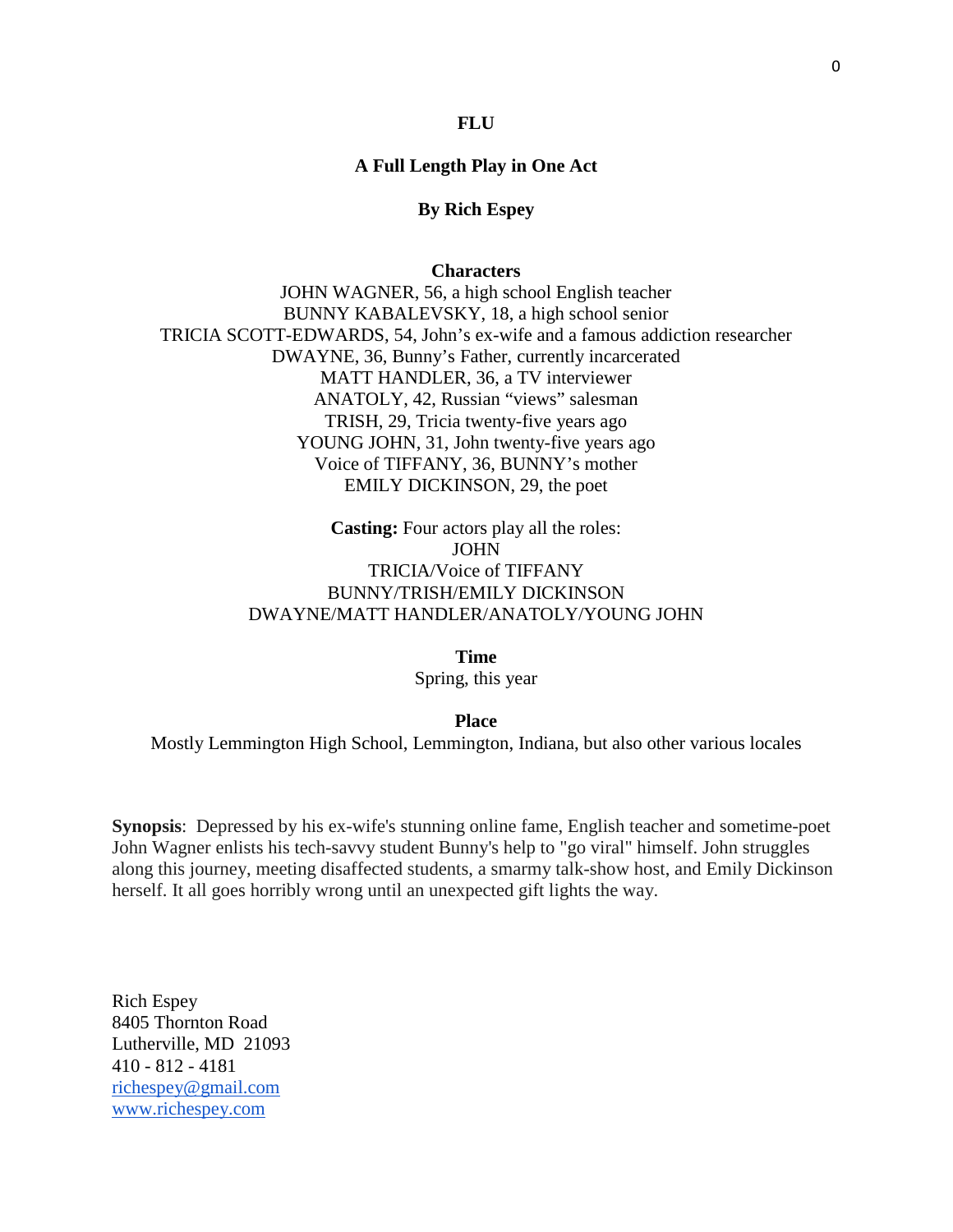*JOHN, mid-50's, slim, attractive, is there. As he speaks, the clicking from a pair of knitting needles gets louder and louder.*

#### **JOHN**

What makes a poet great? What distinguishes eternal, magnificent poetry from just a bunch of words strung together? Last class I asked you to think of a favorite poem we've read, or even your favorite song lyric...what makes it excellent? Daria? You don't know. Cooper?

We've talked about rhyme, about alliteration, about scansion. Who remembers scansion? "Now IS the WINter OF my DISconTENT" - what is that called? Jason, are you texting? Who are you...no, you are...you ARE!

I SEE that YOU are TEXTing IN my CLASS. Now STUFF the FREAKin' PHONE back IN your PANTS!

That, Alyce, is an example of scansion - the rhythm of a poetic line, which in the case I just mentioned to Jason was 2

#### **BUNNY**

Iambic pentameter.

#### **JOHN**

Very good, Bunny. Thank you.

But it's got to be more than just rhyme and scansion and alliteration and assonance and conson-What, are you eight years old, Ryan? ASSONANCE is not something to laugh at!

#### *JOHN holds up a book.*

What is it that makes these poems the "Top 100 Poems of All Time?" Here. Emily Dickinson, number 78. "Success is counted sweetest by those who ne'er succeed." What do you...what's funny? What are you looking at? (*He takes a phone from an audience plant*) America's Top Kitchen Comics...I am so glad you can now stream that whenever you like.

What would get a poem the most "likes" today? Which poet would people binge read and why? Or binge watch, if they were reading poems online? Nina, what do you think...What is that noise? It's really annoying, does anyone else find that annoying? What is it...Bunny, what are you doing?

# *A bell rings.*

Enjoy your lunch. See you tomorrow. Bunny, please see me for a moment.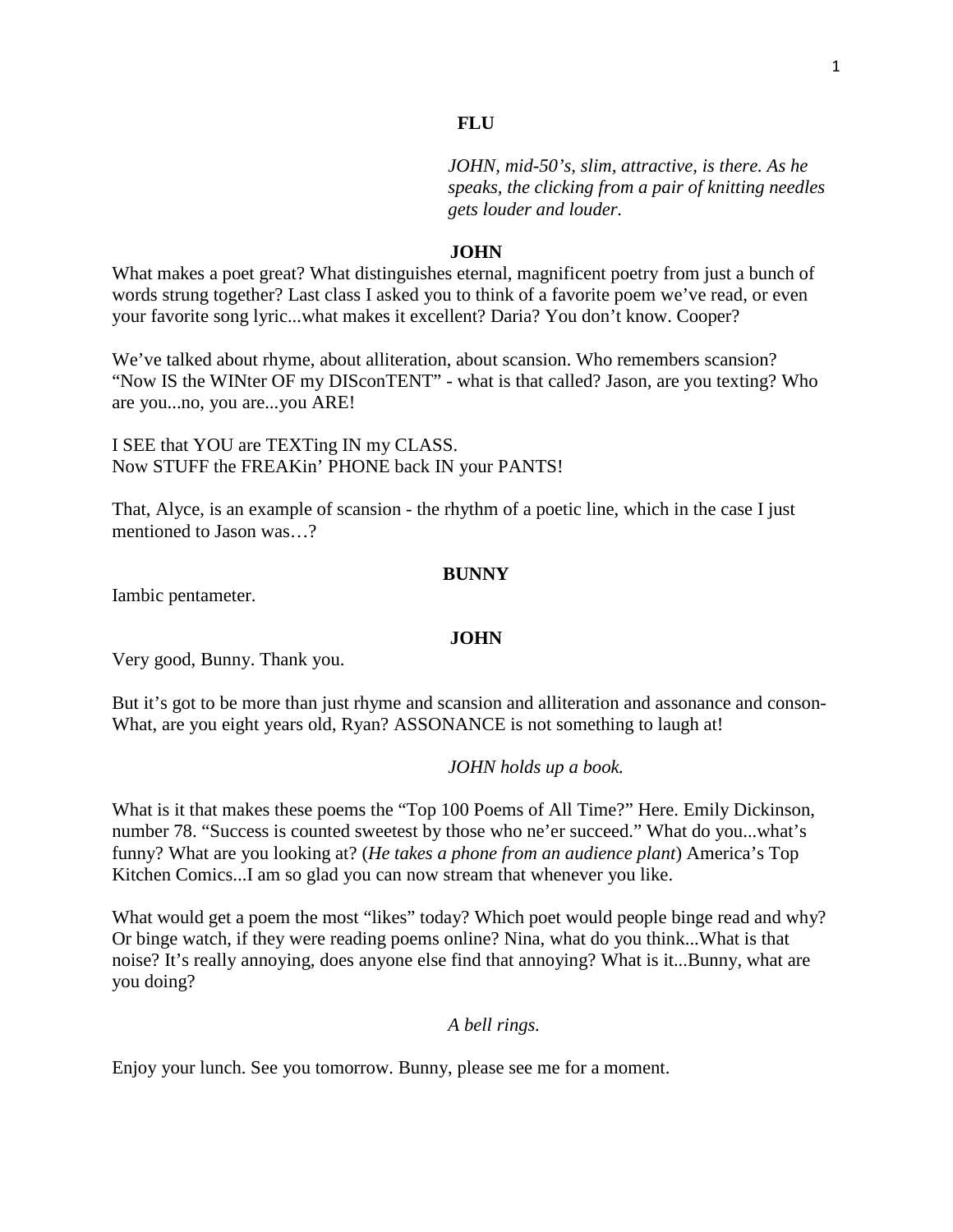*BUNNY approaches the desk.*

What were you doing?

| Knitting.                  | <b>BUNNY</b> |
|----------------------------|--------------|
| It was veryloud.           | <b>JOHN</b>  |
| I'm sorry. I have anxiety. | <b>BUNNY</b> |

OK….

# **BUNNY**

**JOHN**

You can't send me to Principal Skinner because my therapist prescribed knitting. So I'm doing that. Actually, in her email to me she wrote "knotting" but I figured it was a typo because the link to the video she sent showed this lady knitting, but what I'm doing is more like knotting because I SUCK at it!

#### **JOHN**

Your therapist emailed you?

#### **BUNNY**

It's online therapy on account of my Mom is like...well, anyway, yeah, it's like supposed to help me focus.

# **JOHN**

It was making it hard for me to focus.

#### **BUNNY**

I have a note in case you don't believe me.

#### **JOHN**

I believe you, it's just that...well, aren't there plastic needles?

#### **BUNNY**

Yeah, and actually I am supposed to use plastic needles.

# **JOHN**

Your therapist respects the need for quiet in a classroom.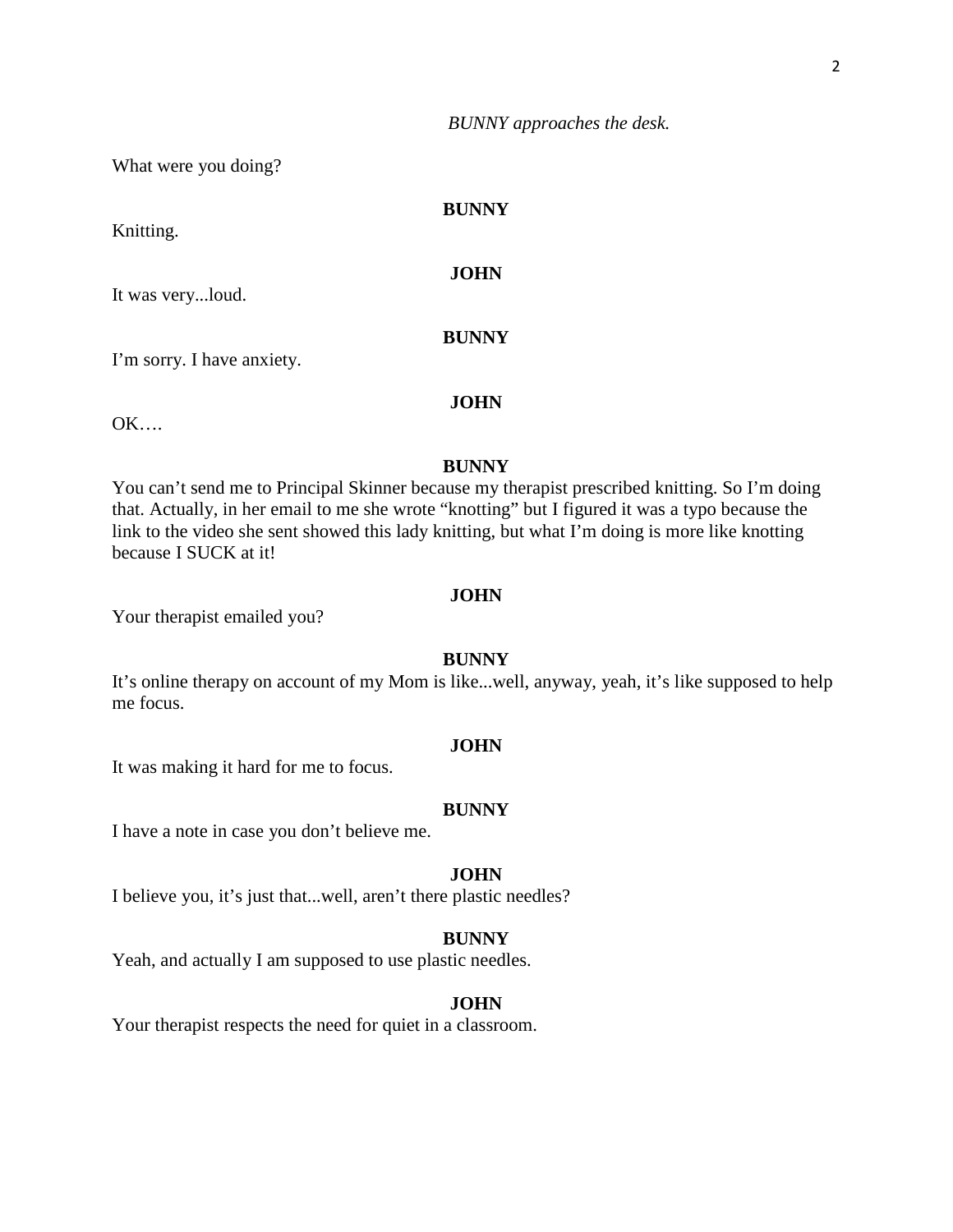No, she just doesn't want me to be able to self-harm when my anxiety really rears up. Last week, I started poking. It's kind of like cutting but not. I made bruises in the shape of a daffodil. You can still kind of see // the shape here

# **JOHN**

Well at least you're trying to pay attention, instead of watching videos or texting your Mom.

# **BUNNY**

**JOHN**

My mom doesn't text.

Good for her.

#### **BUNNY**

Well, not reaaally.

*JOHN's phone buzzes on his desk. He looks at it and looks shocked.*

# **BUNNY**

You can take that if you want to. I'll just knit.

| No, uhit can go to voicemail. | <b>JOHN</b>  |
|-------------------------------|--------------|
| No, really, I don't mind.     | <b>BUNNY</b> |
| I can get it later.           | <b>JOHN</b>  |
| Who is it?                    | <b>BUNNY</b> |
| It's none of your business.   | <b>JOHN</b>  |
| Is it a girlfriend?           | <b>BUNNY</b> |
| No.                           | <b>JOHN</b>  |
| A boyfriend?!                 | <b>BUNNY</b> |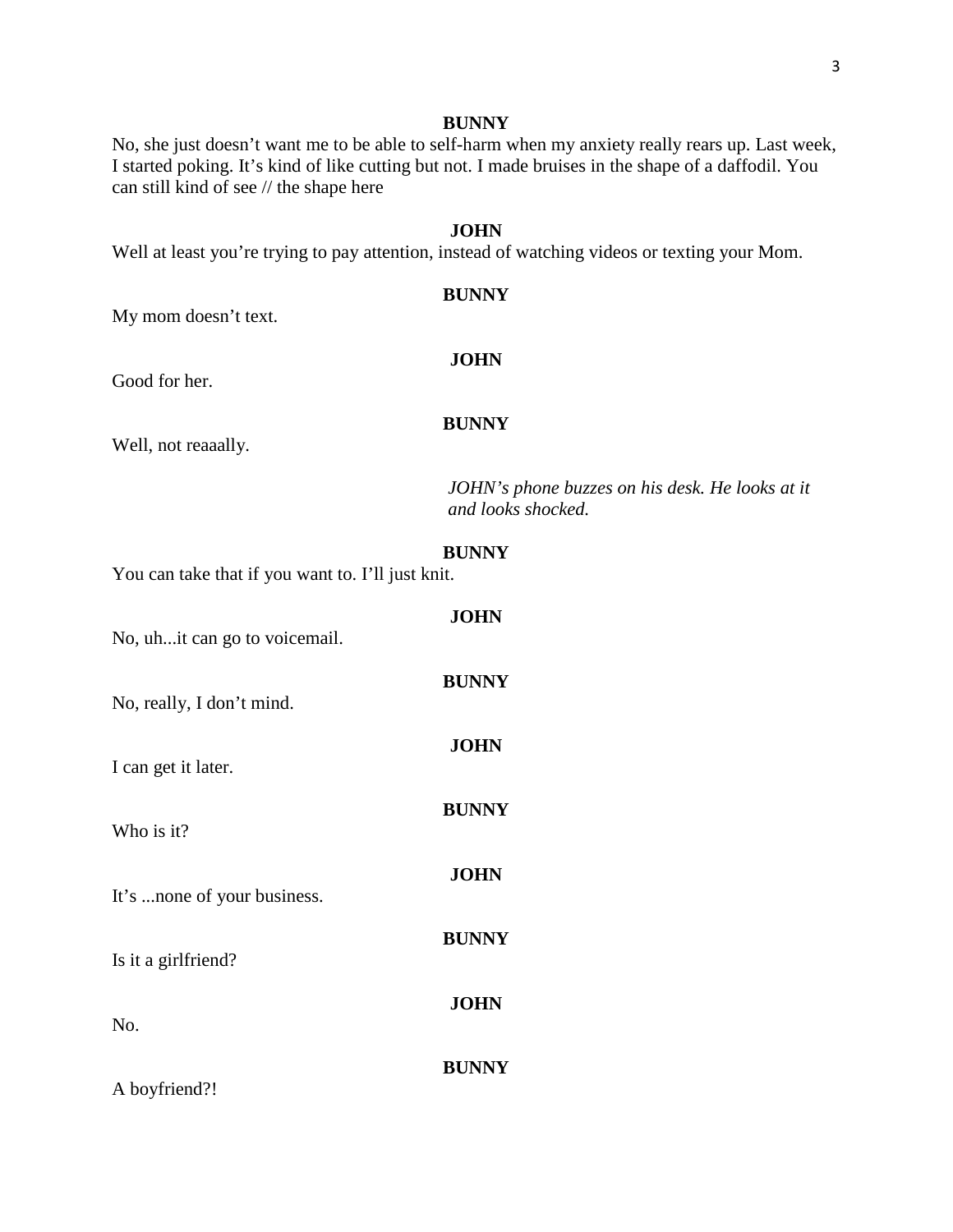No!

# **JOHN**

# **BUNNY**

**JOHN**

We're trying to figure you out. People say you're gay. I think you're "ase." Are you "ase?"

# Ace?

# **BUNNY**

Asexual?

**JOHN** No. Well not by choice. There, it's gone over to voicemail. **BUNNY** Listen to it. **JOHN** I will when you're gone. **BUNNY** Listen now.

This is your lunch period.

I don't eat lunch. Listen to it.

Later.

I think you should listen to it now.

And I think it's time for you to leave!

*BUNNY gets up to leave, but before she goes...*

# **BUNNY**

**JOHN**

**BUNNY**

**JOHN**

**BUNNY**

**JOHN**

It's just that you looked all life-stricken when you saw who it was from. I want to make sure everything is OK.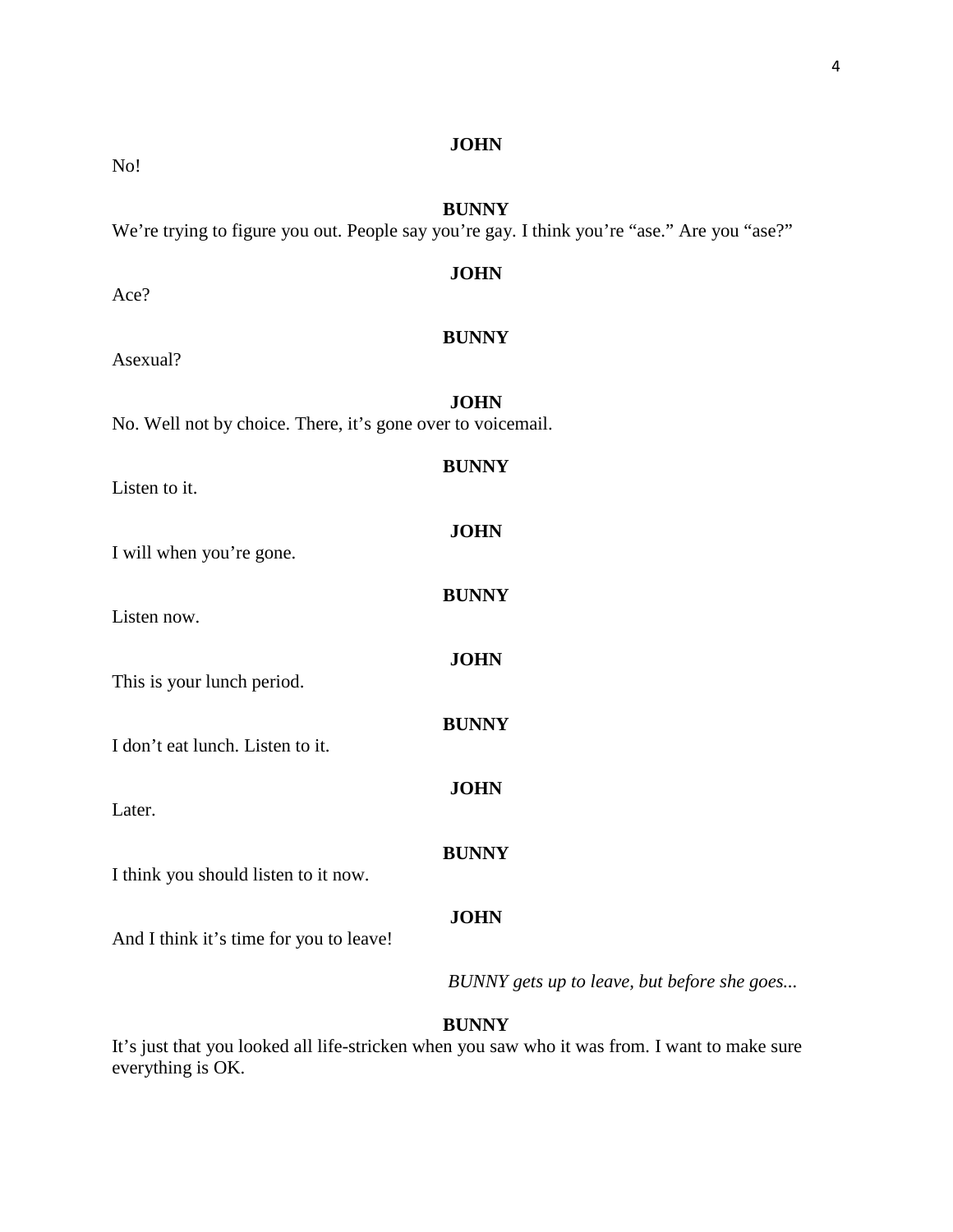I was not "life-stricken". But that's very kind of you. Now please go.

*BUNNY continues to leave.*

What are you knitting?

#### **BUNNY**

I'm not sure. It might be a father.

*BUNNY is gone. JOHN listens to his voicemail. We hear TRICIA. During the voicemail, BUNNY hangs a tiny LED star in the space, but it's not illuminated yet.*

# **TRICIA's VOICE**

Hey John, it's Tricia...Trish...Tricia now. Hey, I just wanted to give you a heads-up that I'll be in town in about two weeks. I'm actually going to be speaking at LHS. I guess you heard about the book, and the FLU thing, and since I used to teach there they invited me back to do an Assembly and some workshops, and my agent thought it would be a great tie-in, et cetera. Anyway, obviously we should get together, but I don't want it to be awkward, so, I just thought we should talk about how this might go. Give me a call when you can. Hope teaching is going well.

> *JOHN gets on his computer and searches for information about TRICIA.*

# **JOHN**

"Tricia Scott-Edwards...FLU thing."

*JOHN clicks, and we see a scene in which TRICIA, 50's, stunning, is interviewed by MATT HANDLER, 30's, slick TV guy.*

# **MATT**

(*singing*) Good Day, USA! You're gonna have a great day today! We'll cover the angles The stars and the spangles! We're gonna blow you away!!

(*speaking*) Welcome back to "FLU 100's!" Our next FLU 100 is Dr. Tricia Scott-Edwards, a neurobiologist who has done groundbreaking addiction research and who is inFLUencing everything we know about the causes and effects of technology addictions. Welcome, Tricia, and congratulations on being a "FLU 100!"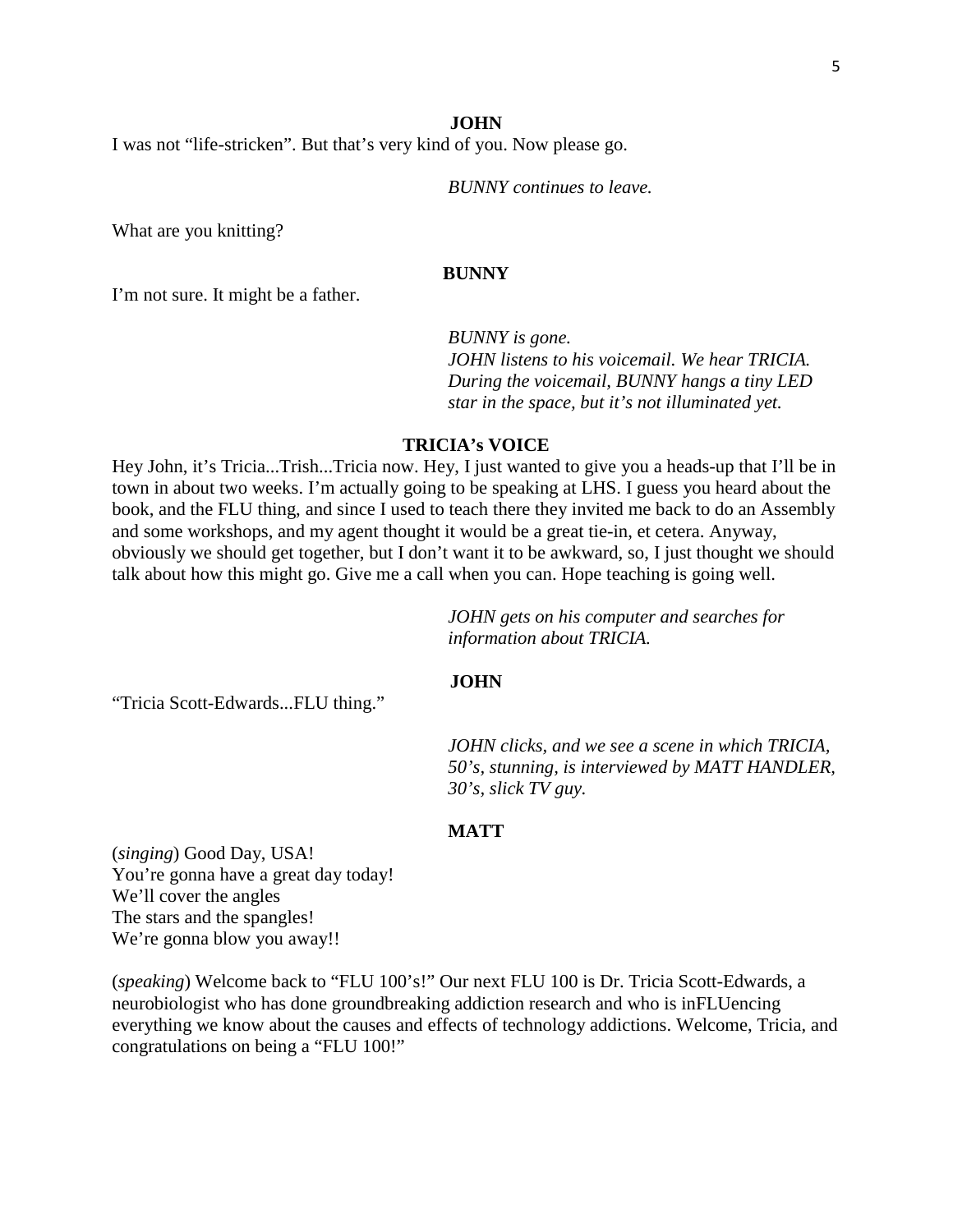*We hear an audience applaud wildly, or maybe an APPLAUSE sign is flashed, and the actual audience applauds.*

# **TRICIA**

Oh, Matt, thank you so much. This is really an incredible honor. Can I just say I never thought I would be here?

#### **MATT**

You can say it, but I don't believe it, not with what you've accomplished. You now have over Ten. Million. Followers!

*Applause!*

# **TRICIA**

Unbelievable.

## **MATT**

Tricia, how did you get interested in addiction research? I hope not through personal experience!

#### **TRICIA**

Oh, no, Matt! Thankfully my daughters are very responsible gamers, and both very successful at self-regulating their social media time, as am I.

#### **MATT**

As am I! NOT! Well, maybe...wife Katie might have something to say about that, ha ha.

# **TRICIA**

It's not a laughing matter, Matt.

#### **MATT**

Of course not. Forgive me. Our last FLU 100's were a stand-up and a furry.

#### **TRICIA**

I like to think that I achieved that perfect social influencer score // by providing

*The AUDIENCE cheers "FLU 100! FLU 100! FLU 100!"*

## **MATT**

You can say "FLU 100!" You're one of us now!

#### **TRICIA**

Well, I like to think that I became a FLU 100 because I am truly helping needy families fight technology addiction. In my new book, "Keeping Safe: Strategies // for resisting the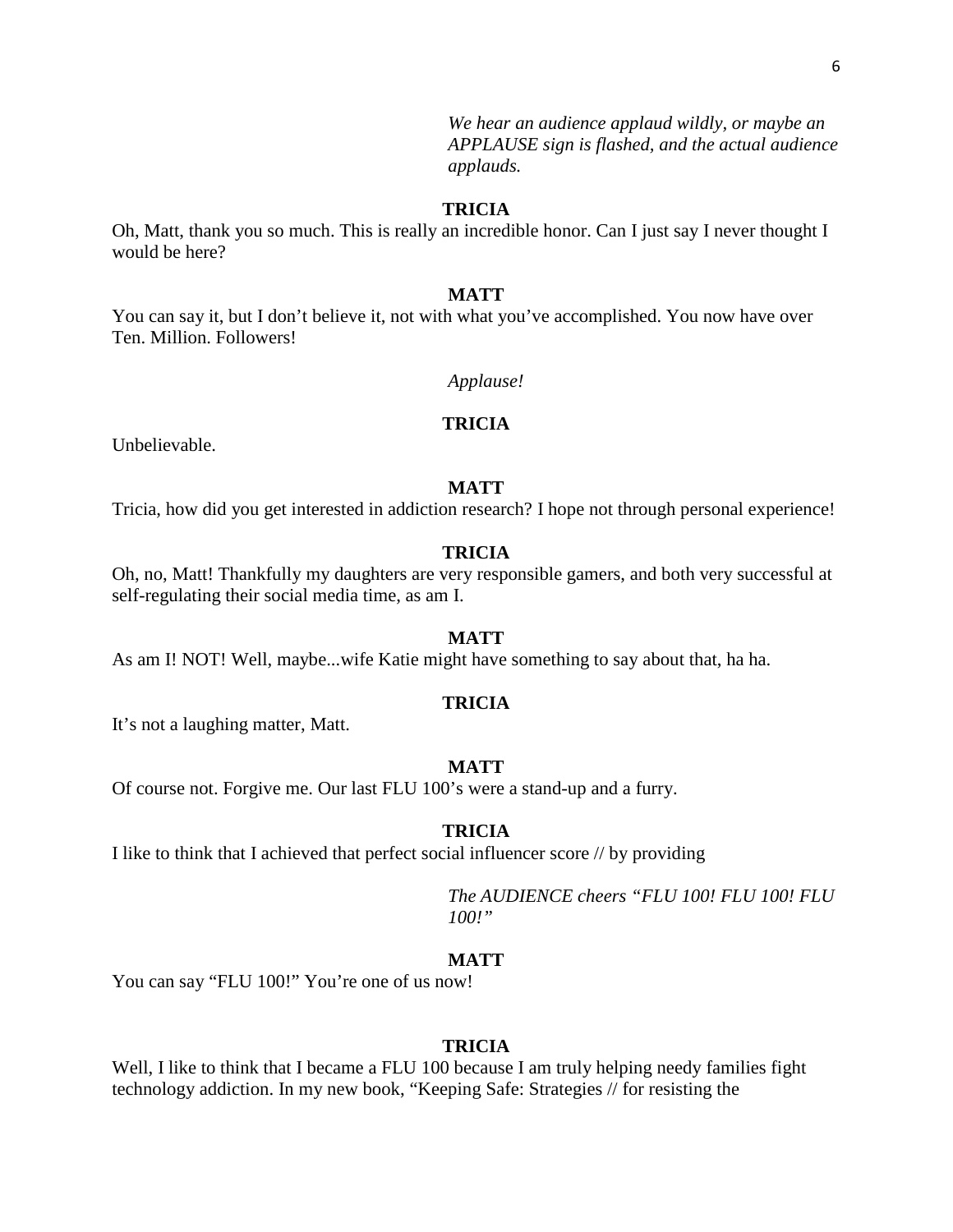#### **MATT**

Which, as I look at it, is currently the number two most downloaded of the week. Number TWO? Come on people! Tricia Scott-Edwards is a FLU 100! Her book deserves to be at Number ONE! So let's make it Number ONE! Buy...buy...buy...Buy...Buy...BUY...BUY...BUY!!!!!!

*The Audience is cheering "Buy! Buy! Buy!"*

# **TRICIA**

Oh, I am so honored. But honestly, if I can help just one kid. You know, Matt, I started out as a high school science teacher, and even though I left teaching after just a few years, my heart has always been there. I love high schoolers.

*Lights out quickly on the interview.*

#### **JOHN**

Bullshit, Trish!

*JOHN types into his computer.*

Flu dot com. "Do you FLU? Type in your name and location to see your Social Influence score."

#### *JOHN types.*

"Calculating Social Influence score." Whatever.

Twelve.

*JOHN slams his laptop shut. BUNNY is in her room. She is videoing herself for her YouTube stand-up channel. It takes a while for her to get her camera set up, everything in place, hair, make-up, etc. It's kind of weird and awkward. During this, the actor playing MATT/DWAYNE, etc. hangs a tiny LED star in the space, but it's not illuminated yet.*

#### **BUNNY**

Hi bunnyloves! It's Episode Fourteen of "My Anxiety." Comedy! Yeah!

Ok, so, as you know, I have anxiety, but I have this therapist, right? And she said I should try to be more laid back. She said, "See if you can try to limit yourself to caring about, like, two things." So I have taken her advice, and the only two things I decided to care about are...every person on Earth and their opinion of me, and the crushing psychological weight of being alive.

Also, I think I might be bipolar. And I have mixed feelings about that. Ba-dum-bum.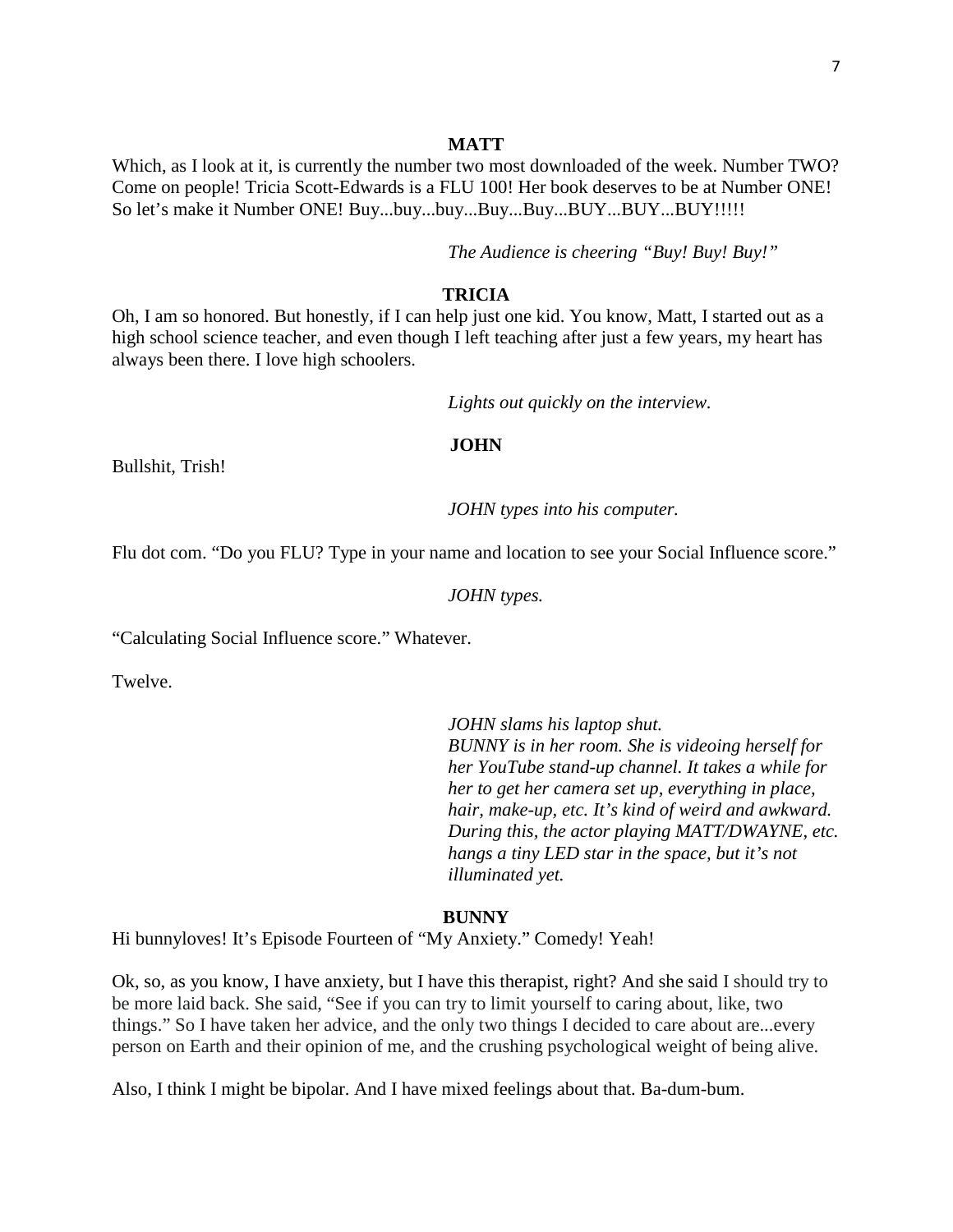My mom is bipolar. And the good part of that is that our bathroom is REALLY clean and we have a LOT of shoes. The bad part is when she throws forks at me. Yeah!!!!!!!!!!!!!

And when your Mom is bipolar, you learn that miracles really do happen! One night she tells me I'm a worthless piece of shit, but by the next morning, I have magically become a fairy princess!

OK, so that's it for today. If you like my video, be sure to subscribe. If you subscribe I will send you some free swag, like a hand-knitted...scarf-thing. I am starting to knit, and it's shit right now, like this video, but someday I WILL knit something of consequence, something sure to get me an audition on America's Top Knitters, and then you can say you "knew Bunny when". Ok, so BYYYYYEEEEE! Love you Daddy, all the way in OHIO! (*singing*) WHY OH WHY OH WHY OH - WHY DO YOU HAVE TO BE IN OHIO?

> *We hear BUNNY's play-off music. She stops the video, fiddles with her computer.*

# **TIFFANY'S VOICE (***off***)**

What are you doing in there?

*BUNNY bars the door.*

## **TIFFANY's VOICE (***off***)**

You woke me up! I was finally asleep and you fucking woke me up!!

#### **BUNNY**

I'm going to sleep!!!

# **TIFFANY'S VOICE (***off***)**

You fucking selfish bitch!

*BUNNY collapses at her door. Eventually, she finds a piece of paper and a pen and starts writing a letter to someone.*

#### **BUNNY**

(*singing very softly*) Why oh why oh why oh, why do you have to be in Ohio?

*JOHN is in his classroom, talking to his class.*

#### **JOHN**

When you complete your poem you can enter it in the Carter College Poetry Contest High School Division. I entered one of mine, in the Adult Division, of course. No, Connor, that does not mean it has "Explicit Lyrics." Ten talented adult poets and ten talented high-schoolers get to present their poems at the convention in Dell Creek, Iowa. This year's convention happens to be over Memorial Day weekend, so you wouldn't even have to miss school. Think about what a fun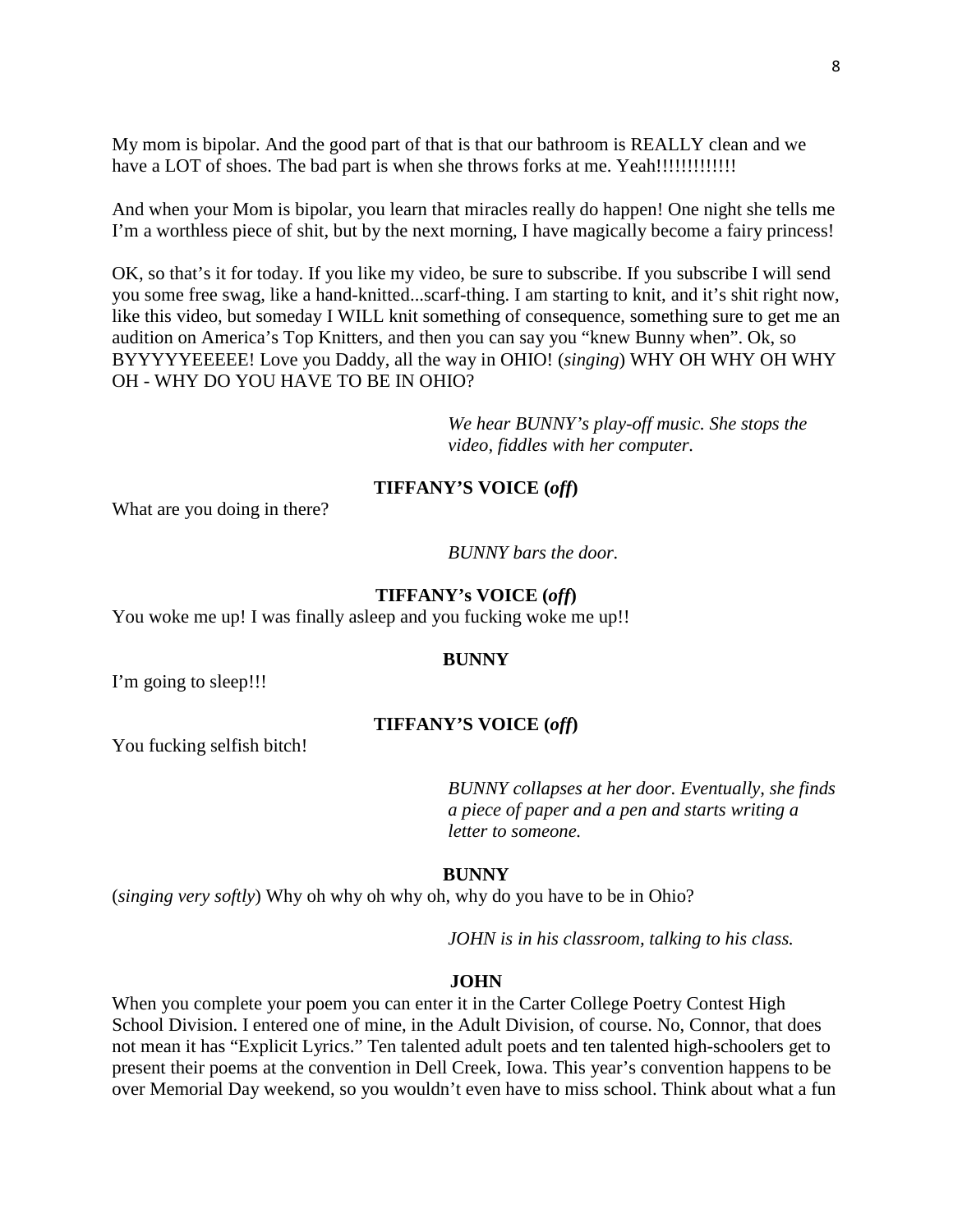way that would be to spend your Memorial Day weekend. At a Poetry Convention. You laugh, but the funniest part of that is that there was a time not too long ago when some students at this school, not many, I admit, but some...actually agreed with me.

> *A bell rings. BUNNY is there, with her knitting, which has grown considerably since yesterday. She shows off her plastic needles.*

# **BUNNY**

I stopped by the Dollar Store on the way home yesterday.

#### **JOHN**

A good use of two dollars.

#### **BUNNY**

Oh, no. There were actually FOUR plastic needles in one pack. So this is only fifty cents.

#### **JOHN**

Well, just think of the amount of joy you have spread in the world for a mere fifty cents.

Huh?

#### **JOHN**

I appreciate your gesture very much.

#### **BUNNY**

I'm sorry I didn't participate in class today.

#### **JOHN**

But look how your knitting has grown.

#### **BUNNY**

That was mostly last night. I had a lot of anxiety and couldn't sleep.

# **JOHN**

Well, your knitting prospered.

#### **BUNNY**

At first I tried writing a letter to my dad in Ohio. That usually tires me out.

# **JOHN**

That's nice that you write him letters. Most kids your age would just text.

#### **BUNNY**

I can't text him. He's in prison.

# **BUNNY**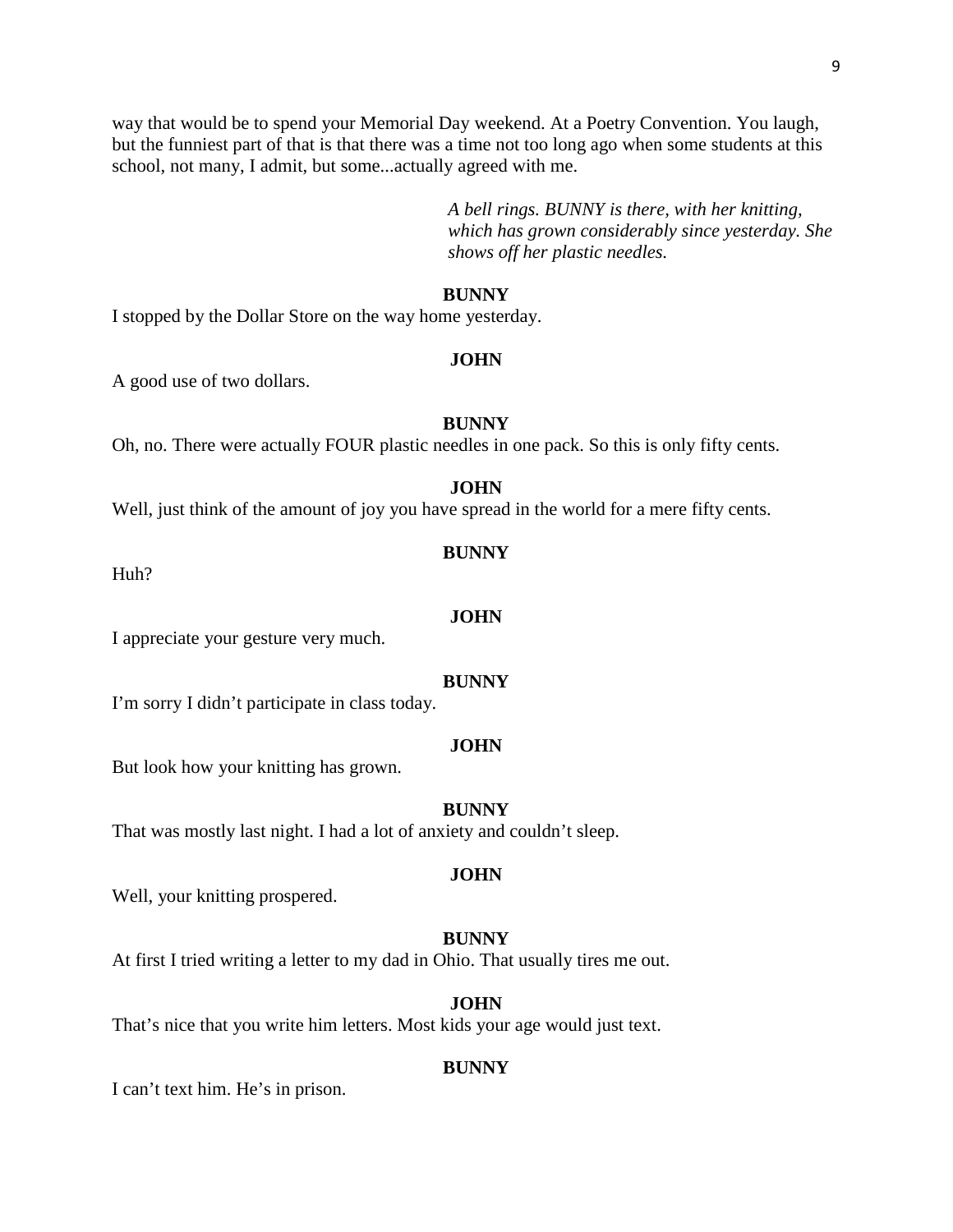I'm so sorry.

Oh.

# **BUNNY**

That's OK. It was a white-collar crime.

**JOHN**

# **BUNNY**

**JOHN**

You're supposed to say "embezzlement?" It's a joke I'm working on for my web series. "My Dad's in prison, but it's OK, because it was a white-collar crime."

"Embezzlement?"

# **BUNNY**

No! He dressed up as a priest and robbed a monastery at gunpoint! Ba-dum-bum.

# **JOHN**

Are you serious?

# **BUNNY**

Uh huh. Six to ten. He's only served three. Do you ever have trouble sleeping?

| Uh, yes. Last night in fact.       | <b>JOHN</b>  |
|------------------------------------|--------------|
| How much sleep did you get?        | <b>BUNNY</b> |
| Maybe three hours.                 | <b>JOHN</b>  |
| Beat ya! NONE!                     | <b>BUNNY</b> |
| None?                              | <b>JOHN</b>  |
| Nada! Zilch! Rien!                 | <b>BUNNY</b> |
| Maybe you should go see the nurse. | JOHN         |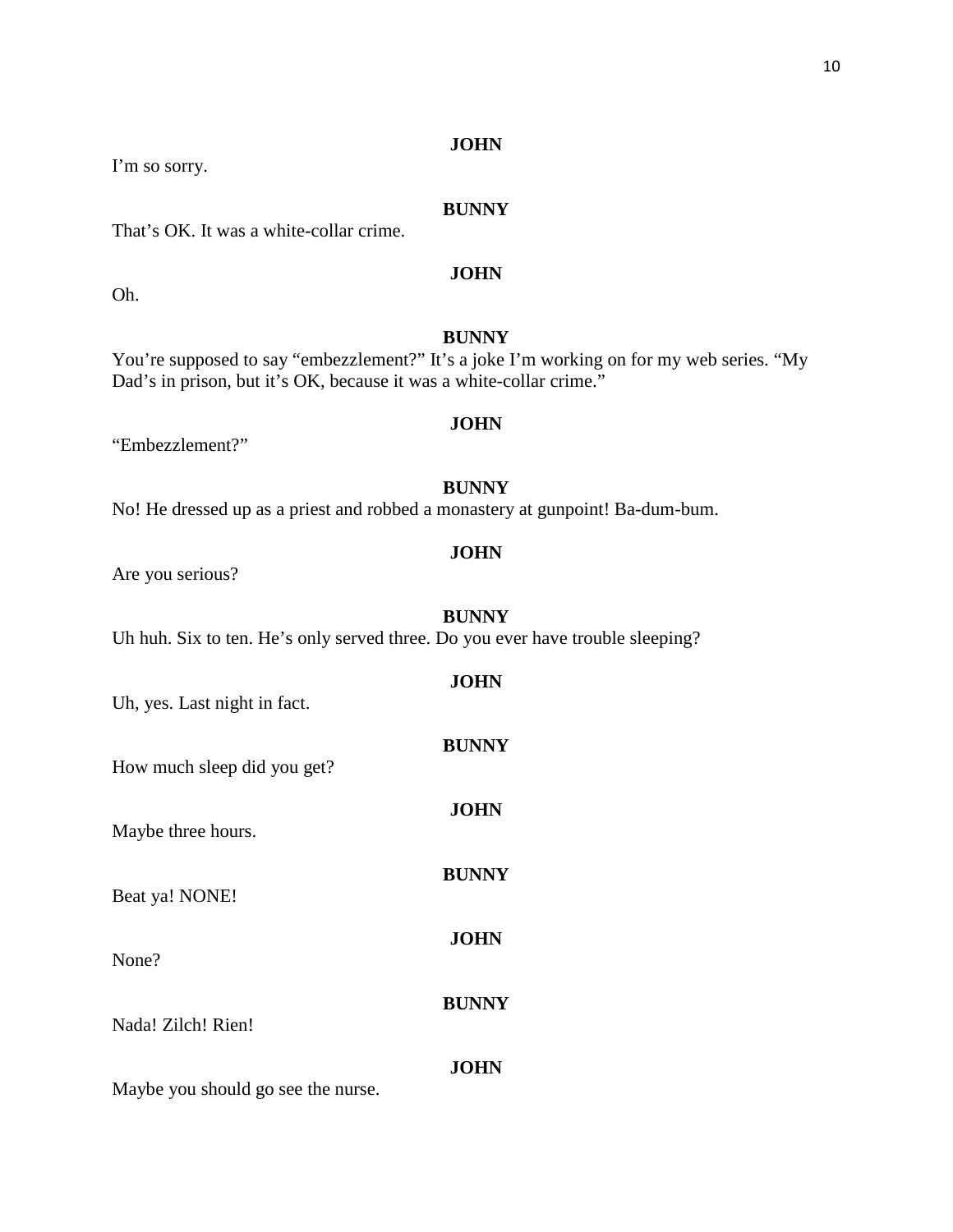Why did you only get three hours?

# **JOHN**

Why did you get none? Did you really get none?

# **BUNNY**

Why did you get only three? It did not show in class, by the way.

#### **JOHN**

Really?

# **BUNNY**

Really! Well, you did miss that Andrew Pearson and Shayla Robinson were texting the ENTIRE TIME, but other than that…

## **JOHN**

I KNEW they were, but I was too tired to fight it.

#### **BUNNY**

So why only three hours? Come on, tell me. One insomniac to another.

# **JOHN**

Do you know what "FLU" is?

# **BUNNY**

O.M.G. FLU is my entire LIFE!!! I'm on it like thirty times a day. I'm a 26 which totally sucks!!

# **JOHN**

I am a 12.

#### *BUNNY gasps.*

My ex-wife is a "FLU 100." Trish is a perfect social inFLUencer.

#### **BUNNY**

That. is my singular. goal. Whilst I am on this planet!!!

# **JOHN**

Perhaps she'll give lessons on how to get to ten million followers when she's here. She's coming here in...less than two weeks to talk about her latest book.

#### **BUNNY**

Why this school? 'Cause her ex teaches here? No offense.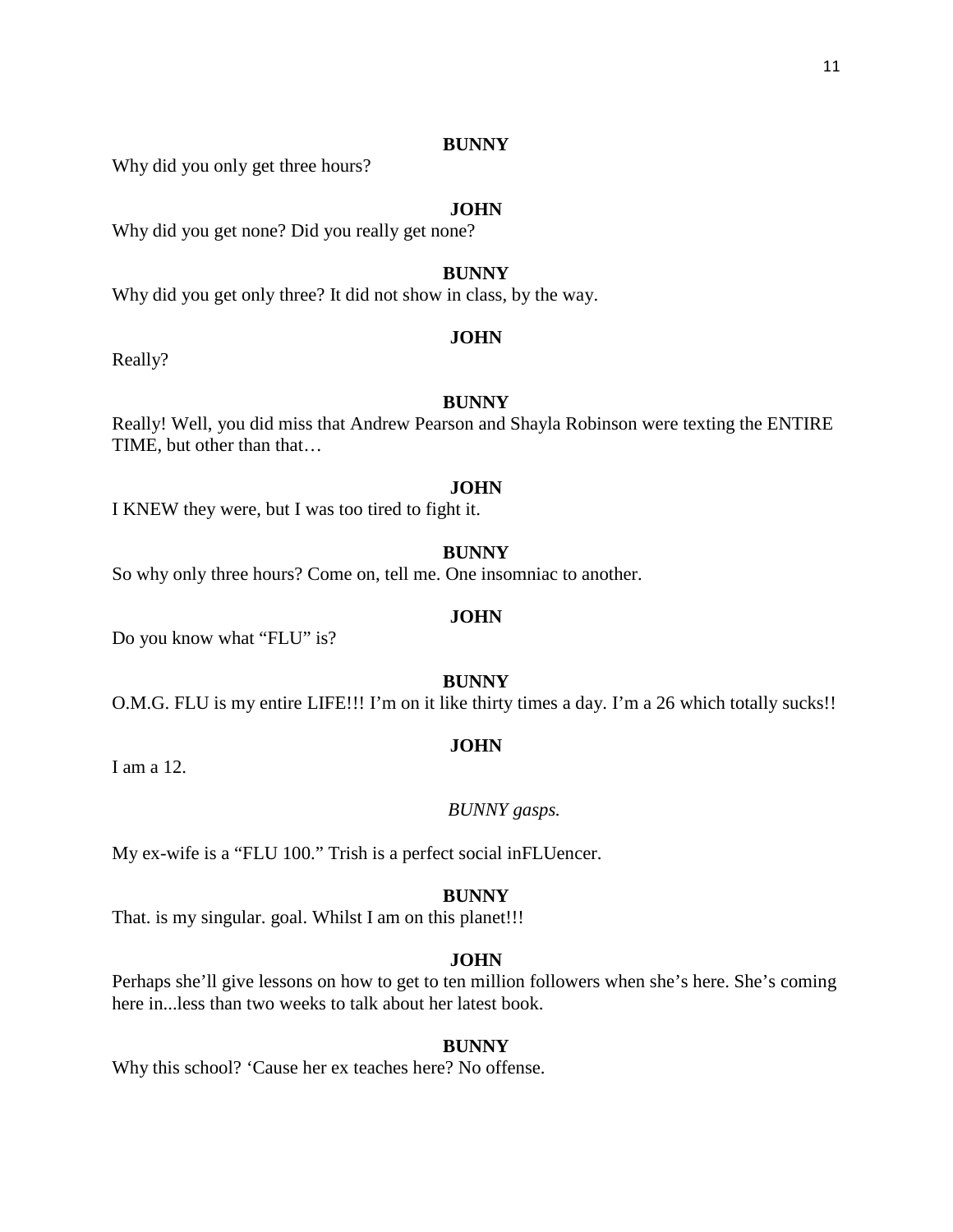She also taught here, many years ago. Biology. This is where we met. This is where we fell in love, got married, fell out of love and got divorced. Well, she was gone by the time we got divorced.

#### **BUNNY**

So you're not ase. Or is that why you got divorced?

### **JOHN**

The reasons for our divorce were complex. And simple. And obtuse. And sad. But it had nothing to do with "ase".

#### **BUNNY**

So what happened?

#### **JOHN**

She...NO! What is the point of my telling you?

#### **BUNNY**

I'm very interested in how things like this happen.

# **JOHN**

Well then you should ask her when she's here. In fact, after her talk, when she asks for questions, why don't you raise your hand and say, "Dr. Scott-Edwards, // why

#### **BUNNY**

Why did you dump a sweet guy like Mr. Wagner?

#### **JOHN**

Oh, I would love it if you would.

#### **BUNNY**

I will! What's her book about?

#### **JOHN**

Preventing technology addiction.

#### **BUNNY**

Good luck! This entire school is addicts. As if anyone will be able to tear themselves away from their phone long enough to hear what she has to say.

#### **JOHN**

You don't strike me as addicted.

#### **BUNNY**

Let's just say...it's affected my family.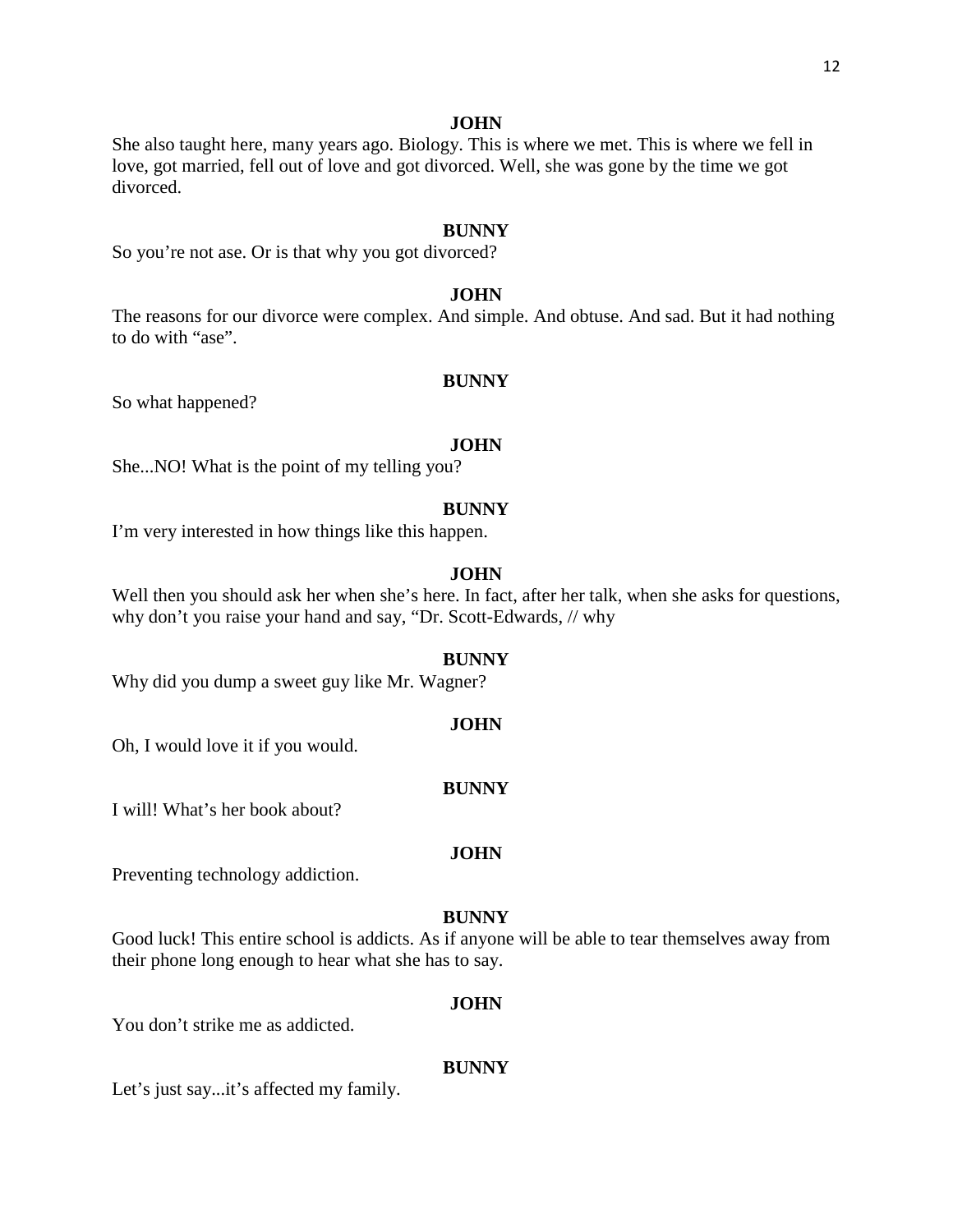Tricia apparently has a cure. Which is why she has 10 trillion followers and a perfect FLU score.

# **BUNNY**

You know, I bet you could get your FLU score up really easily.

# **JOHN**

**BUNNY**.

**JOHN**

I doubt that.

# It's much easier for old people.

Thanks.

#### **BUNNY**

I just mean // because you

#### **JOHN**

How is anything to do with technology easier for "old" people?

#### **BUNNY**

Because you know so many more people. Think of all the students you've taught. You could get, like, ten thousand followers by like next week, I'm sure.

#### **JOHN**

#### **BUNNY**

Yes way.

No way.

#### **JOHN**

How?

#### **BUNNY**

Just put yourself out there doing something you like, invite everyone you know to follow you, and see if it hits. Which it probably will.

# **JOHN**

How do I "put it out there?"

#### **BUNNY**

It takes like two minutes to set up accounts on any platform, there are like six serious ones, Boom! Done! I could totally get you set up by like, last night.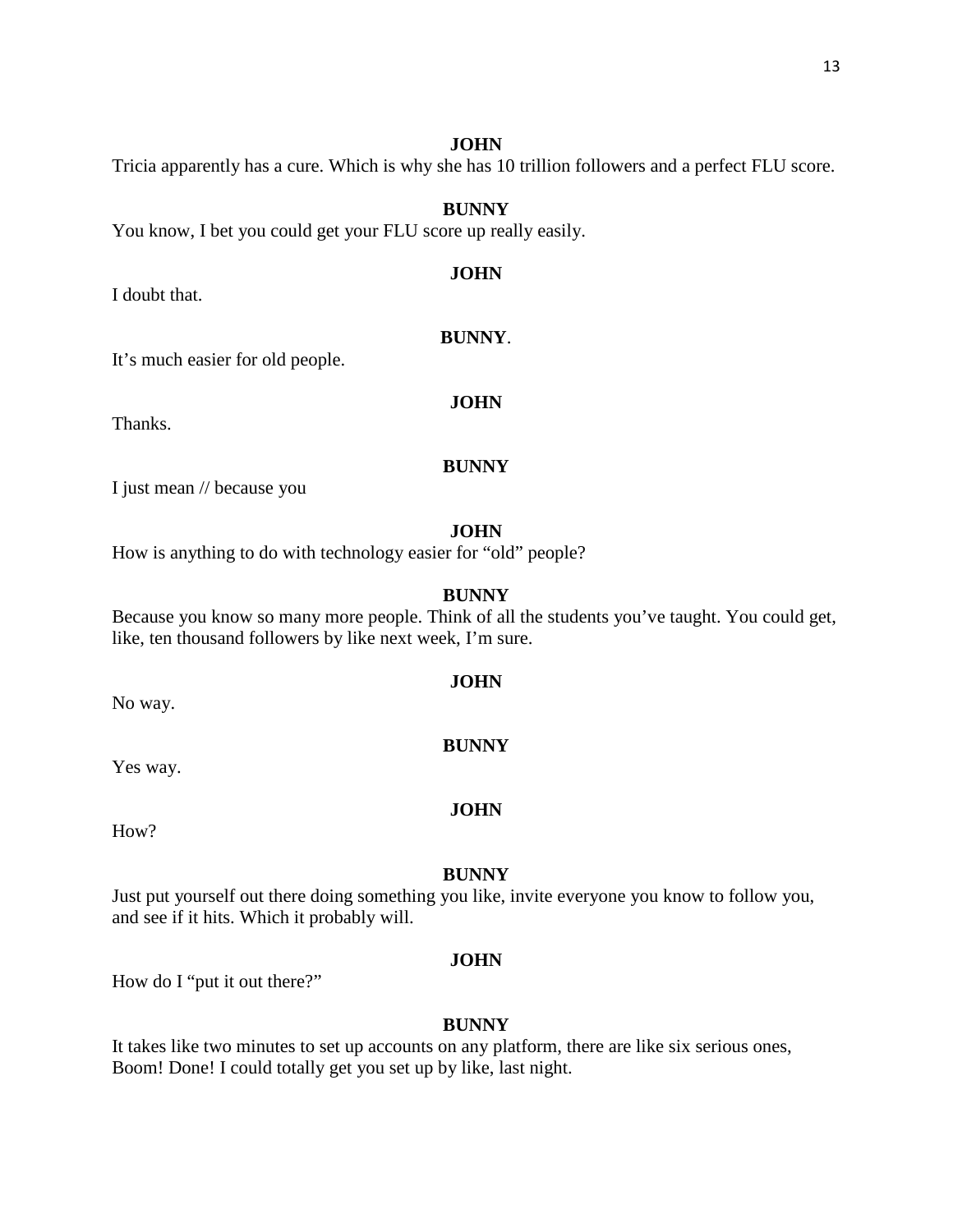OK. But what do I put out?

# **BUNNY**

What are you an expert at that can entertain others, help others? Me? I'm humorous. I tell jokes.

# **JOHN**

I...I don't know.

# **BUNNY**

Well, you're an expert at...teaching English Literature.

# **JOHN**

No one wants to watch a class on English Literature.

# **BUNNY**

True. So the other thing you have to think about is what's unique about you? So me? I have anxiety, right? Like way more than the average person? So, I find the synergy between what I'm good at (being humorous) and who I am (a HOT MESS OF ANXIETY), and I combine those into stand-up routines about my mental health struggles!

**JOHN**

| And you're a                                                |              |
|-------------------------------------------------------------|--------------|
| A FLU 26. Because I SUCK!                                   | <b>BUNNY</b> |
| I don't think that's probably true.                         | <b>JOHN</b>  |
| Have you seen my videos?                                    | <b>BUNNY</b> |
| No.                                                         | <b>JOHN</b>  |
| I'll send you the links.                                    | <b>BUNNY</b> |
| But you just said I could do well because I'm // more matu- | <b>JOHN</b>  |

# **BUNNY**

Yeah, you're old.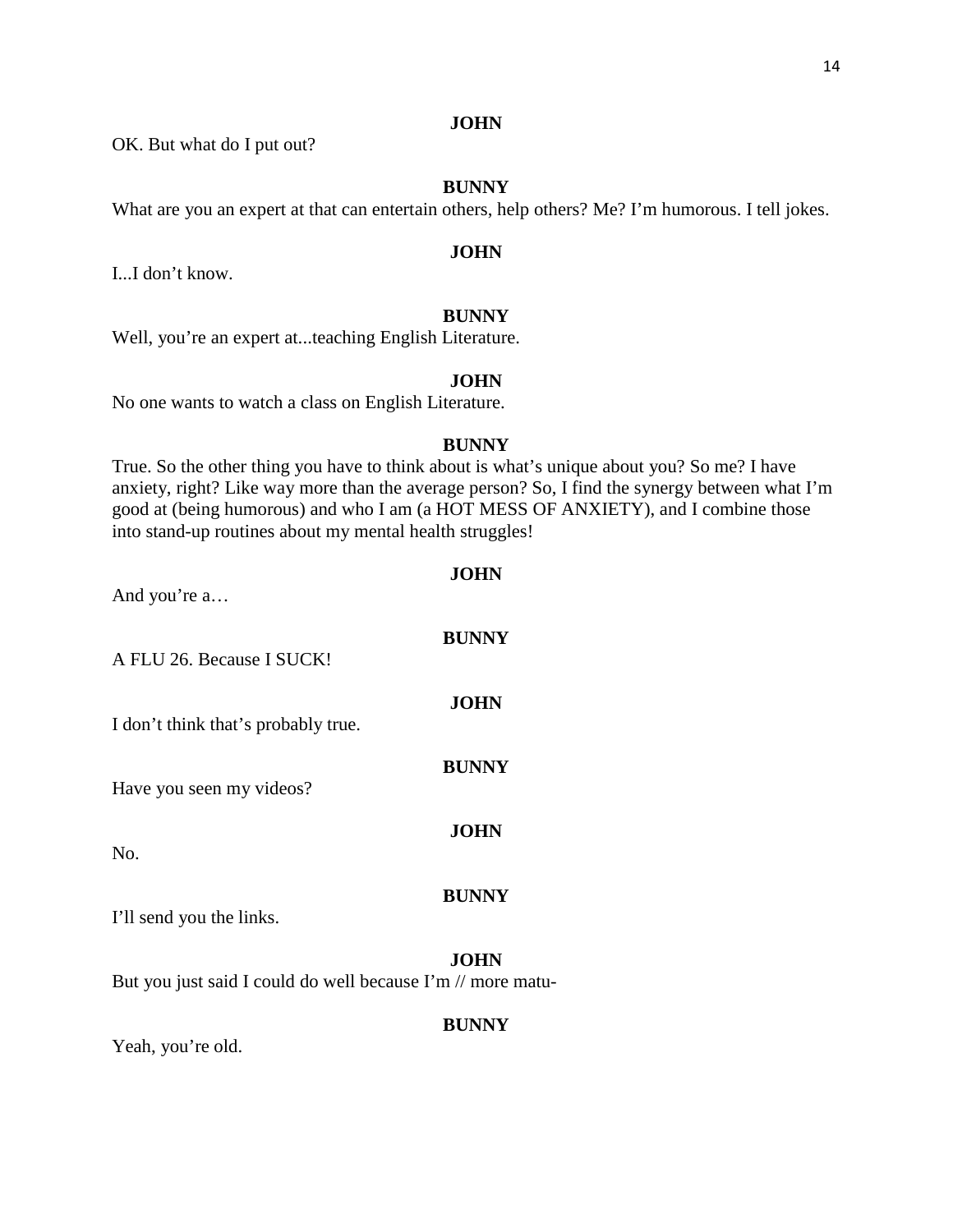Because I'm more mature, so your 26 is really just a function of your // youth and

# **BUNNY**

I'm a dork, in case you haven't noticed, but there IS a dork market out there which is a little harder to crack because most people with their own channels are dorky and the cool kids only have so many hours in the day to devote online because they actually DO have social lives so their screen time in the dork world is limited and, as I said, there are MANY of us, so breaking through is like trying to find a MAGA hat in a mosque, but I WILL GET THERE!

But you. What is it you're good at? And who are you? Combine those, and you are viral.

# **JOHN**

Just like the flu.

# **BUNNY**

Exactly.

# **JOHN**

I'm good at...at writing poems, I think. And who am I? I'm a teacher.

#### **BUNNY**

No good. No one wants to watch a poetry class. No offense. Besides a teacher, who are you?

# **JOHN**

I'm...I'm really just a teacher.

# **BUNNY**

Oh come on! NO one is "just a teacher!"

# **JOHN**

What's wrong with being just a teacher?

#### **BUNNY**

Nothing! But that's not ALL you are! Who are you on...July 4th?

# **JOHN**

Uh...I'm a ...burger eater?

# **BUNNY**

NO, no, no. July...12th, then. Who are you when the last year has receded and the new year is still parsecs away?

# **JOHN**

I'm...a trailwalker. A beachsitter. An oceansplasher. A stargazer. A fieldsleeper.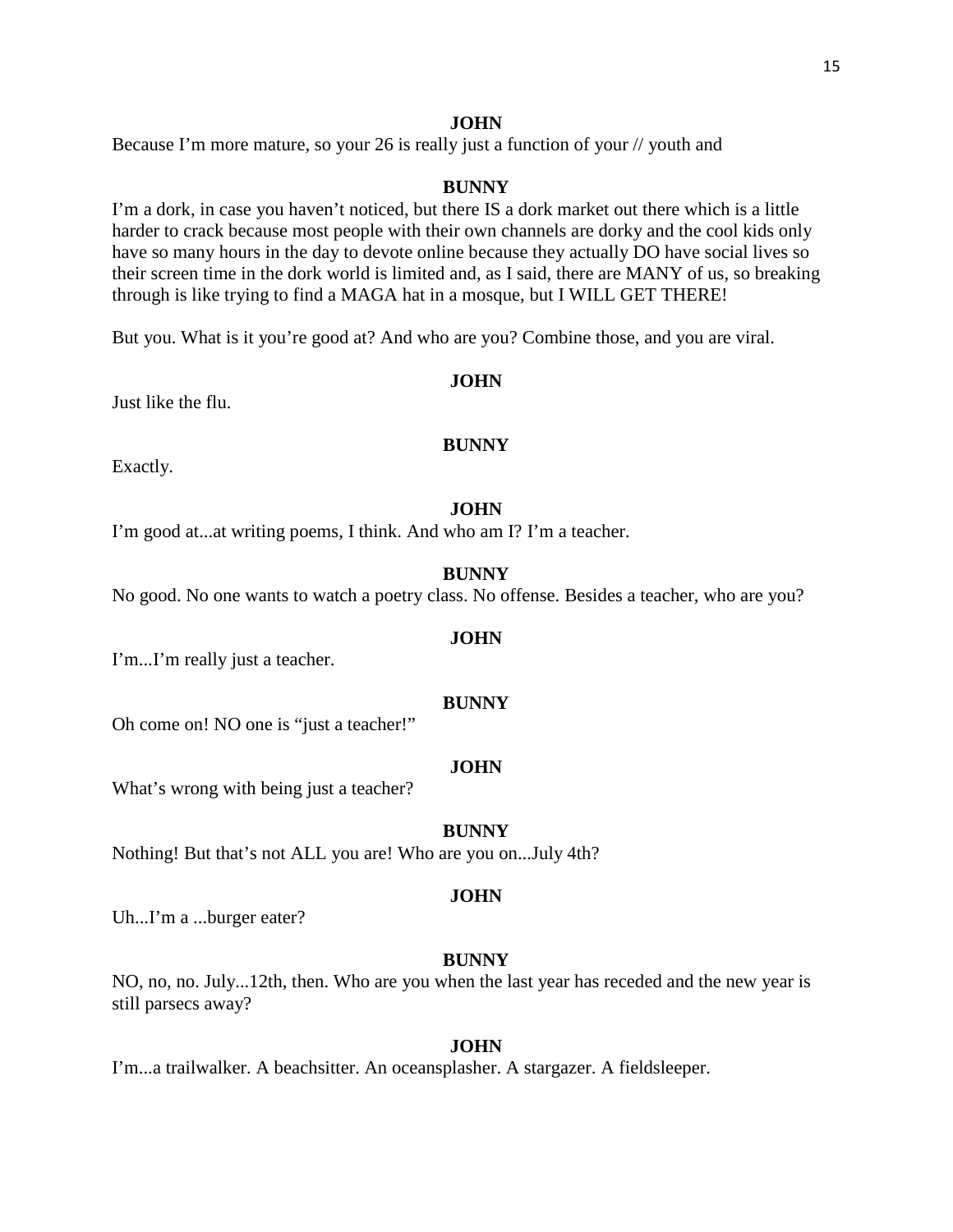Aha! You're a nature poet.

#### **JOHN**

I do like writing nature poetry. I keep entering contests but none of them // ever accept

#### **BUNNY**

John Wagner - Nature Poet. You read your poems while people watch beautiful nature scenes of what you're describing. You'll have two million views in a month, promise.

#### **JOHN**

Are you serious?

# **BUNNY**

With your base? Oh yeah. And everyone is into the nature right now. Especially the universe. Do you do poems about wormholes?

**JOHN**

No.

#### **BUNNY**

OK, 'cause that would be like FIVE million views. Just saying.

# **JOHN**

I don't even know how to make a video.

#### **BUNNY**

You have a phone, so you can make a video.

#### **JOHN**

Really?

#### **BUNNY**

OMG. So you should let me make the video. Your FLU will fly, trust me.

# **JOHN**

How long will that take?

#### **BUNNY**

We can get your online presence up in half an hour, and the video up in another hour. After that, THERE IS ONLY GOD!

#### **JOHN**

So could I be "viral" in a week or so?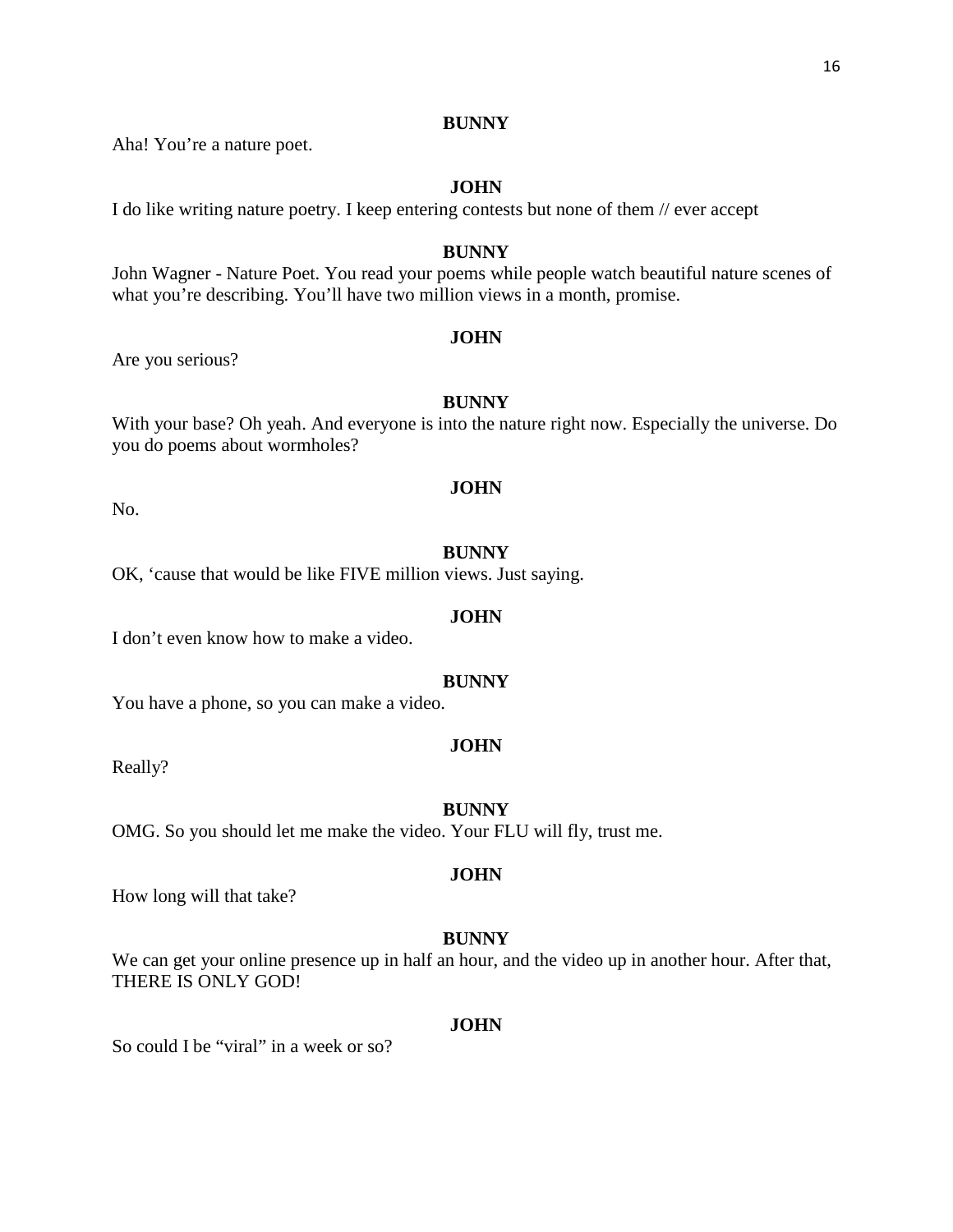Ebola in two days.

# **JOHN**

Why do you think this will work?

# **BUNNY**

People totally love to go online to see and hear nature.

#### **JOHN**

They can just go outside.

### **BUNNY**

You don't get people, do you?

# **JOHN**

No Bunny, I do not get people.

# **BUNNY**

Come on, let's get your first video shot. What's your best poem?

#### **JOHN**

Um, I guess they're kind of like...children. I can't // rank them.

**BUNNY** Oh come on! Which one did you enter in the contest you told us about?

# **JOHN**

**BUNNY**

**JOHN**

**BUNNY**

**JOHN**

"Mount Marcy".

Is that appropriate to be saying to me?

It's about a mountain in New York.

Do you have a copy here?

I know it by heart.

# **BUNNY**

Do it.

*BUNNY takes out her phone to start videoing.*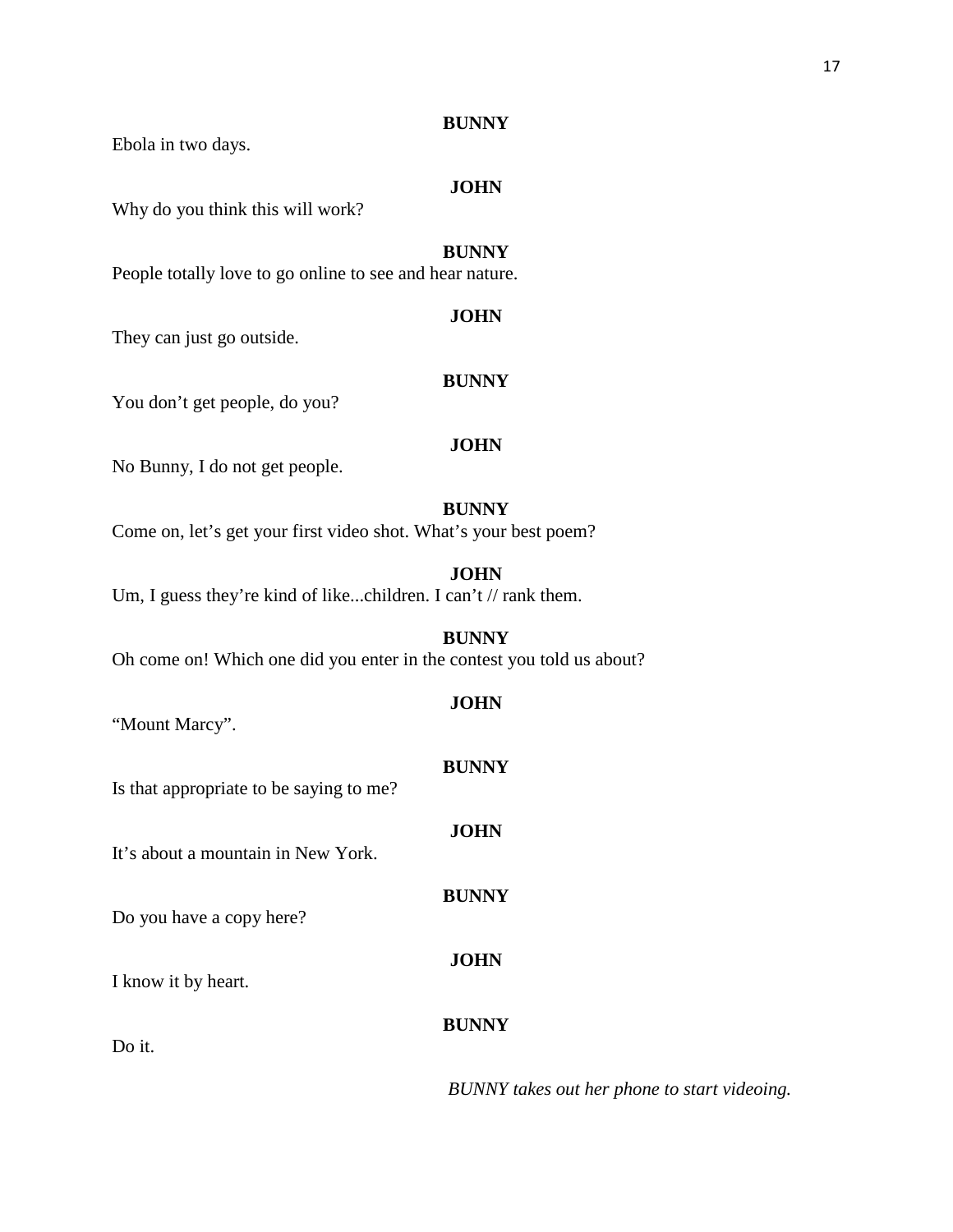In my classroom?

#### **BUNNY**

Through the magic of editing I shall transport you and the viewer to a land of waterfalls and craggy rockfaces...or whatever's in the poem. Are there waterfalls? I know some awesome waterfall backgrounds.

No.

# **JOHN**

# **BUNNY**

Never mind. I'll figure it out. Go!

#### **JOHN**

What about an introduction?

#### **BUNNY**

People's attention spans are WEAK! You gotta give 'em meat up front! I will edit all that in later! Now GO!

> *As JOHN recites his poem while BUNNY takes the video, lights fade on them and we begin to see BUNNY's completed video projected to us. It is soothing and good. During this, actors hang more tiny LED stars in the space, but they're not illuminated yet.*

# **JOHN**

I set out to climb Mount Marcy, the tallest peak in New York, Which claims to be the greatest of the fifty United States, Which, I am often told, Is the greatest country in the world. So does that make Mount Marcy The greatest mountain in the world? Halfway up, so tired, unsure that I can summit, I interview a fern. And it assures me that it is. "You don't think I would spend My brief moment on this planet On just any old mountain, do you?" I ask a squirrel I meet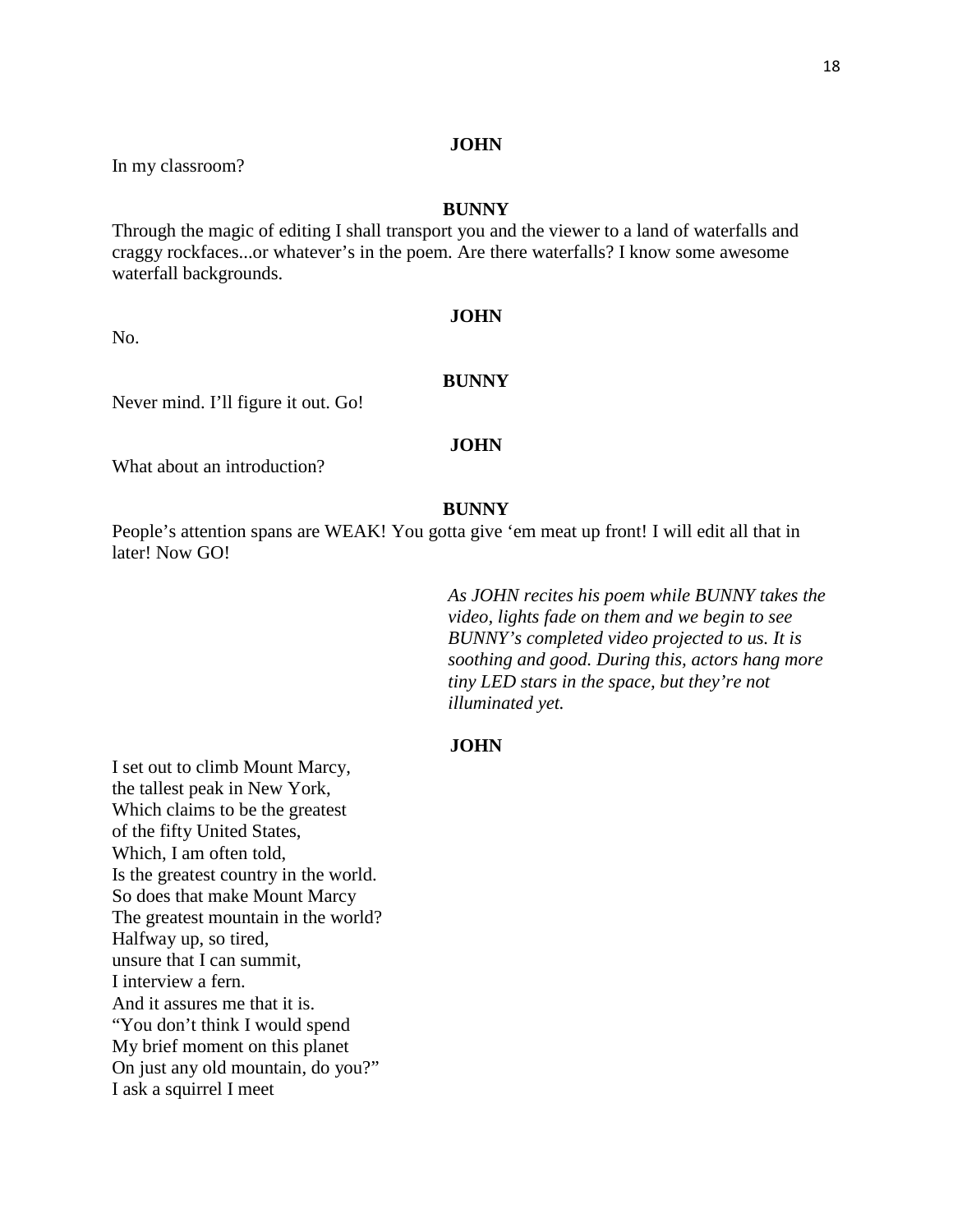a few feet further on. "Definitely the best mountain, and I've been on quite a few. That's why it's Mount Marcy for me." I ask a catbird bounding Its way across the trail. "I have far more choices than that fern or that squirrel. Doesn't my presence speak for itself?" Convinced by their collective wisdom, Newly energized, I push on, Reaching the summit just before dusk, Just when there is still enough light To look down on all the other mountains. But here I stand With daylight fading And not quite sure How I will find my way down From this one.

> *DWAYNE is reading a letter. During this, BUNNY hangs more tiny LED stars in the space, but they're not illuminated yet.*

#### **BUNNY'S VOICE**

Dear Dwayne,

Or should I have said "Dear Dad"? What do you prefer? Since I never knew you as "Dad" I guess I should call you Dwayne, but since I don't know Dwayne, I am in an existential crisis. I learned that term in English class with Mr. Wagner. That's the class I am doing best in. I have a solid "B". I am sorry to say I am failing math because the teacher keeps saying that "This class is as easy as 3.14" and I can not help but roll my eyes and that clearly pisses him off and so he is out to get me.

Mom is being weird, as always. Tonight she freaked out because I woke her up making my newest video, which I wish you could see! I have like a couple of million views and I sing a song in honor of you at the end of every episode. Tonight, Mom got mad at me singing to you. Was she weird when you knew her? I figure I am about the same age now as she was when you guys were in high school and had me. Did she freak out and throw shit then? Or is that something that I can look forward to when I turn 30?

I know you tried to make it work with Mom. One night, when she was on her meds, she told me that you turned down a pretty good job in Alaska so you wouldn't be so far away for six months of the year. She told me she tried to stab you with a carrot peeler for turning down a good job and that she would have been happy if you had gone away for six months and she feels guilty that your time in the hospital was what ultimately led to the situation you are now in.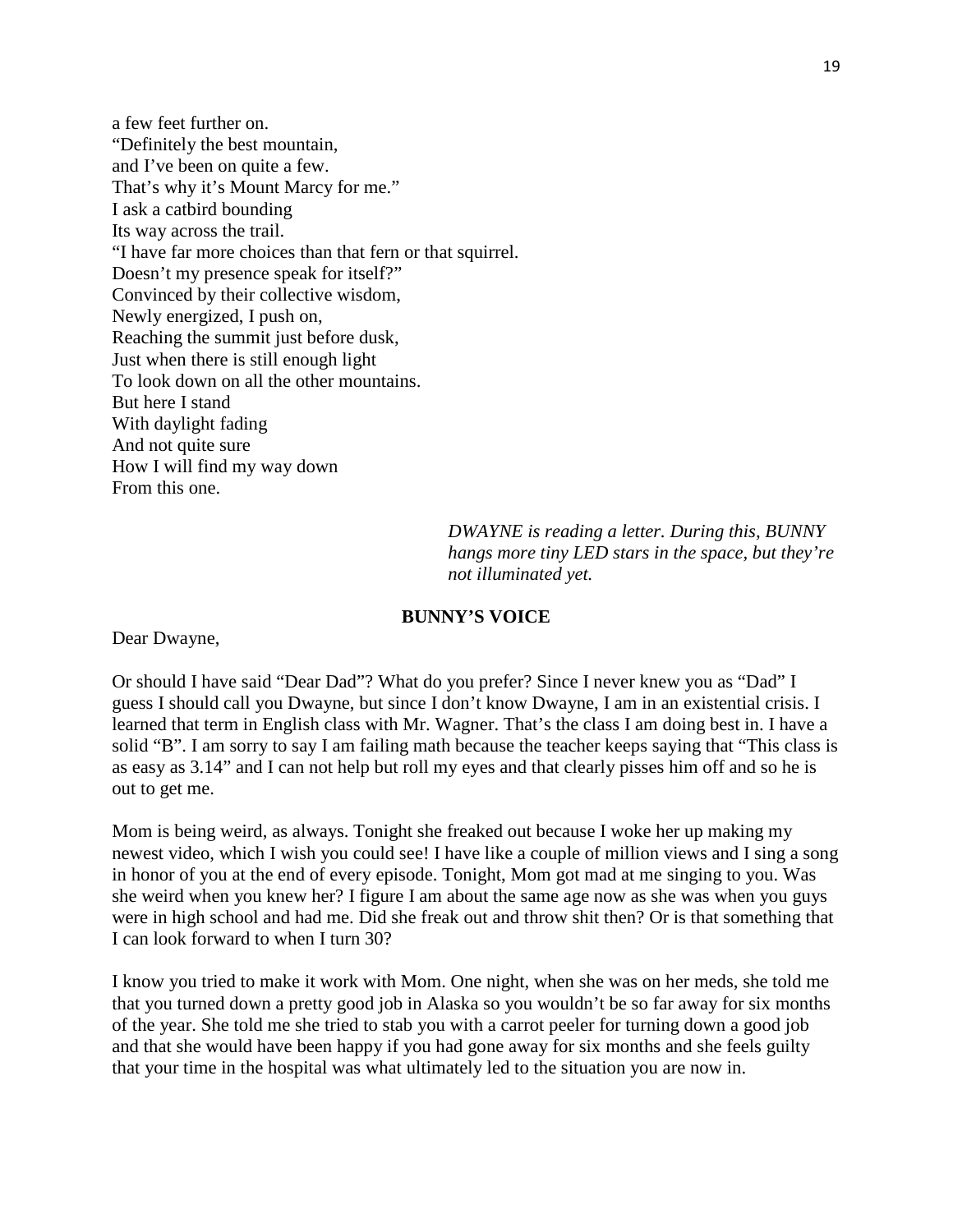But what I really want to know is where did you get the priest collar from? Did you already have it? Did you get it on Amazon? Because you can do that. Were you ever a priest and just didn't tell me? Why did you go all the way to Ohio to rob a monastery when there are several of them here? Here's a poem I wrote for you.

Our sun is only one of a billion trillion stars, It doesn't have much clout. It's out of sight for half our lives Yet try to live without it.

I am handing this in to Mr. Wagner and entering it in a poetry contest. If it wins, I will speak about you in my awards speech, but it probably won't.

I am, as usual, enclosing paper and stamps, because I know those are not always easy to get where you are.

Love,

Bunny.

P.S. I read an article that said your prison was allowing actual in-person visits over Memorial Day weekend, in honor of America and the flag and all. I think maybe Mom would drop me off. I know she's not allowed in, and I can't come in alone, but I'm becoming a good finagler.

*DWAYNE shakes the envelope. No stamps.*

# **DWAYNE**

No stamps here! There's supposed to be stamps! Goddamit, which one of you fuckers stole my stamps??

> *JOHN is watching his video on his computer. BUNNY is watching with him.*

# **JOHN**

I'm viral!

# **BUNNY**

Not viral. Bacterial, maybe, like that creeping flesh-eating bacteria. Slow, yes, but eventually it kills.

# **JOHN**

I have over a thousand views!

# **BUNNY**

Which is great! But you don't have that many "likes". And how many of those views are by you?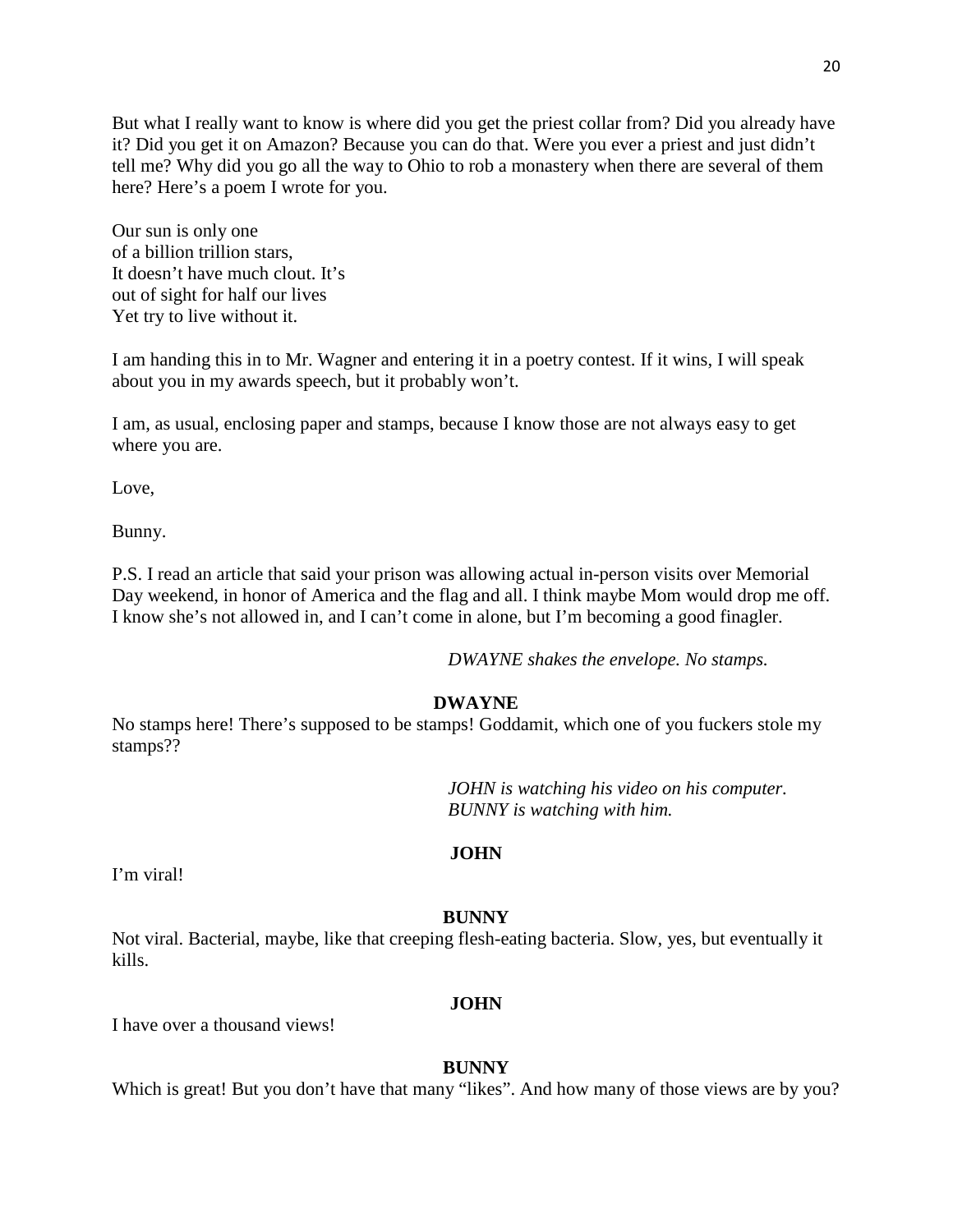A few.

# **JOHN**

# **BUNNY**

Mm hmmm. Don't be embarrassed. I do it, too. Some nights I'm up half the night reloading my videos just to get my view count up and then I'm like "Why, Bunny? WHY?" Are you like that?

# **JOHN**

I do feel a little silly reloading my page, but it feels very good to see that number go up.

# **BUNNY**

You know, you can just buy views?

# **JOHN**

You can buy views?

# **BUNNY**

From Russians! It costs...well... probably not that much for you. And I figure it's ultimately cheaper than eventually getting treatment for the carpal tunnel caused by hitting the reload button seven thousand times in one night. NOT that I have ever done EITHER of those...more than once...each. And of course you can only "like" yourself once on the same device...which I imagine you discovered?

# **JOHN**

A good number of those views are people other than me!

# **BUNNY**

And you have a lot of encouraging comments as well! Mostly. So video number two. Here we go.

# **JOHN**

Already?

# **BUNNY**

We really should have had these babies stockpiled like missiles in Moscow before starting. Second best poem? Forget I asked that - they are your puppies, get it, just hit me with another. Just not about mountains and ferns and squirrels. Let's stay in nature but leave that biome, K?

# **JOHN**

"Supernova".

# **BUNNY**

Astronomy?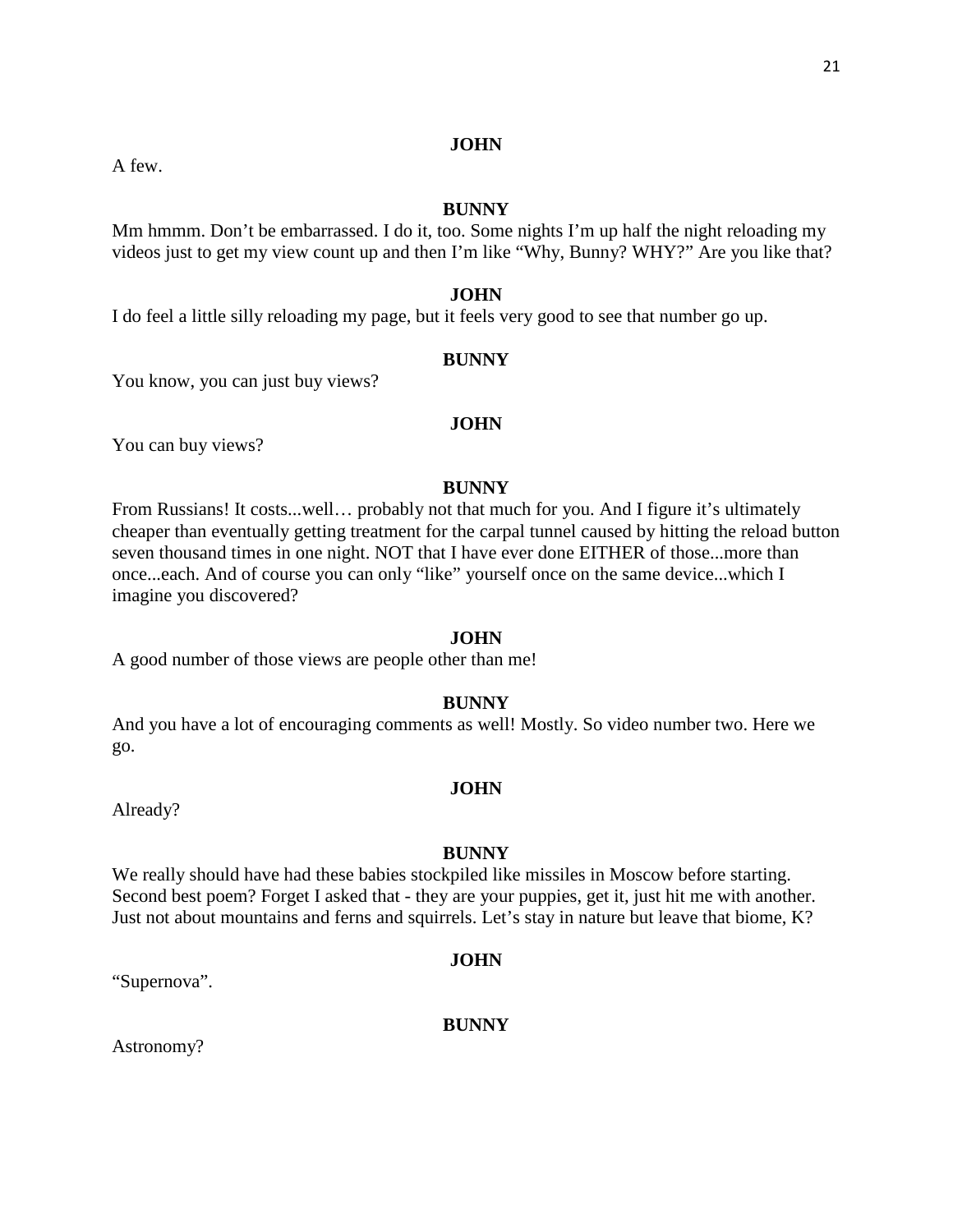Kind of.

# **BUNNY**

Because that will generate A LOT of hits. Do you talk about wormholes?

#### **JOHN**

You asked that before.

# **BUNNY**

You should, because people are totally searching wormholes.

# **JOHN**

Really?

# **BUNNY**

Even non-dorks.

#### **JOHN**

I just like writing about what I want // to write about

# **BUNNY**

Oh, sure, for now. But I do suggest wormholing as future clickbait, just saying. "Supernova?" GO!

> *BUNNY starts taking video. DWAYNE is there, and he hangs a tiny LED star in the space, but it's not illuminated yet.*

# **JOHN**

They say we're made of exploded stars. I'm glad to know that explosions Do have a happy outcome. I'd hate to think I lived in a universe that suffered so. It's comforting to me to think that a so-called catastrophe yielded Einstein, Aretha Franklin, Thomas Edison, Mother Theresa, Mandela, Sting, Cher, Beyonce, and the lady who takes out my classroom trash whose name I do not know.

*BUNNY finishes taking the video.*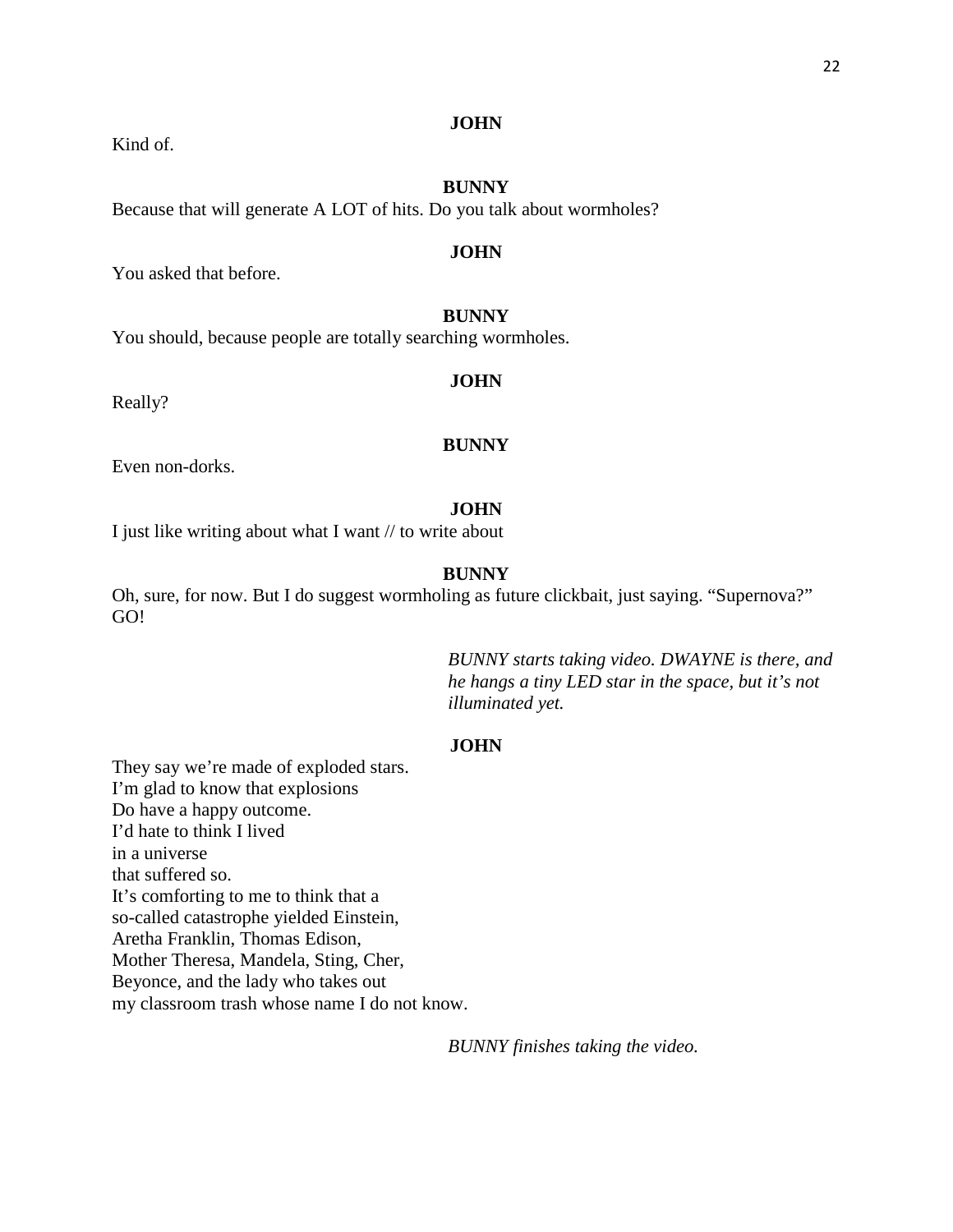That was wow.

#### **JOHN**

It's just...you know.

# **BUNNY**

There's some cool cosmos stuff I can use as background.

## **JOHN**

When will it be up?

# **BUNNY**

Tomorrow. Unless you were to give me a homework pass, in which case, before midnight.

#### **JOHN**

Are you bribing me?

# **BUNNY**

No! Do NOT tell Principal Skinner I said that, please! If you do I will be forced to take my //metal needles and

# **JOHN**

I was kidding! I'm not saying anything to Principal Skinner. Relax.

# **BUNNY**

Spend a minute in my shoes and try to relax.

#### **JOHN**

You don't need to...worry about tonight's assignment.

## **BUNNY**

I'll email you the link before I go to bed.

# **JOHN**

I look forward to it.

#### **BUNNY**

So I have a great idea.

#### **JOHN**

Let me guess. Wormholes in the next poem?

#### **BUNNY**

And you should guest on my channel.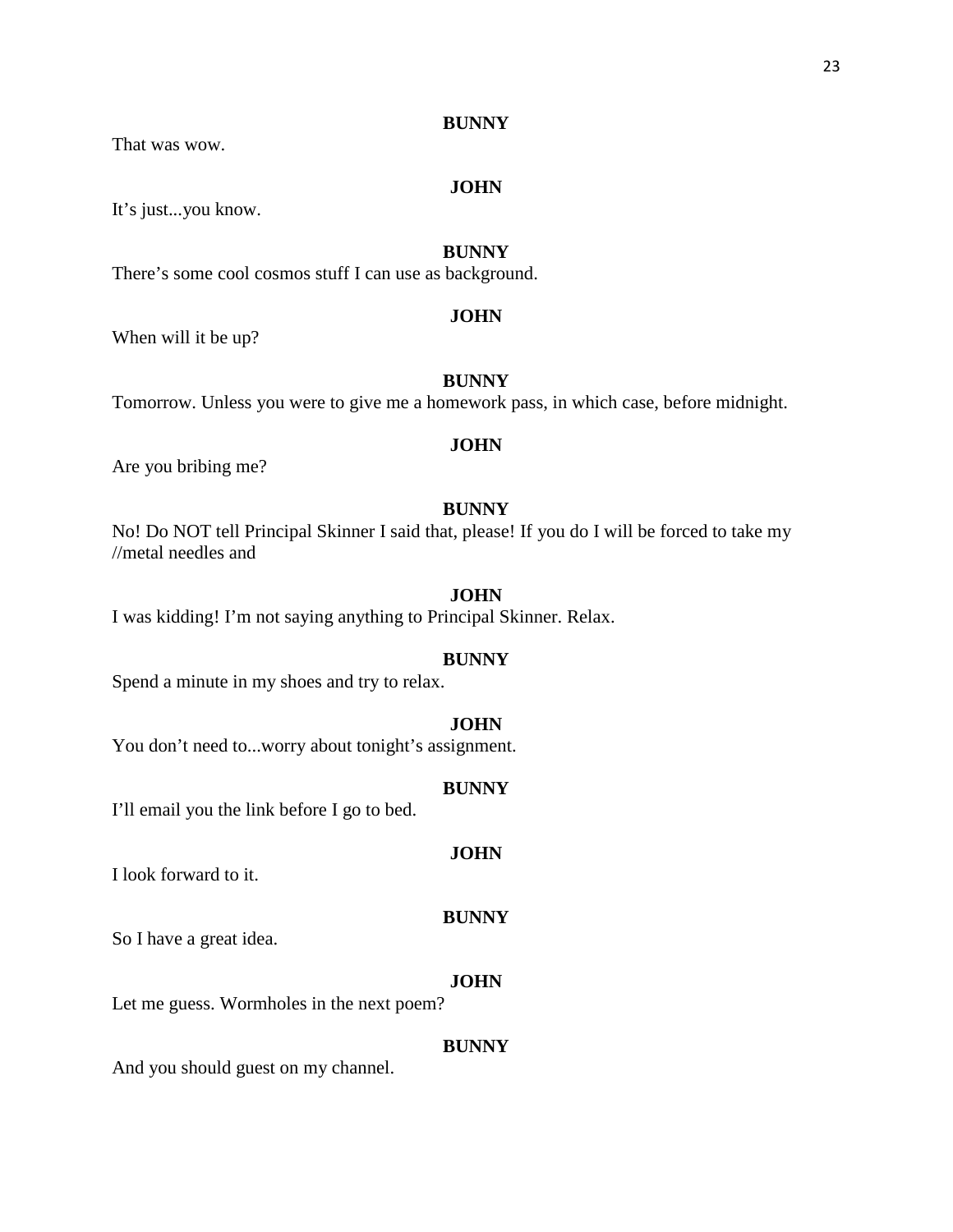But you do stand-up.

# **BUNNY**

Truth be told, I'm a little out of ideas right now. Mom's been on her meds for the most part, and she's been kind of weirdly nice and mellow, so until she goes off and has another vacuuming episode or one-ups her "Let's-bake-muffins-for-all-the-homeless-in-Indiana" shindig there's not much chance I'll get any new material anytime soon, and my bunnyloves are expecting a new vid, so I'm thinking "guest", and you should be thinking "exposure", so it's a win-win.

#### **JOHN**

I'm not sure that would be such a good idea.

# **BUNNY**

OMG, people do it all the time. And then I can be on yours sometime if you want, et cet, et cet, …when you bring in student poets…which is a great idea! Good for you, thinking that up!!

# **JOHN**

I just mean it's not appropriate. Student - teacher, et cetera?

# **BUNNY**

We're not gonna make out, you're just gonna read a poem to my subscribers. Really, I have nothing I can find humor in.

# **JOHN**

Maybe you could hide your Mom's meds?

# **BUNNY**

You think THAT's appropriate?

# **JOHN**

I'm only joking.

# **BUNNY**

Actually, it's not a bad idea, but I'm not that desperate, and since it is only a matter of time before the roller coaster that is Tiffany starts that thrill ride again, I should just enjoy this respite, short-lived as it is going to be. Do you have any humorous poems, because that would be a natural tie-in.

No.

# **BUNNY**

**JOHN**

No, I didn't think you did. The word "wormhole" is funny right off the bat.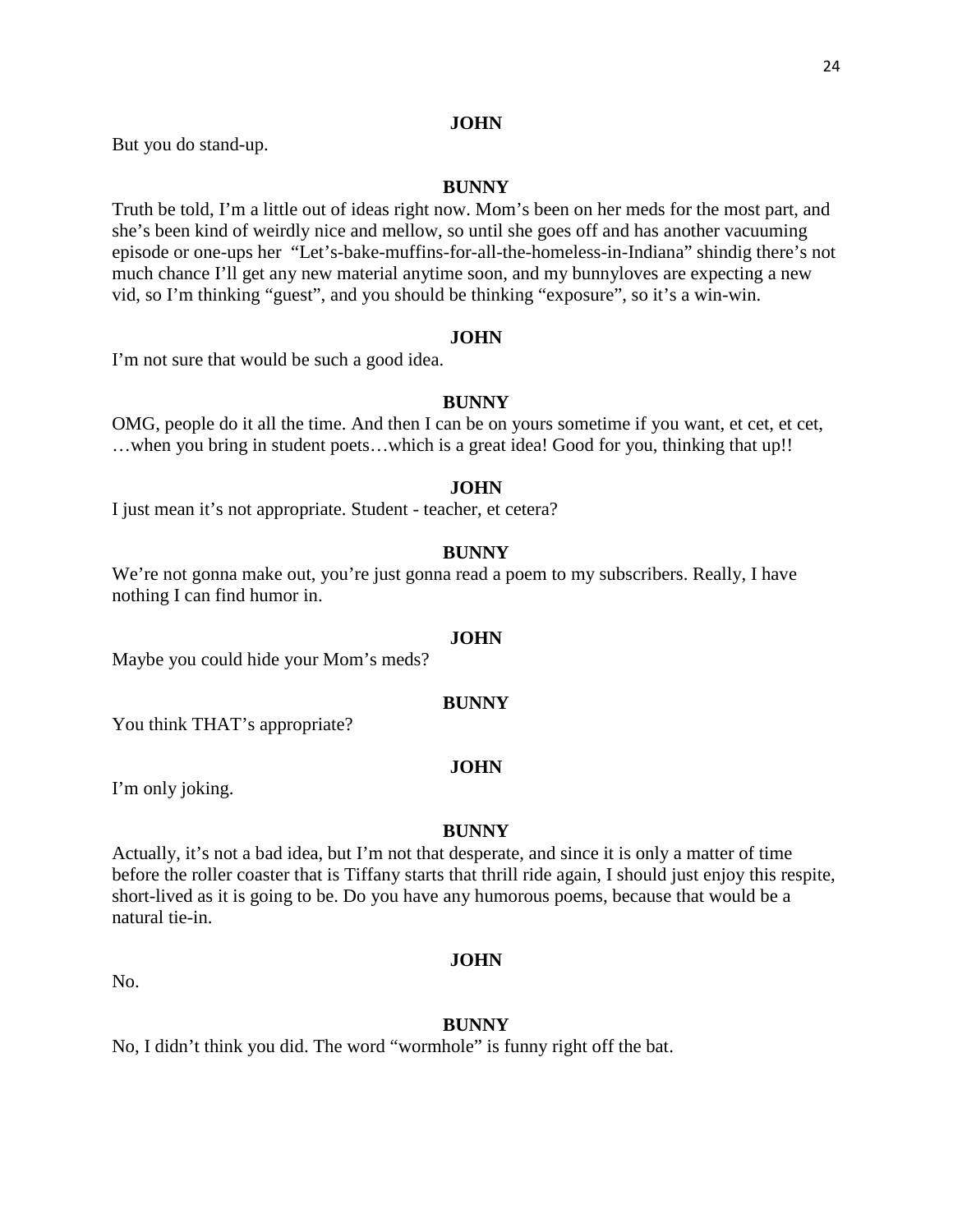*There is a knock on the classroom door. TRICIA is there.*

# **TRICIA**

**JOHN**

# **TRICIA**

*Awkward hug.*

#### **JOHN**

I wasn't sure exactly when you were coming.

# **TRICIA**

I'm early. I'm giving myself a few days break from the book tour before the engagement here. I needed some down time.

#### **BUNNY**

**JOHN** Oh, um, Trish, this is Bunny, a student // of mine

Tricia.

Hi.

Tricia. Sorry, Tricia, yeah.

Oh hey. Are you our Thursday assembly?

# **TRICIA**

**BUNNY**

I will be speaking at your assembly then, and also speaking to parents and community members.

#### **BUNNY**

My mom won't be there.

# **TRICIA**

Maybe your father, then.

# John?

Trish!

Hey!

# **TRICIA**

# **JOHN**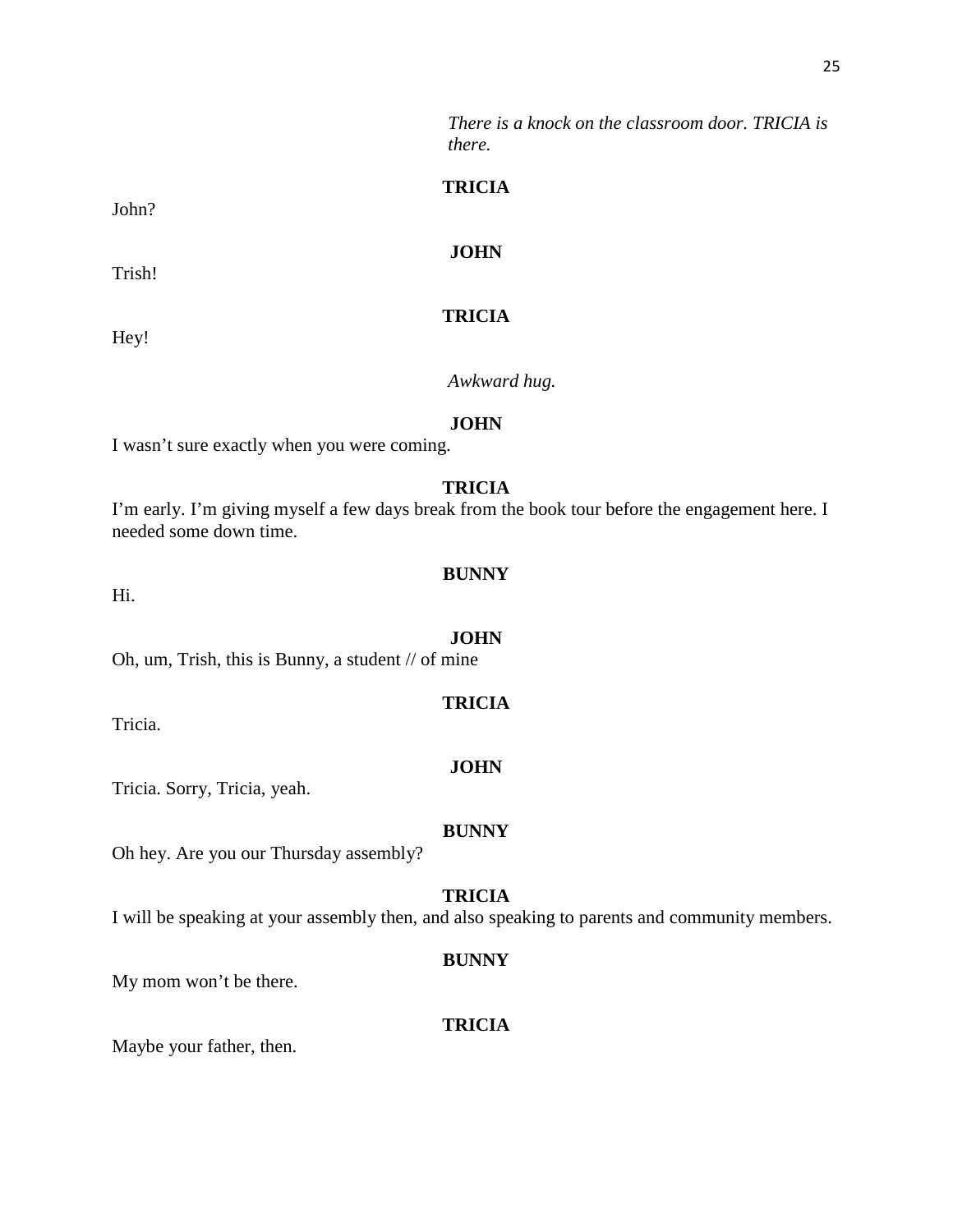He's in prison.

# **TRICIA**

We are live streaming.

# **BUNNY**

Maybe you don't understand prison.

# **TRICIA**

Actually, I've done hundreds of interviews with incarcerated people.

#### **BUNNY**

I hear you're a FLU 100.

# **TRICIA**

I am, yes. Do you follow me?

# **BUNNY**

No, I never heard of you until Mr. Wagner told me. I'm a FLU 75, so, you know, watch out!

# **TRICIA**

That's...very impressive.

# **BUNNY**

So we hear the Assembly's about addiction and let me warn you, if it's about drugs we've heard the entire // spiel before

# **TRICIA**

It's not about drugs.

## **BUNNY**

Good, so you will win the Assembly if it's about sex addiction.

# **TRICIA**

I'm sorry, that's not my focus.

#### **BUNNY**

Yeah, I can see that. Shopping addiction is a close second. Food, namely savory snacks, is your bronze medal topic.

# **TRICIA**

My focus is screen addiction, with specific focus on gaming addiction and social media.

#### **BUNNY**

OK. Well, good luck with that. So, I might be asking you a question after your assembly.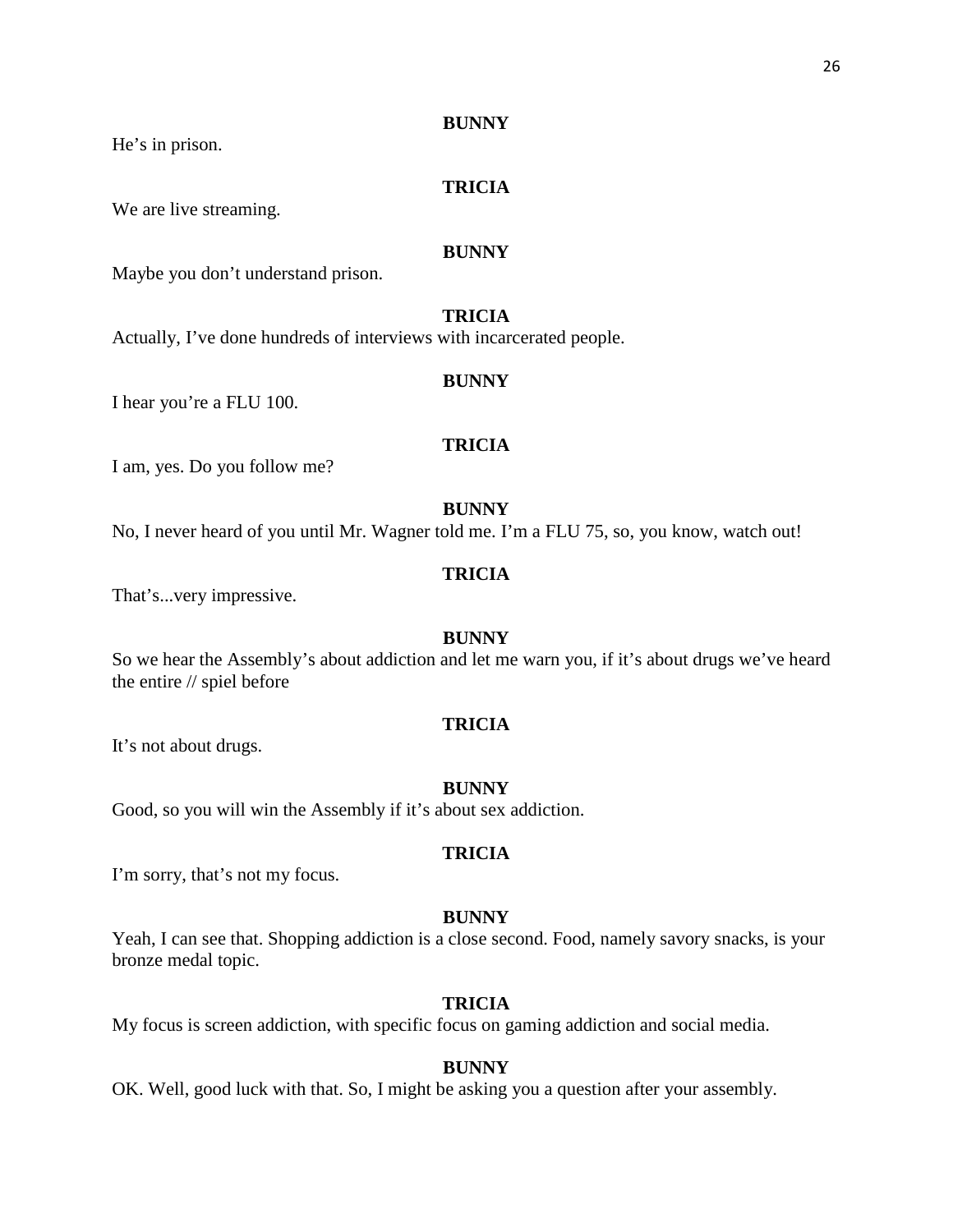#### **TRICIA**

Wonderful. You can ask me now, if you want.

#### **BUNNY**

Oh no, I'll wait until just after the assembly.

#### **JOHN**

Bunny, I think it's time // for you to go

# **BUNNY**

I can read social cues despite my crippling anxiety. Bye, Mr. Wagner. It was nice meeting you, former Mrs. Wagner.

*BUNNY starts to leave.*

Oh, and by the way...if everyone's texting in the middle of your assembly?

# **TRICIA**

I know, don't take it personally.

#### **BUNNY**

No, you should totally take it personally. Last week when the slam poets came, we were all riveted. When people bore us to death, then we reject them mercilessly.

*BUNNY is gone, leaving her knitting.*

# **TRICIA**

**JOHN**

**TRICIA**

**JOHN**

Have they all grown that hostile?

She's one of my favorites.

You have favorites now?

Trish -

#### **TRICIA**

You always said you loved them all equally. And it's Tricia, please. You know that.

#### **JOHN**

An addiction, perhaps. By the way, they all know your talk is on screen addiction and that was Bunny's way of warning you not to chastise Generation Z. But I imagine you are well versed.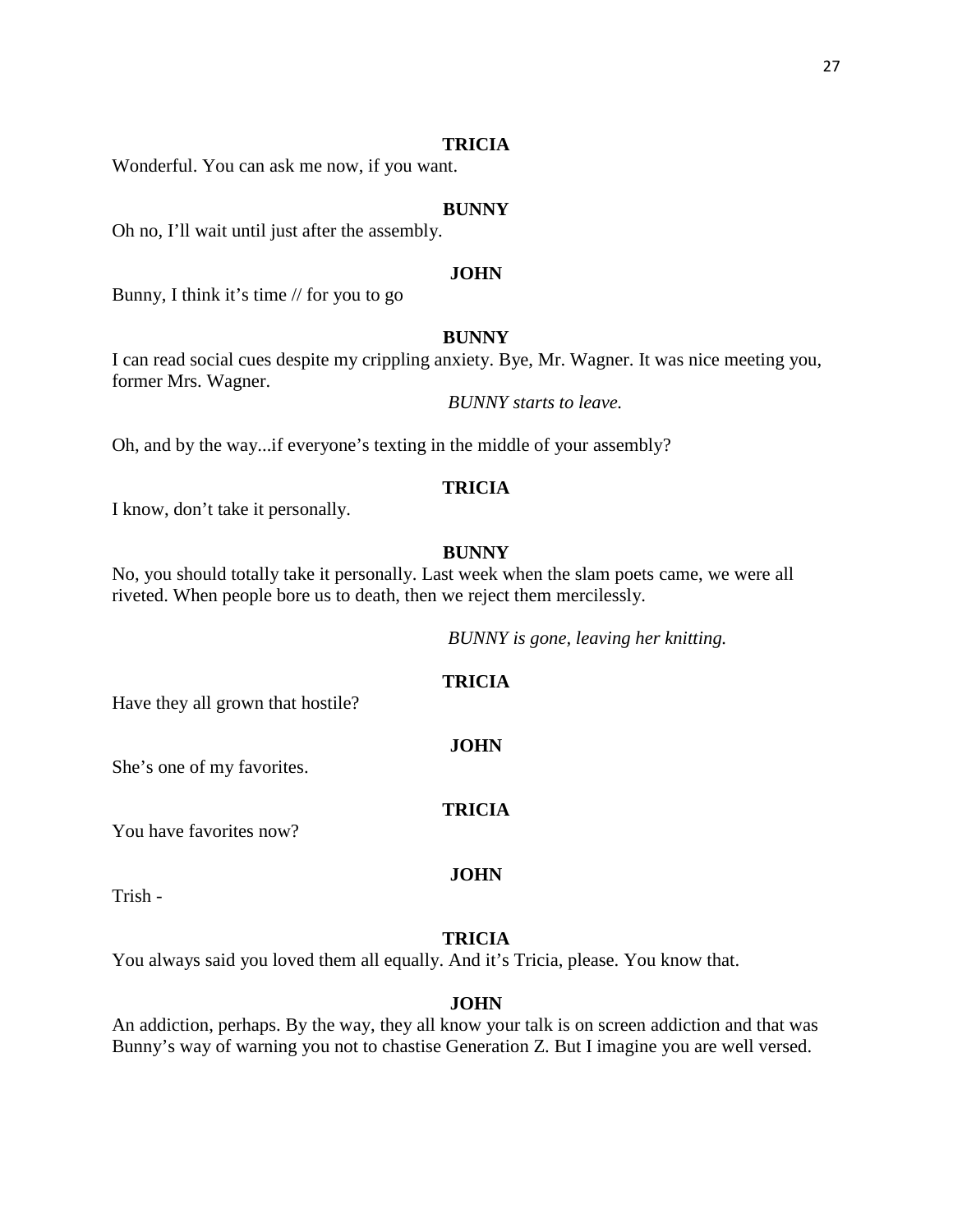# **TRICIA**

To be honest, I'm a little nervous. It's been mostly one-on-one with the worst cases, not roomfuls of kids on the edge.

# **JOHN**

So why screens, gaming?

# **TRICIA**

New territory.

**JOHN** I was never into games. But I'm glad you found your niche.

# **TRICIA**

Let's not talk about work.

# **JOHN**

You never were one for drugs, or shopping, or // sex

**TRICIA**

**JOHN**

**TRICIA**

**JOHN**

**TRICIA**

I just wanted to come by before everything gets crazy later and make sure everything is OK.

Why should it get crazy?

I just mean with the publicity and all.

Publicity?

My book tour?

#### **JOHN**

Oh, you've written a book? Congratulations!

# **TRICIA**

John…

#### **JOHN**

OK, so great job, Trish. But why should this be a problem?

# **TRICIA**

Well, it's not just the book, there's the whole FLU thing, of course.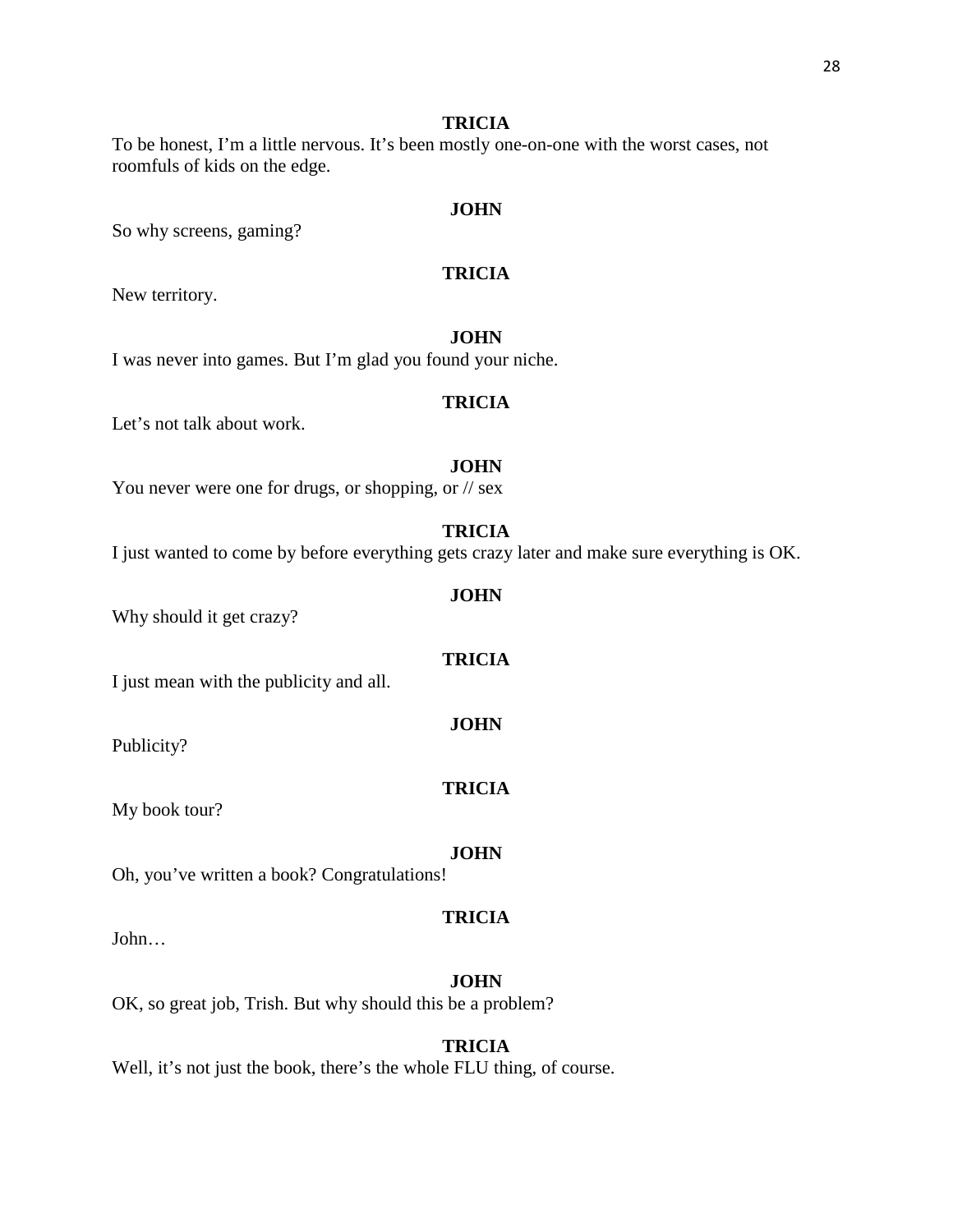Oh. You're sick?

# **TRICIA**

No, // it means that

# **JOHN**

Mrs. Lukemore retired, but her successor is even better, and the infirmary? It's now the "Health Suite", completely remodeled.

# **TRICIA**

FLU 100 means that I // am considered

# **JOHN**

I'm sure they have just what you need // to make you feel

# **TRICIA**

FLU, John! I'm a top social influencer, and that means the media are always looking at every // event I go to

#### **JOHN**

Of course I know what it means, Trish...Tricia! I'm just having a little fun. We always used to have fun.

# **TRICIA**

**JOHN**

I remember.

When we were young and beautiful.

# **TRICIA**

You've...aged well, John.

#### **JOHN**

You always did appreciate a nice wine and cheese pairing.

# **TRICIA**

I'm serious. You look...very good.

# **JOHN**

Well, that's very kind. So do you. How's your new husband? I guess he's not new.

# **TRICIA**

And not my husband. Steve was...assholisitic. But my two lovely daughters are 15 and 18. And…is it Mary Ann?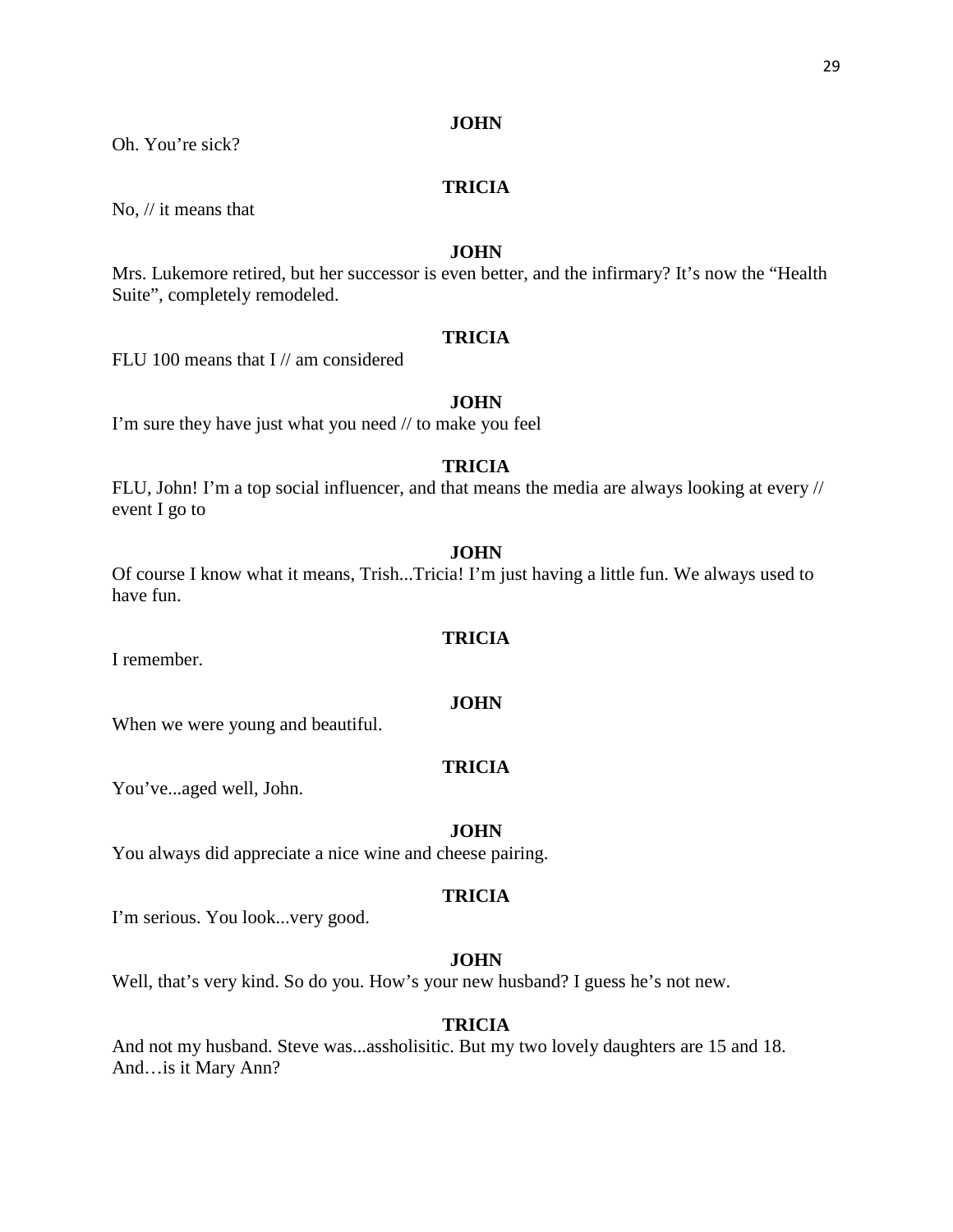Yes. Mary Ann died seven years ago.

# **TRICIA**

I'm so sorry. Did you have kids? I // can't remember

#### **JOHN**

Thousands! At school. But none of our own.

# **TRICIA**

I'm really sorry. I'm sure there are many // women out there

# **JOHN**

But hey, we both look really, really good! You, especially. But of course, who wouldn't look good if they had ten billion followers?

# **TRICIA**

It's ten million, and I know you're still just having a little fun. At my expense.

#### **JOHN**

At what expense? What does it cost a FLU 100? Who knew when we were married that such things would exist? You said there was more for you out there and damn it if you weren't right.

# **TRICIA**

Oh John, I'm sure that you have influenced...dozens of students over the years.

*TRICIA's phone rings. She looks.* 

# **TRICIA**

It's my agent. I need to take...no...no I don't. She can leave me a message. So, how are you?

*JOHN stares at TRICIA for a long time as her phone rings, beeps, and otherwise indicates urgency. TRICIA's right hand goes for the phone as her left hand pulls her right hand away.*

#### **JOHN**

This is killing you, isn't it?

#### **TRICIA**

Not at all.

**JOHN**

You're dying inside.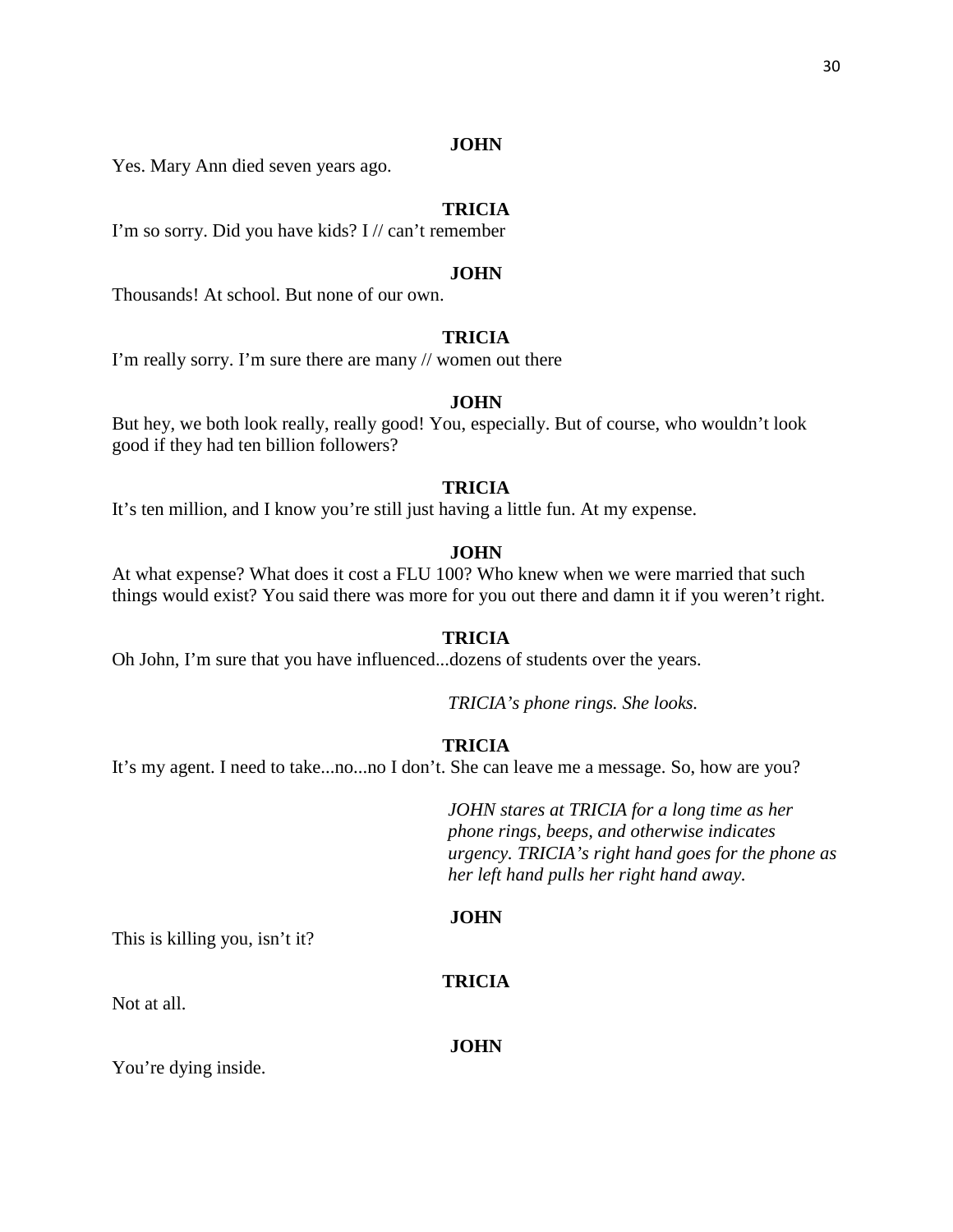# **TRICIA**

How's teaching?

# **JOHN**

Listen to your damn message.

*TRICIA listens to her message. As she does, BUNNY and DWAYNE each hang a tiny LED star in the space, but they're not illuminated yet.*

# **JOHN**

Well?

# **TRICIA**

They want me to do Good Morning Lemmington on Thursday. It's early, before the assembly.

# **JOHN**

I'm sure you've had days like that before and excelled.

# **TRICIA**

I'm serious when I said I don't want to talk about me. How is your life?

#### **JOHN**

I…have ten thousand views on my nature poetry channel.

# **TRICIA**

Really?

#### **JOHN**

Nothing like your ten trillion views // of course

## **TRICIA**

Ten million followers, not ten // trillion views

#### **JOHN**

Right. How many views do you have?

# **TRICIA**

I don't… I don't know.

#### **JOHN**

Why not?

# **TRICIA**

I have lots of different kinds of posts and // interviews, and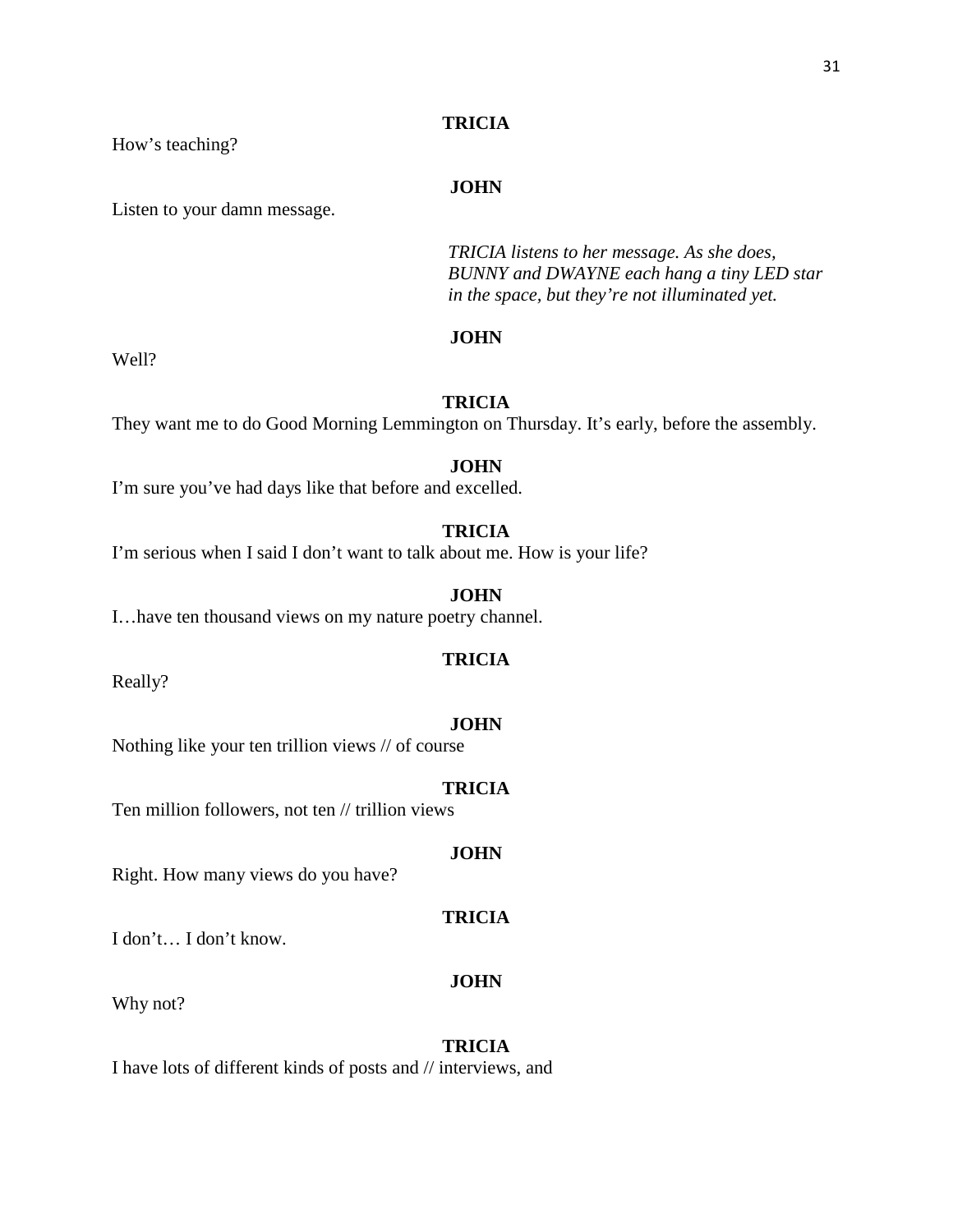Oh, sure, sure.

# **TRICIA**

A nature poetry channel? What a great idea.

# **JOHN**

Well, maybe.

# **TRICIA**

No, you have always written such beautiful poems. Not just beautiful, but accessible and profound at the same time. I always thought that was such a rare gift.

# **JOHN**

That's what several of the comments have said, yes.

# **TRICIA**

Accessible AND profound. You were always so good about being able to stimulate on the surface and then plunge into the depths.

#### **JOHN**

You remember that.

#### **TRICIA**

When you look the same, how could I forget?

#### **JOHN**

You look good, too, Tricia.

# **TRICIA**

Not the same, though, right?

#### **JOHN**

No, but you look...like you became who you wanted to become.

# **TRICIA**

Who did I become?

#### **JOHN**

Someone impressive.

# **TRICIA**

And that's how you see me?

#### **JOHN**

That's the way it is.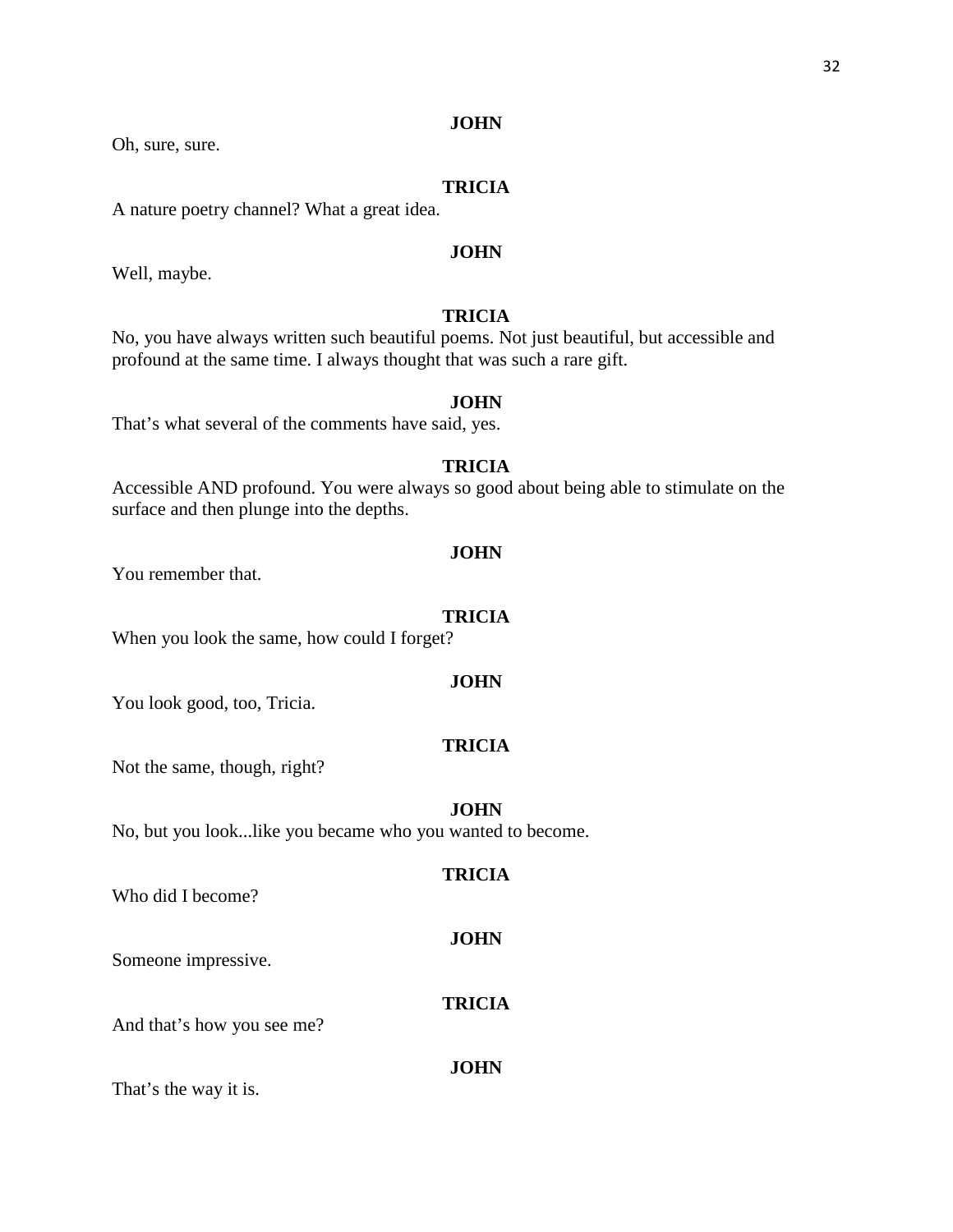# **TRICIA**

Do you remember our first night on the football field?

# **JOHN**

Of course.

# **TRICIA**

Would you have predicted any of this?

# **JOHN**

That all these years later we'd be here now? Like this? Yes, that's exactly what I thought that night.

# **TRICIA**

Seriously!

## **JOHN**

Well you asked a rhetorical question! And a ridiculous one at that!

# **TRICIA**

So I'm ridiculous.

#### **JOHN**

You? A FLU 100? How could you ever be? Me? I'm a Flu...45. What do I know?

#### **TRICIA**

I'd like to see your videos. I'm sure they're beautiful. What's your channel?

# **JOHN**

No, I… it's really not…

#### **TRICIA**

I really want to see them.

#### **JOHN**

OK, so there's only...two...one...soon to be two.

# **TRICIA**

But still...ten thousand views!

# **JOHN**

Uh...well...yeah! But it's not worth // looking at

# **TRICIA**

Well, I'm going to be ten thousand and one and there's nothing you can do to stop me.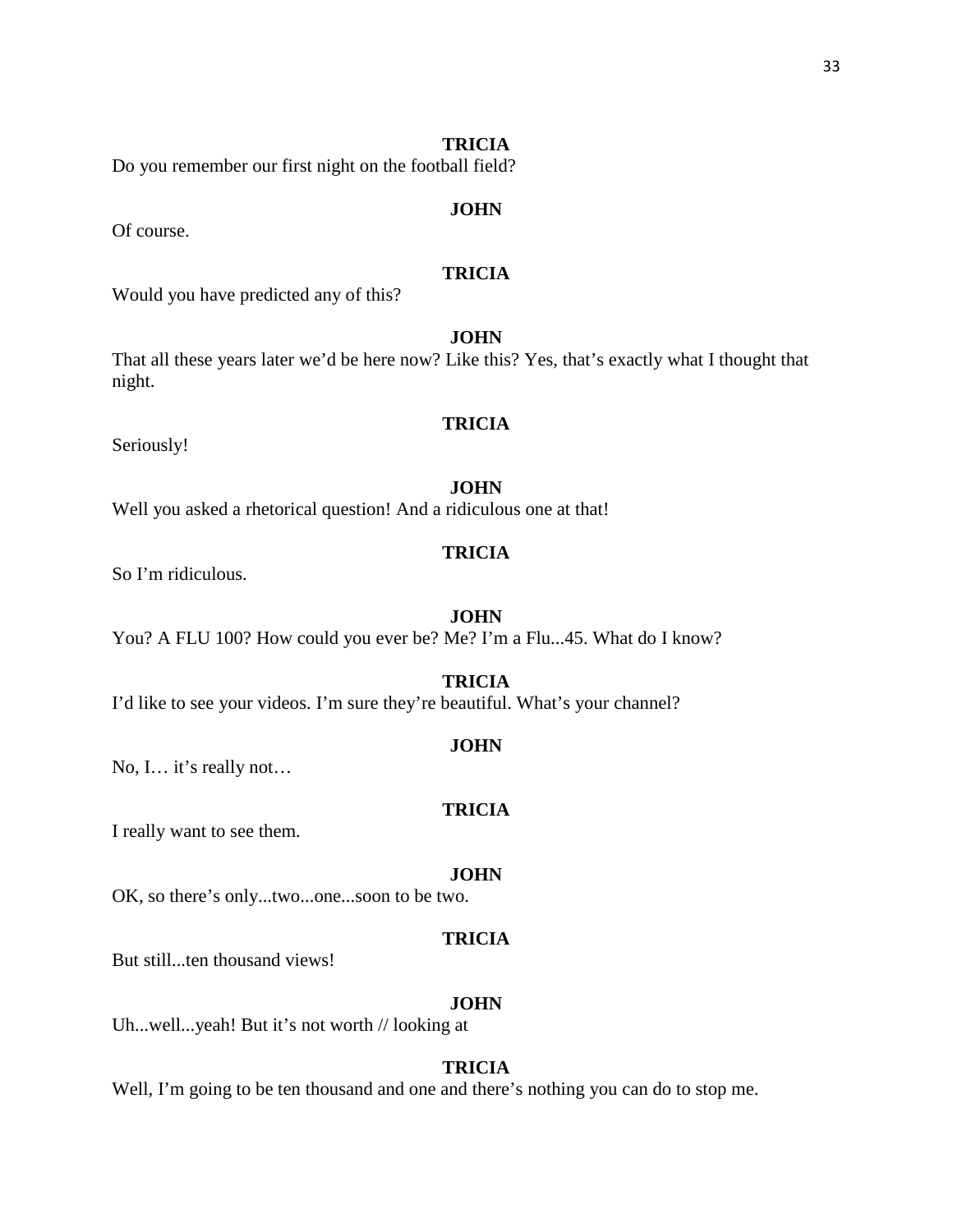No, I suppose not.

# **TRICIA**

Keep at it. You'll get there some day.

*TRICIA's phone rings/beeps/erupts again.*

Look, I think I should get back to my hotel.

# **JOHN**

I look forward to your assembly on Thursday.

**TRICIA** I was hoping we could spend a little time together before then. They put me up at the Radisson.

OK...

# **TRICIA**

**JOHN**

You look good, John. Really, really good.

*BUNNY is there.*

# **BUNNY**

Sorry! I forgot my knitting!

**TRICIA**

You have my number, of course?

*TRICIA is gone.*

Toad.

# **JOHN**

**BUNNY**

Bunny, be honest with me. Is this whole poetry video idea any good?

# **BUNNY**

I am producing them, aren't I?

# **JOHN**

I mean the content.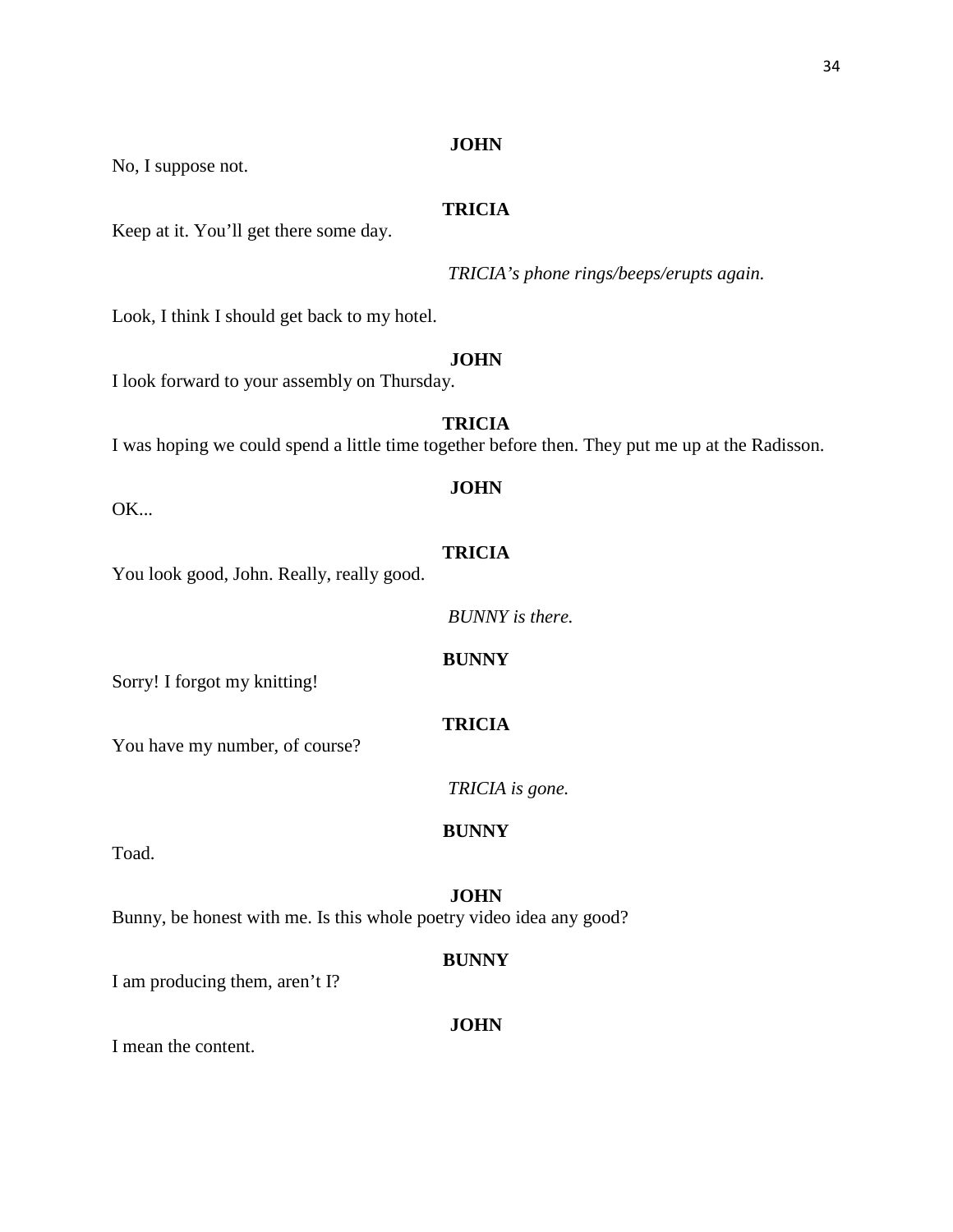I asked you to guest on my channel!

# **JOHN**

You're truly serious about that?

# **BUNNY**

You have as much anxiety as me!

# **JOHN**

Then let's do it. I have a perfect poem. Maybe.

#### **BUNNY**

Awesome, John! Tomorrow at lunch?

# **JOHN**

Sure, but I really don't think // you should call me

#### **BUNNY**

There's no sin in synergy, John! OK, there is, but...byyyeeee!

*BUNNY is gone. JOHN uses his computer.*

# **JOHN**

(*typing*) How do you buy views online? (*reading*) "buymoreviews.com"

*JOHN clicks, reads and types.*

Hi. I see you sell views. I would like to buy some for my // poetry channel

*ANATOLY, 35, Russian, is there.*

# **ANATOLY**

One thousand views, ten dollars. Five thousand views, twenty-eight dollars.

#### **JOHN**

Why twenty-eight?

# **ANATOLY**

Is my lucky number. Could be your lucky number as well.

#### **JOHN**

How do you generate these views?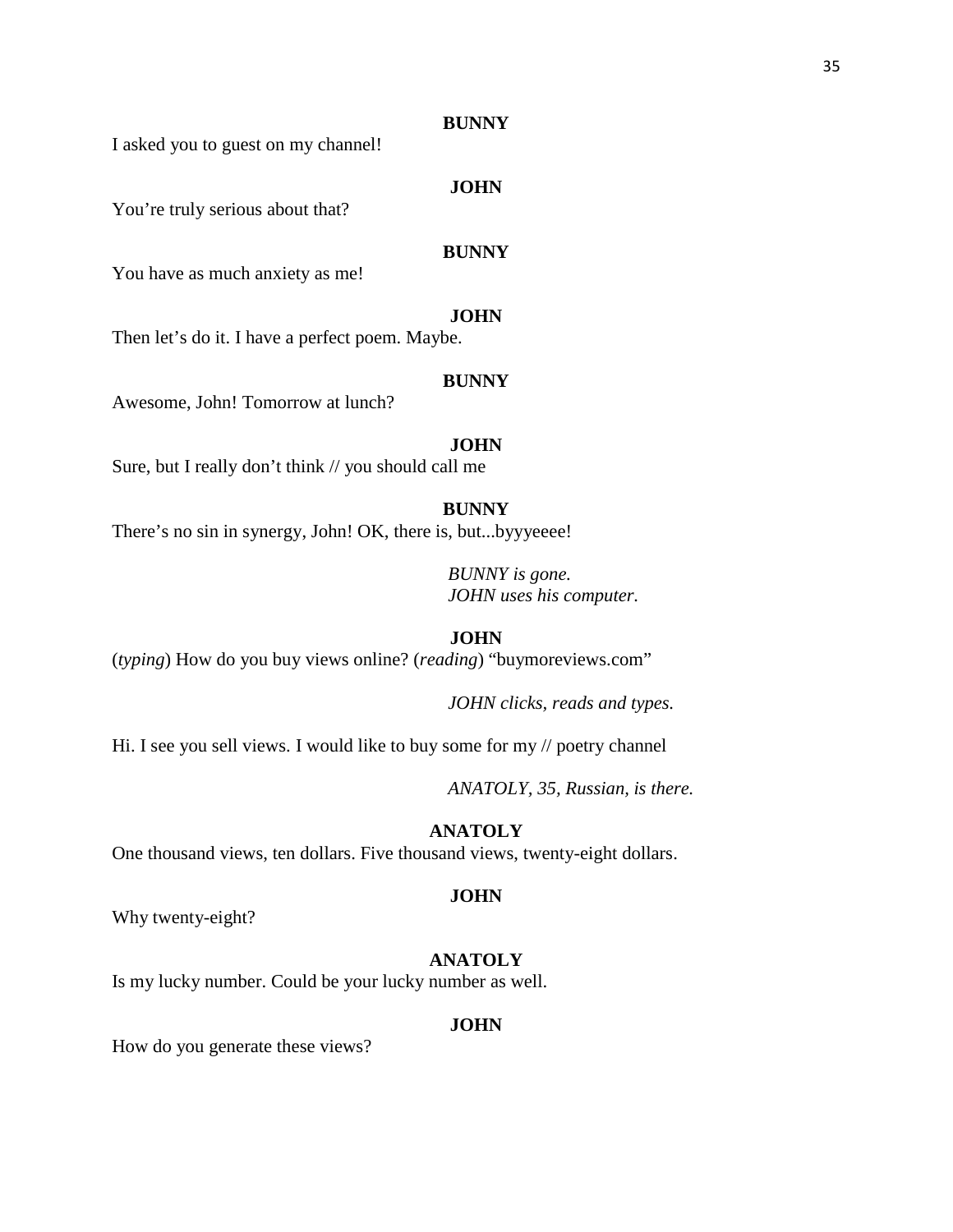# **ANATOLY**

No bots, no bots! Old Chechnyan women with arthritis click on links. Is therapeutic.

#### **JOHN**

Hmm...are these women paid fairly?

# **ANATOLY**

One ruble per click. Is very generous. What can I say. Is calling of mine.

#### **JOHN**

I'll take...ten thousand.

### **ANATOLY**

Sixty-four dollars.

# **JOHN**

That's more than twice what five thousand costs.

# **ANATOLY**

No bots! Old Chechnyan women, and I pay health insurance for carpal tunnel. Take or leave.

#### **JOHN**

How quickly can you get them up?

#### **ANATOLY**

Enter credit card, and you will be pleased, dear one.

Soon?

#### **ANATOLY**

**JOHN**

**JOHN**

Before ex-wife even gets to her hotel to Google you.

How did you // know that?

#### **ANATOLY**

Do not forget three numbers on back of card. Yours are 294 if you do not already know.

*ANATOLY is gone.*

#### **JOHN**

Is she even going to Google me?

*EMILY DICKINSON, at about 28, is there.*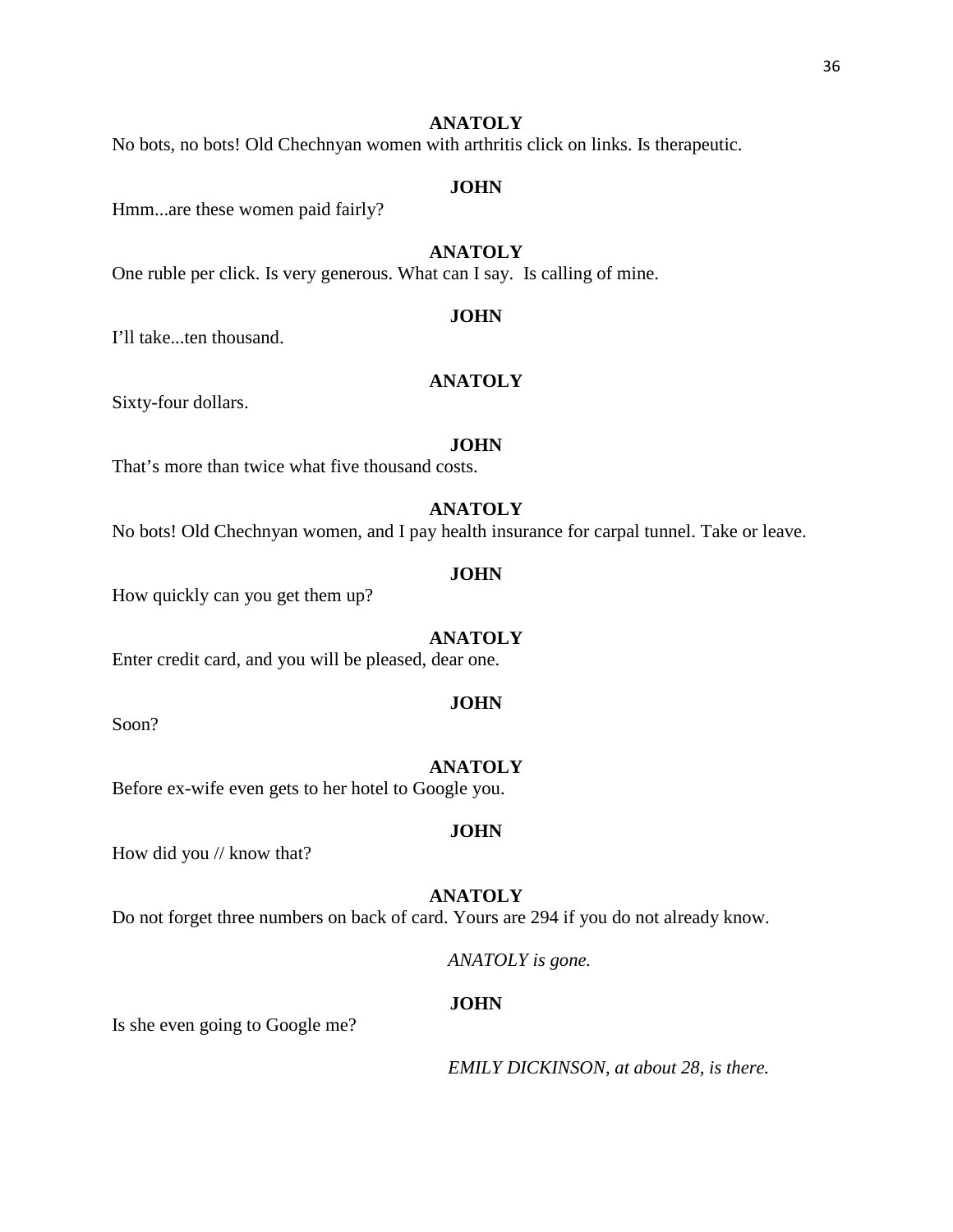# **EMILY**

"Success is counted sweetest By those who ne'er succeed To comprehend a nectar Requires sorest need."

# **JOHN**

Emily Dickinson, do you realize that this book says that's the 78th greatest poem of all time?

#### **EMILY**

I always did like it.

### **JOHN**

And it says that you're the 14th greatest poet of all time, but more than 90 percent of your poems were published after your death. Why did you hide them away in your lifetime?

#### **EMILY**

"Not one of all the Purple Host Who took the Flag today Can tell the definition So clear of Victory"

#### **JOHN**

Verse Two. Is that a clue? Ha ha, I rhymed. Which is more than you did in Verse Two, using slant rhyme with "today" and "Victory". Oh my God, I can't believe I just said that to Emily Dickinson.

#### **EMILY**

This was one that I published during my lifetime.

#### **JOHN**

So you knew it was good. You knew people would respect you.

#### **EMILY**

I published it anonymously, and five years after I first wrote it.

#### **JOHN**

Why? Please tell me. Is waiting the key? Do poems ripen in the drawer? Did you think it would taste better with no name attached? I write these poems and I send them out into the world and...and...how do you write the 78th best poem of all time? Please tell me!

# **EMILY**

"As he defeated - dying - On whose forbidden ear The distant strains of triumph Burst agonized and clear!"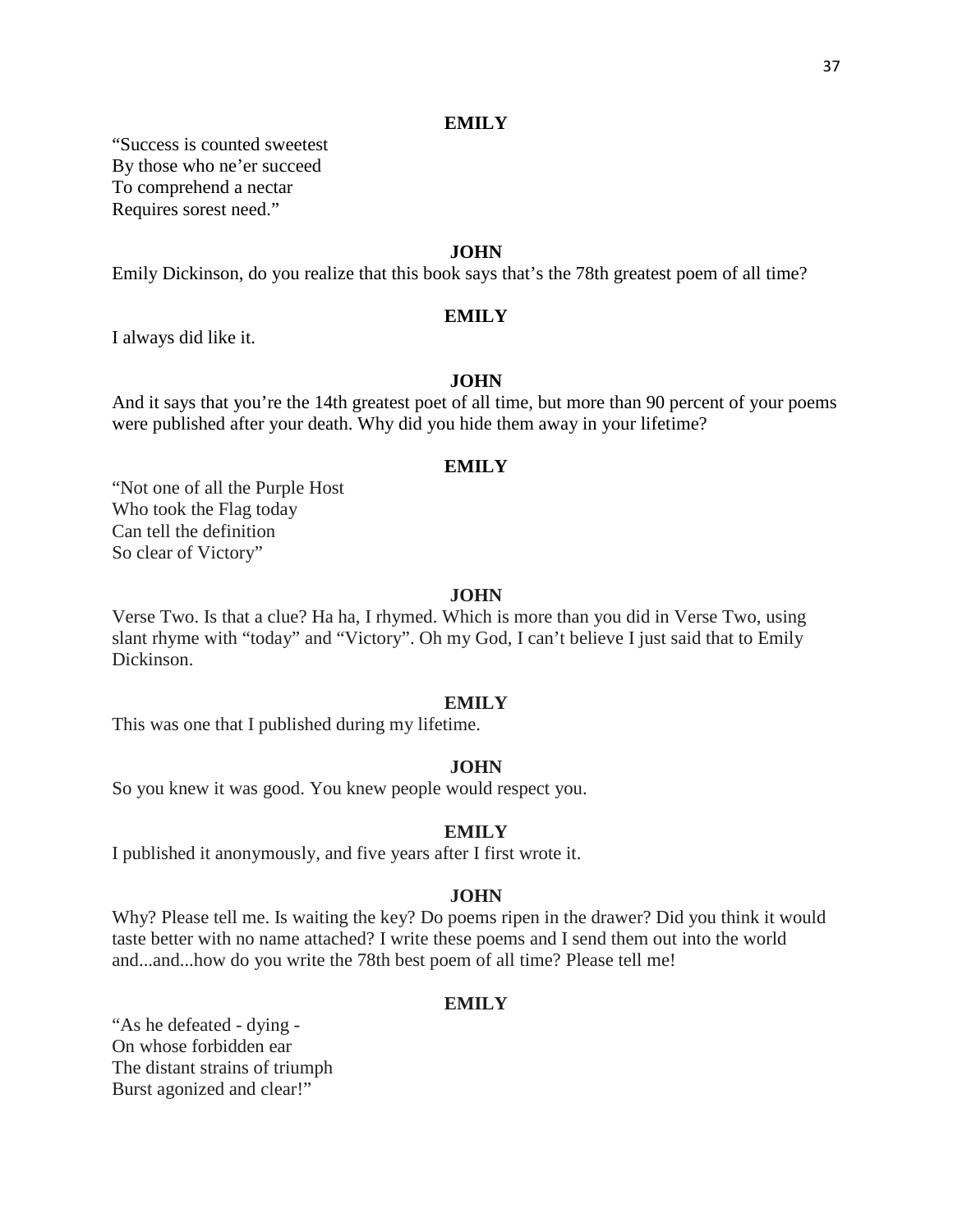I don't understand.

# **EMILY**

You'll just have to figure it out.

*EMILY and JOHN are gone. Earlier. TRICIA is Skyping with DWAYNE in prison.*

# **TRICIA**

Thank you for agreeing to Skype with me, Dwayne. I've got a hard September deadline for this book.

# **DWAYNE**

I got a hard deadline of, uh, eight years, two months, five days. Max.

# **TRICIA**

I wish I could be there in person. I didn't know prison restricted in-person visits so much.

# **DWAYNE**

Yeah, who knew? If you're free on Memorial Day, do drop in.

#### **TRICIA**

So, at its height, how many hours a day were you gaming?

#### **DWAYNE**

Twenty-six.

#### **TRICIA**

Um…

#### **DWAYNE**

I'm serious. I once spent 26 hours a day gaming.

#### **TRICIA**

Can you explain that to me?

# **DWAYNE**

Day starts at midnight, right? I'm on Overworld at Midnight, my buddy picks me up around 5 a.m., he's driving his rig out to Denver and he needs someone to keep him awake, so I switch to phone mode, and we pull into Denver around 7 p.m. Eastern, but we crossed two time zones, so it's only 5 p.m. there, and I keep going until 2, 3 in the morning their time. So technically I spent 26 hours on Overworld that day, which sounds even more impressive than 33 hours straight.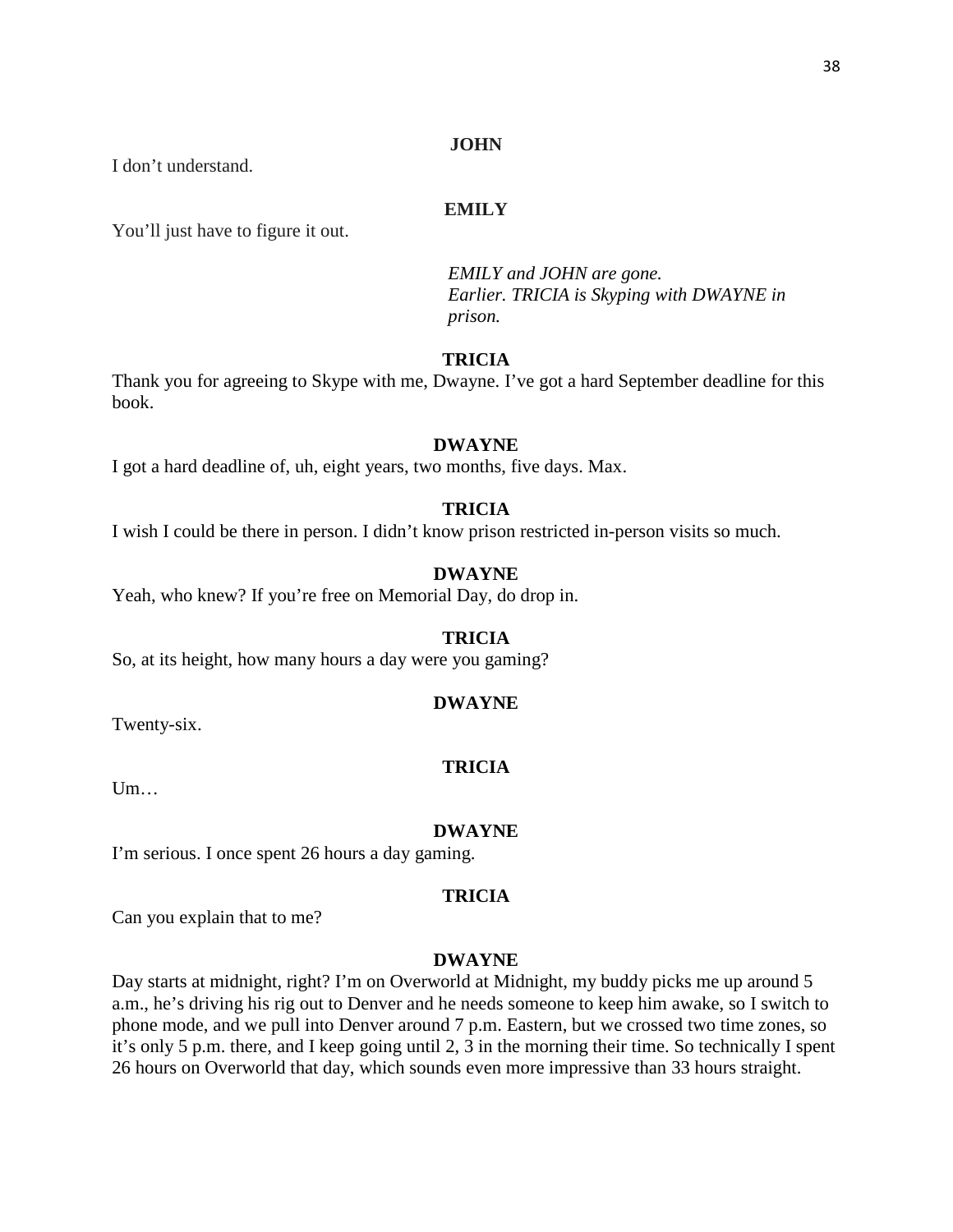Every serious gamer's done 33 hours straight. But I might be the only person in the world who gamed 26 hours in one day! SUUUUCK IT!!!!!!!!!!!!!!!! Sorry. My bad.

#### **TRICIA**

And what about the minimum number of hours a day?

#### **DWAYNE**

Uh...ten? But those were the days when I slept, too.

# **TRICIA**

At what point did you realize that spending that much time gaming was a problem?

#### **DWAYNE**

Hmmm...somewhere between the time when my thumbs went numb and when the abbot pulled out his glock.

# **TRICIA**

Did you see it coming?

#### **DWAYNE**

Would you have expected the guy running the monastery to be packing? They make jam, for fuck's sake...excuse me...for Chrissake.

#### **TRICIA**

You traveled for several hours to rob that monastery, so you still had some prefrontal cortex activity - planning, thinking about the likelihood of success,

#### *TRICIA's phone rings.*

Hold on. (*answering*) Hi...Yeah, I'm Skyping a guy in Ohio....a gaming addict...maybe Thursday?...Cool, can I call you back….Great, bye! (*hangs up*) So sorry. So, you were stopped before you had completely lost your reasoning and perspective.

# **DWAYNE**

Yeah, if you can call an all Slushie diet so I could keep my hands on the console 24/7 having reasoning and perspective.

#### **TRICIA**

Well, that does indicate some planning.

#### **DWAYNE**

Na-unh. Quickie-mart delivers. They have a presence inside the game. You're three, four hours into an Overworld session and a Quickie-Mart pops up on the screen. You go in, order a Slushie, specify the amount of sugar and caffeine you want, pay in crypto, and they bring it to your door. Your REAL door. Which they can unlock, 'cause you've given them access, and the robot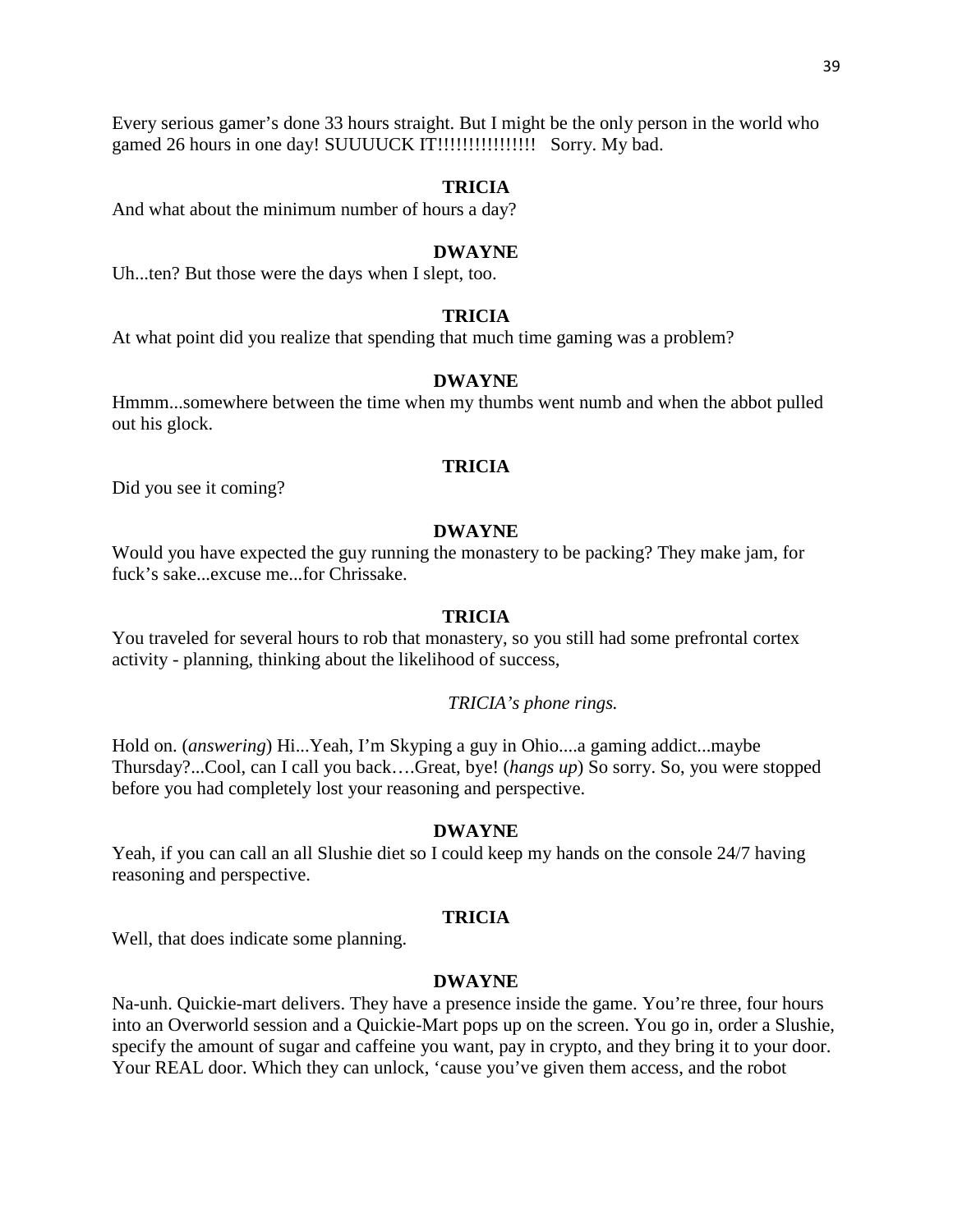freakin' brings the Slushie TO YOUR SEAT and puts the freakin' straw IN YOUR MOUTH so you can keep playing.

#### **TRICIA**

So, would you say that your social skills (*her phone rings*) had eroded to the point of...excuse me… (*answers phone)* Hey....I don't know...this one is really good. Interesting new stuff with the manufacturers. Can you see if there's anyone at... (*to DWAYNE*) who produces Overworld?

# *DWAYNE shrugs.*

(*to phone*)...whoever produces Overworld and find out about their whole product placement thing they have going on with drone deliveries to people in ESA?....Yeah, if we could get someone willing to leak some internal memos showing that they intend to addict players to the point of being complete zombies that they inject with sugar and caffeine to...No, I have one here, right now...Yeah, he's a complete mess...Cool, let me know. Bye. (*hangs up*) What were we talking about?

# **DWAYNE**

The erosion of social skills.

#### **TRICIA**

**DWAYNE**

**TRICIA**

**DWAYNE**

**TRICIA**

**DWAYNE**

Yeah, yeah! Were you aware of that when it was going on?

What's "ESA"?

You heard that?

For a prison, they got good Wifi.

"ESA" is End Stage Addiction.

Which means?

#### **TRICIA**

The last stages before death by overdose.

# **DWAYNE**

You think I was in "ESA?"

#### **TRICIA**

That's what I'm trying to determine from this interview.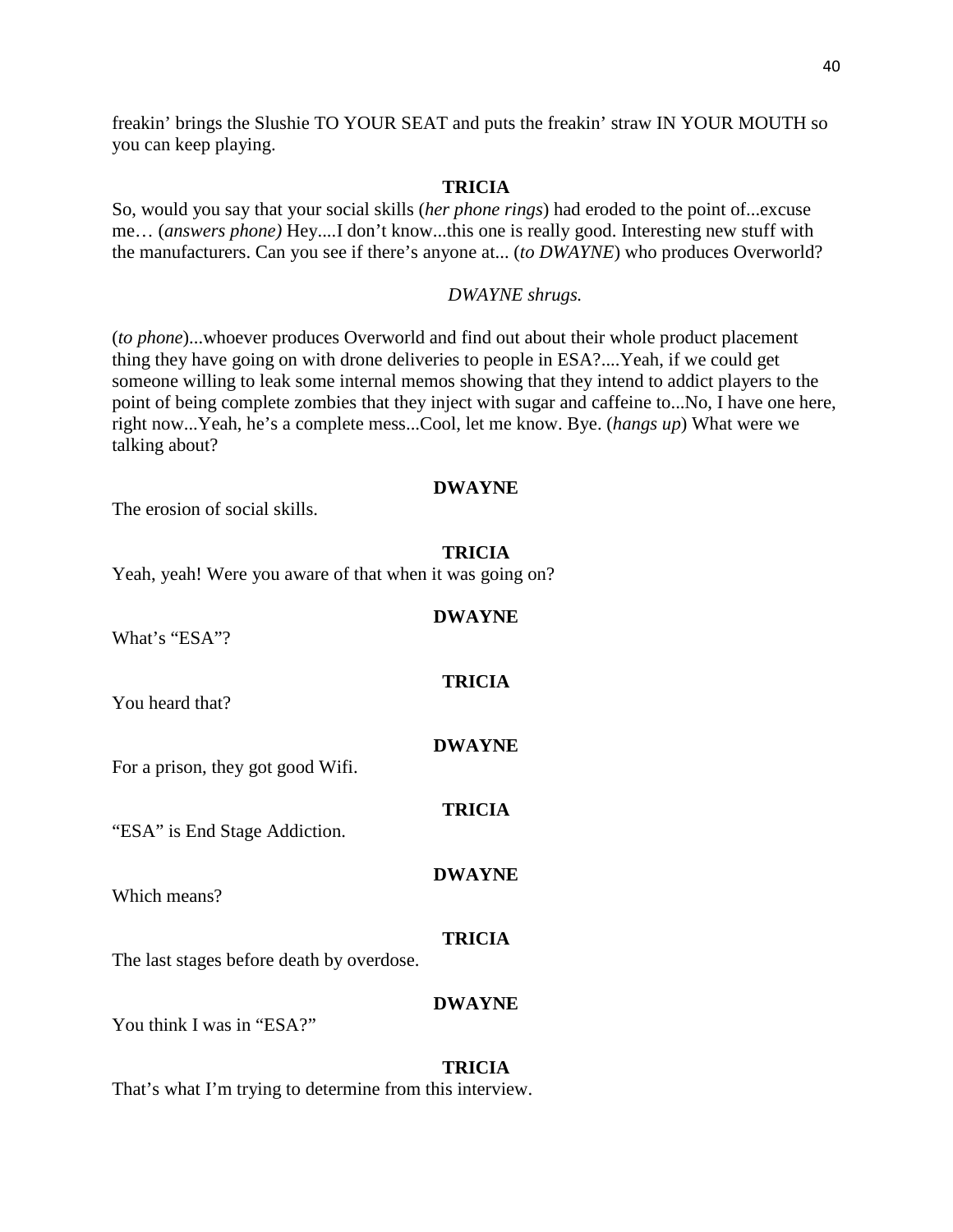# **DWAYNE**

'Cause I'm not dead and I'm not an addict. So I guess no.

# **TRICIA**

You may have been. If you'd been killed in the robbery, which you committed to have enough money to continue your addiction, technically the addiction would have been your cause of death. ESA's are beyond the point of no return.

# **DWAYNE**

I'm not an addict anymore.

# **TRICIA**

OK, so technically, you will always // be an addict

#### **DWAYNE**

I haven't touched one of those games since I been in here!

## **TRICIA**

I'm not going to argue this with you.

#### **DWAYNE**

Because you're some expert?

#### **TRICIA**

I just really want to be able to chart the deterioration of your social skills // so that I

#### **DWAYNE**

My social skills are FREAKIN' AWESOME!

*TRICIA's phone rings. She answers.*

# **TRICIA DWAYNE**

Hey...no, it's going great... No deterioration even though we're allowed actual yelling? ...no, this is what I signed up visitors one freakin' weekend a year! But the hour a for...seriously week I get on Skype is A BIG HELP!

#### **DWAYNE**

Get off the phone so I can tell you about my SOCIAL SKILLS!

# **TRICIA**

...I can definitely do next Wednesday...now I can't give you more than an hour...look, calendar me and I'll confirm or tweak….K. (*she hangs up*)

#### **DWAYNE**

OK, so I might have made some bad choices, gone down a rathole, but you can no longer call me an addict, OK? Because I haven't touched one of those // freakin' games since I been in here.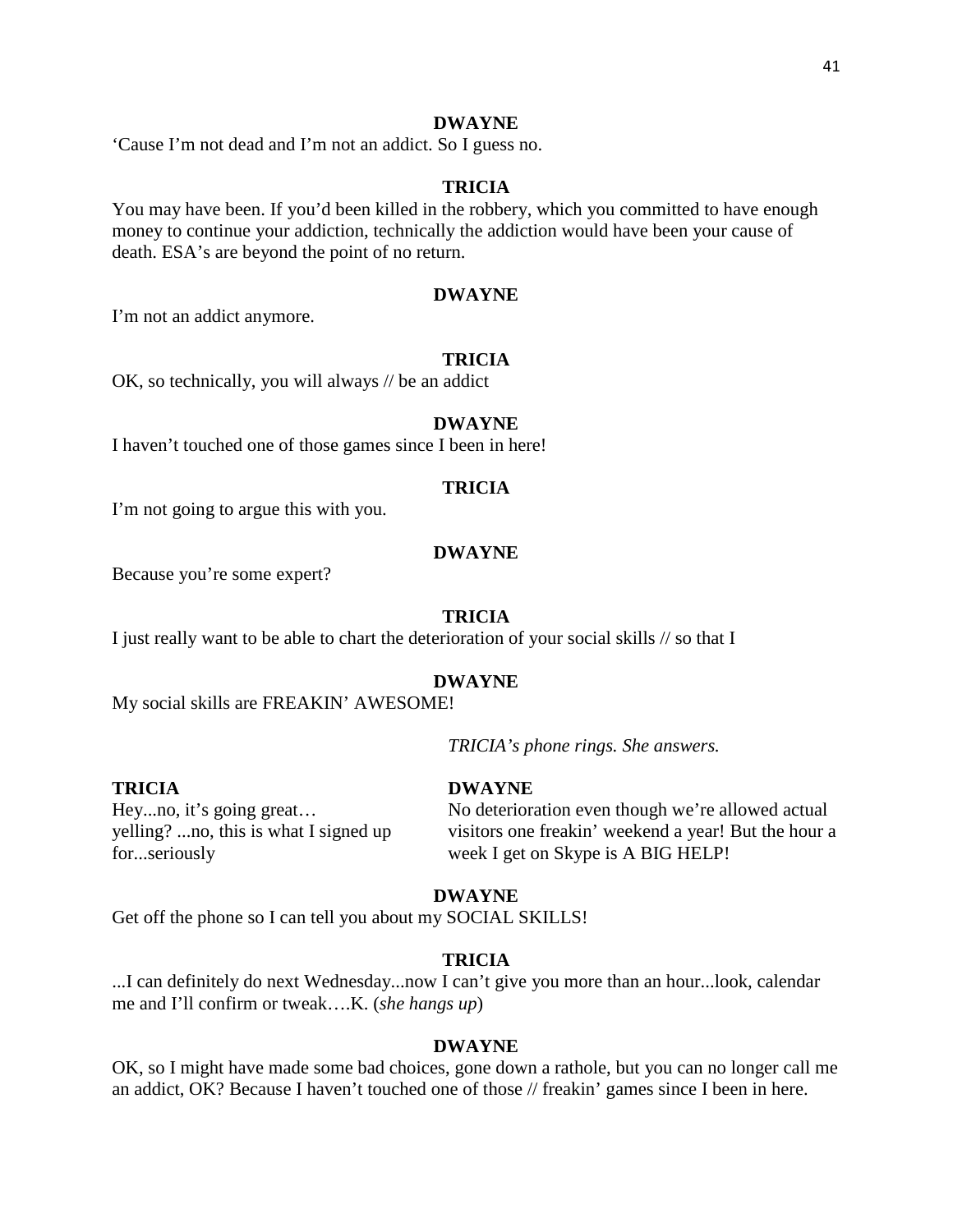# **TRICIA**

Because you can't. And even after a period of forced separation addicts can relapse into old patterns and continue down // the path towards

# **DWAYNE**

That is NOT ME!

# **TRICIA**

I can not determine that until I complete my questions. Now I have a hard stop in ten minutes, so if you would please just let me conduct // this interview

#### **DWAYNE**

Yeah? I have a hard stop right now.

*DWAYNE gets up to leave.*

## **TRICIA**

No, please, I'm sorry if you have been offended in any way.

#### **DWAYNE**

We are done here.

# **TRICIA**

I need you for my research.

#### **DWAYNE**

Sucks for you.

# **TRICIA**

Please, look, I can publish your story. People will learn from you, and be better people because of you. I can give you an extra ten minutes. It's crucial to me that you tell your story so I can understand the kind of addiction you have experienced.

#### **DWAYNE**

All you gotta do is take a look in the mirror and have a conversation with yourself. We're done here. (*yelling off*) Hey, Skankface!!! (*to TRICIA*) He loves it when I call him that. Social skills!

*DWAYNE gets up to leave.*

#### **TRICIA**

Please, I need you. The world needs you.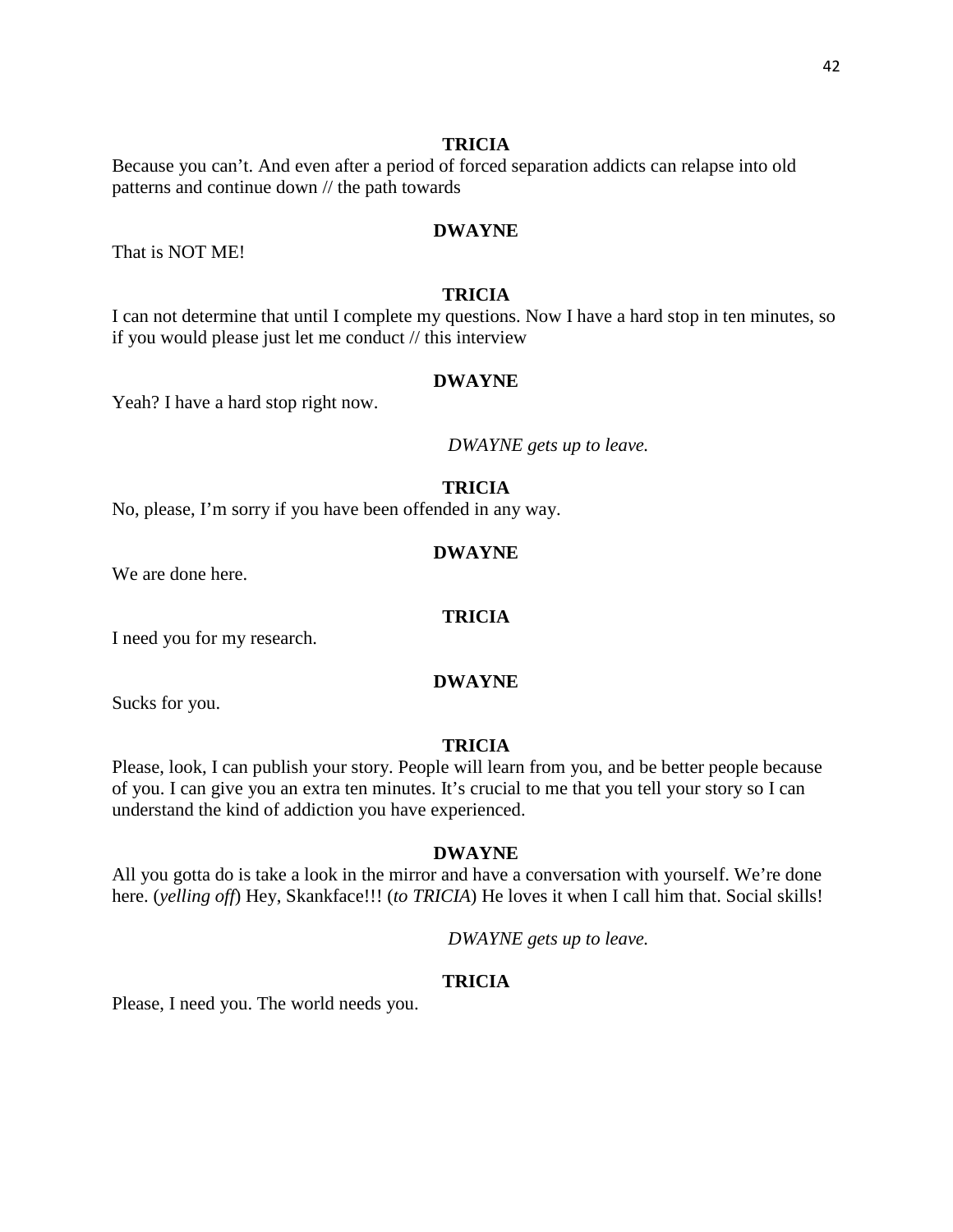#### **DWAYNE**

My daughter's birthday was a week before the heist. I was going pretty hard that day. Alarm on my computer goes off. "Bunny's birthday". And right then, I turn off the game. Pick up the phone. Call my daughter. No answer. Leave a message.

"Hey Bun. Happy Birthday! Kinda glad you didn't pick up because it means you're in school, learning from your teacher, not screwing off like I used to. Anyway, I hope you're having a great day. I want to take you out for a nice dinner or something, and I'll be able to in a week or two, so we should make a plan. No hurry. I know you probably got a lot of friends throwin' you a party and such. But, call me back when you can."

I wait all day for her to call back. She's at school or with her friends, right? I will not miss her call, and I vow I won't get back on Overworld until Bunny calls back. Or her birthday's over.

# **TRICIA**

Did she call back?

#### **DWAYNE**

I kept that vow. So you tell me I'm always gonna be an addict.

*TRICIA and DWAYNE are gone. JOHN and BUNNY are there. DWAYNE and TRICIA return during this scene to each hang a tiny LED star in the space, but they're not illuminated yet.*

#### **BUNNY**

Hey bunnyloves! I am here with a totally new and exciting component to My Anxiety. "Special Guest Starzzzz." And today's star is….dum dum dummmmm….John Wagner, better known as...my English teacher!

#### **JOHN**

No, I thought we agreed we wouldn't establish that.

# **BUNNY**

Oh. Right. Well I can just edit that out later. Let's just keep going. John Wagner, better known as...Nature Poet Extraordinaire! Hello, John, and welcome to My Anxiety.

#### **JOHN**

Uh, thanks, Bunny.

#### **BUNNY**

It is OK if I call you "John", isn't it? I mean, because you are so much older than I am, but not because you're like my teacher or anything.

#### **JOHN**

That's...that's fine.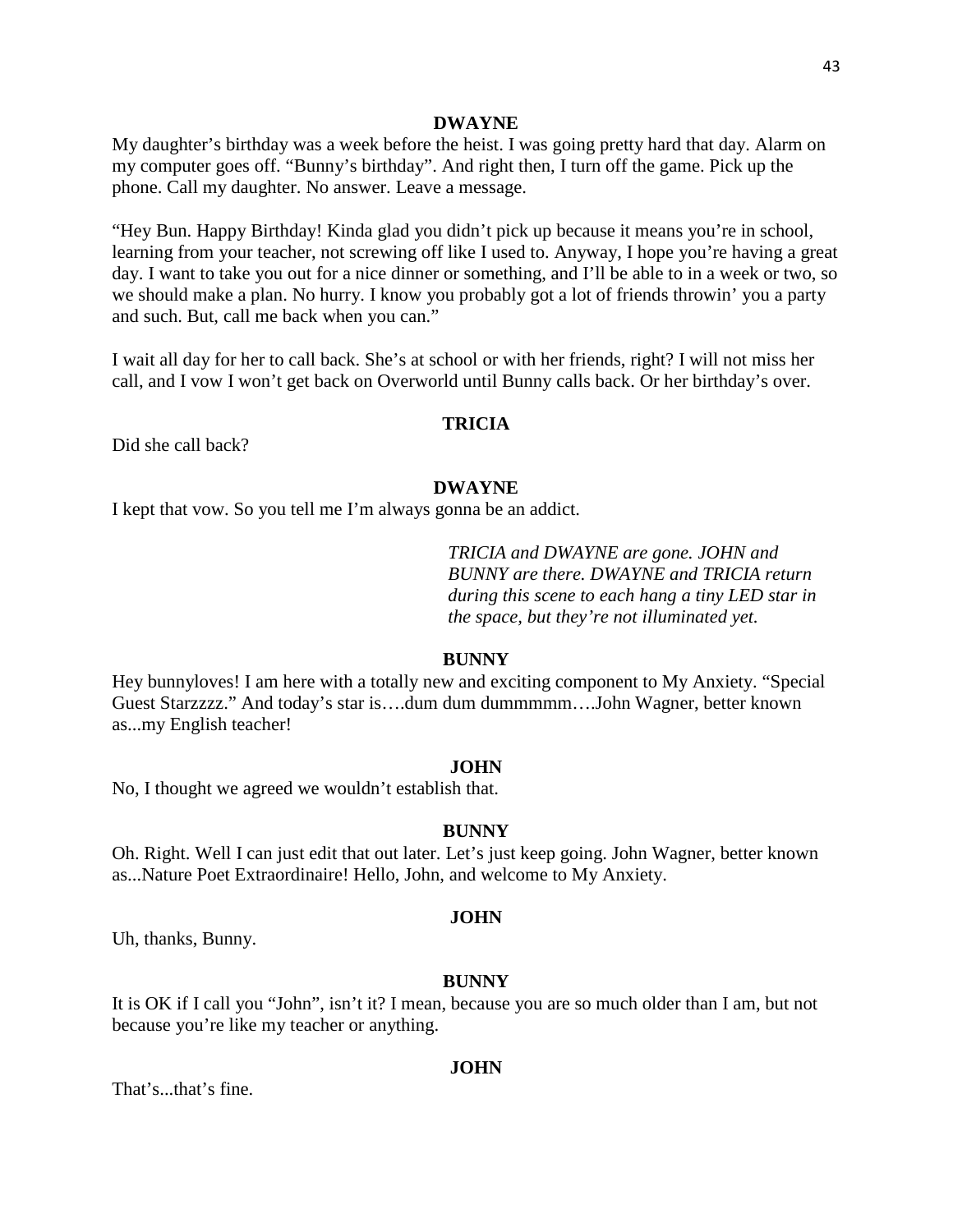Or you could call me "Miss Kabalevsky" and I could call you "Mr. Wagner" and we could be all formal like those people from like a hundred years ago on those British shows about the rich folks and their servants who are like all hot and into in each other but they still call each other "Miss Prosser" and "Mister Smythington" and such. Not that WE are all hot and into each other, I just meant that it's really weird when people are that formal and such.

#### **JOHN**

OK, can you edit out some of that, too?

# **BUNNY**

Sure, absolutely. I'm just nervous. I should probably knit when I'm doing this.

*BUNNY resumes her knitting.*

So, ...John...what will you be reading for us today?

# **JOHN**

Well, Bunny, I'll be reading my poem "Wormholes".

# **BUNNY**

COOOOL!!!!! Let's hear it.

#### **JOHN**

The sign ahead says "Wormhole - straight ahead. Plan your destination NOW!" Implying that you have a choice About how far back in time you can go But you had better know You had better plan. Is it to be the day you accidentally insulted your wife's dress? The day you proposed? The day you accepted your job despite your misgivings? The day you declared a major you have since regretted? Think about how far back you want to go How far back you need to go. How much you want to change.

# **BUNNY**

Wow wow wow! That gives me so much to think about. Did you really do that?

# **JOHN**

Go through a wormhole?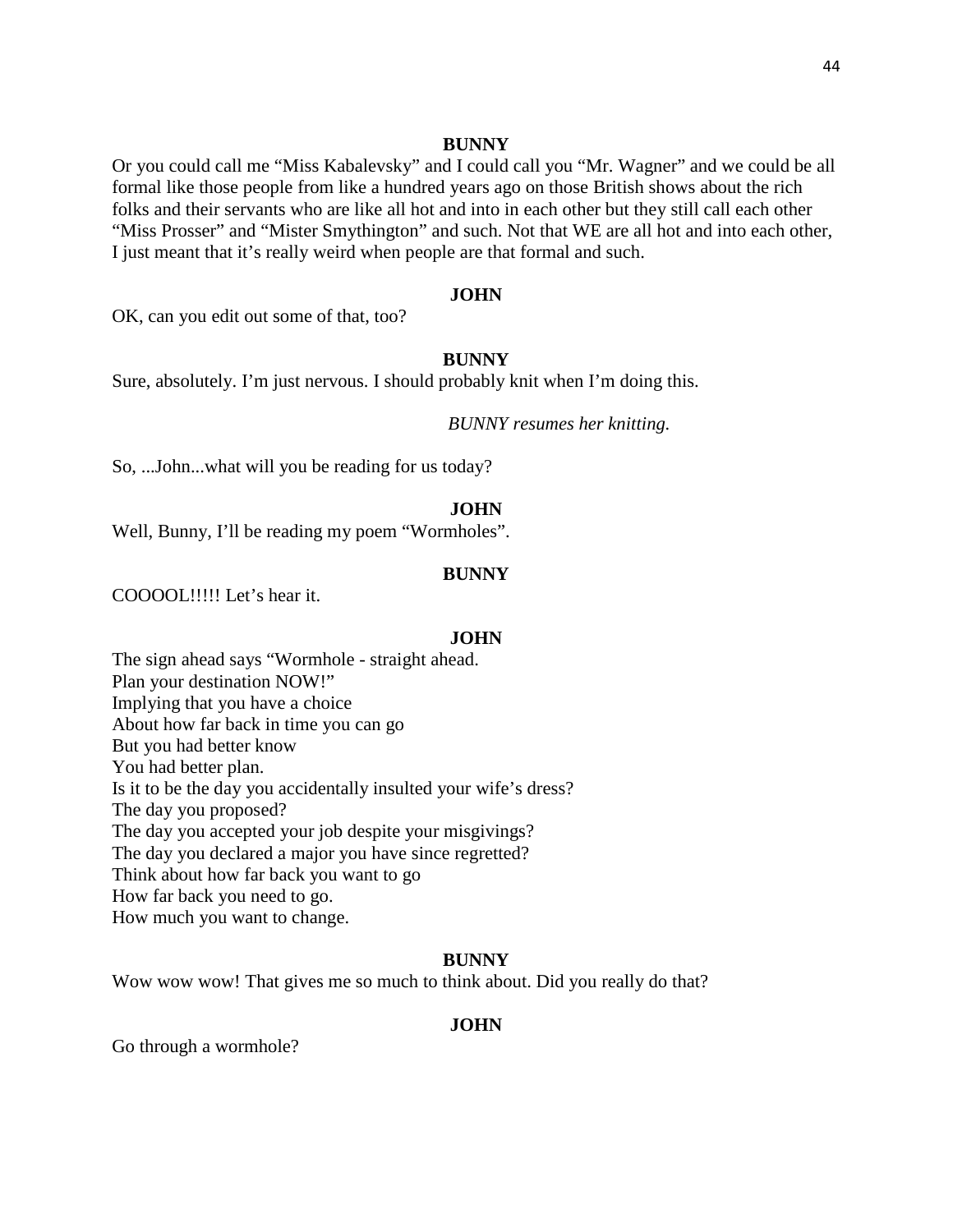Yeah!

**BUNNY**

# **JOHN**

#### **BUNNY**

Oh.

No.

#### **JOHN**

But I do sometimes wish I could go back.

#### **BUNNY**

Oh, cool! Me too! Like to the womb. Only not my Mom's womb. I wish I had been in another womb. Is that bad to say? Does anyone else out there not like their Mom? I think I probably like my father, but I don't know him all that much? So how about you? Did you have good womb time?

#### **JOHN**

I really think that's // not an appropriate question

#### **BUNNY**

"Womb" is such a funny word. Like when a "widdle kid twies to say woom". Which is MAYBE WHERE IT COMES FROM???? OMG, not only are you my English teacher, you are also my HomeWOMB teacher as well! Get it? This is the WOMB for me, et cet, et cet. I feel so safe and warm! And it IS awfully humid as well, here in your WOMB!

#### **JOHN**

You can't say anything about our relationship!

#### **BUNNY**

Oh….right right right right right. Our deep dark is safe!

#### **JOHN**

What are you...there's nothing "deep dark" // going on

#### **BUNNY**

That would probably get a TON of views, though. Think about it!! A bit of juicy *SCANDALE!*  Oh, John! Oh, Bunny! OH, JOHN! OH, BUNNY! They must nevah, evah, know!!!

> *BUNNY makes some inappropriate gestures to JOHN, as a joke. A bell rings.*

Crap! I have to get to Spanish! OK, but we have enough, so I'll edit this tonight and get it up, K?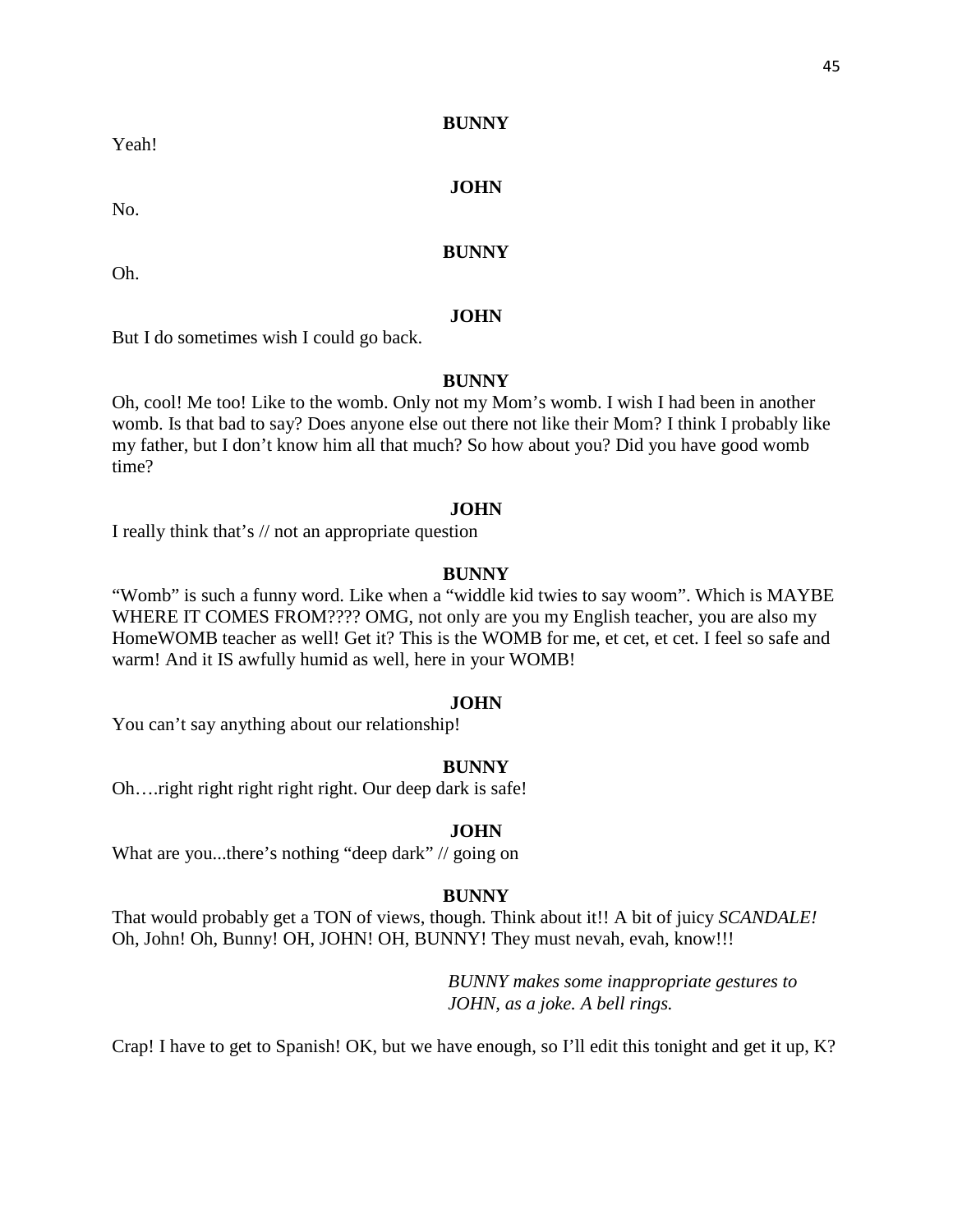Uh, OK, but can I see it before you post it? That last bit // was not really

#### **BUNNY**

Don't you trust me?

# **JOHN**

Of course I trust you, but // I just

# **BUNNY**

I see how it is, John.

#### **JOHN**

No, I do trust you, Bunny, but, see, now calling me "John" on video is not a good // idea

# **BUNNY**

I am doing you a favor here! You said you trusted me, John, now either you trust me or you don't!

# **JOHN**

I do, Bunny, but you can't call me "John"!

*BUNNY shuts off the video.*

# **BUNNY**

You're making me late for Senora Rosenberg and I haven't done my tarea and I don't know like half the palabras on the quiz!

*BUNNY is gone. A second bell rings.*

*To read the next ten pages of FLU, contact me at [rich@richespey.com.](mailto:rich@richespey.com)*

*Here's the end:*

*DWAYNE holds out a letter to us. BUNNY's poem is projected:*

*Our sun is only one of a billion trillion stars, It doesn't have much clout. It's*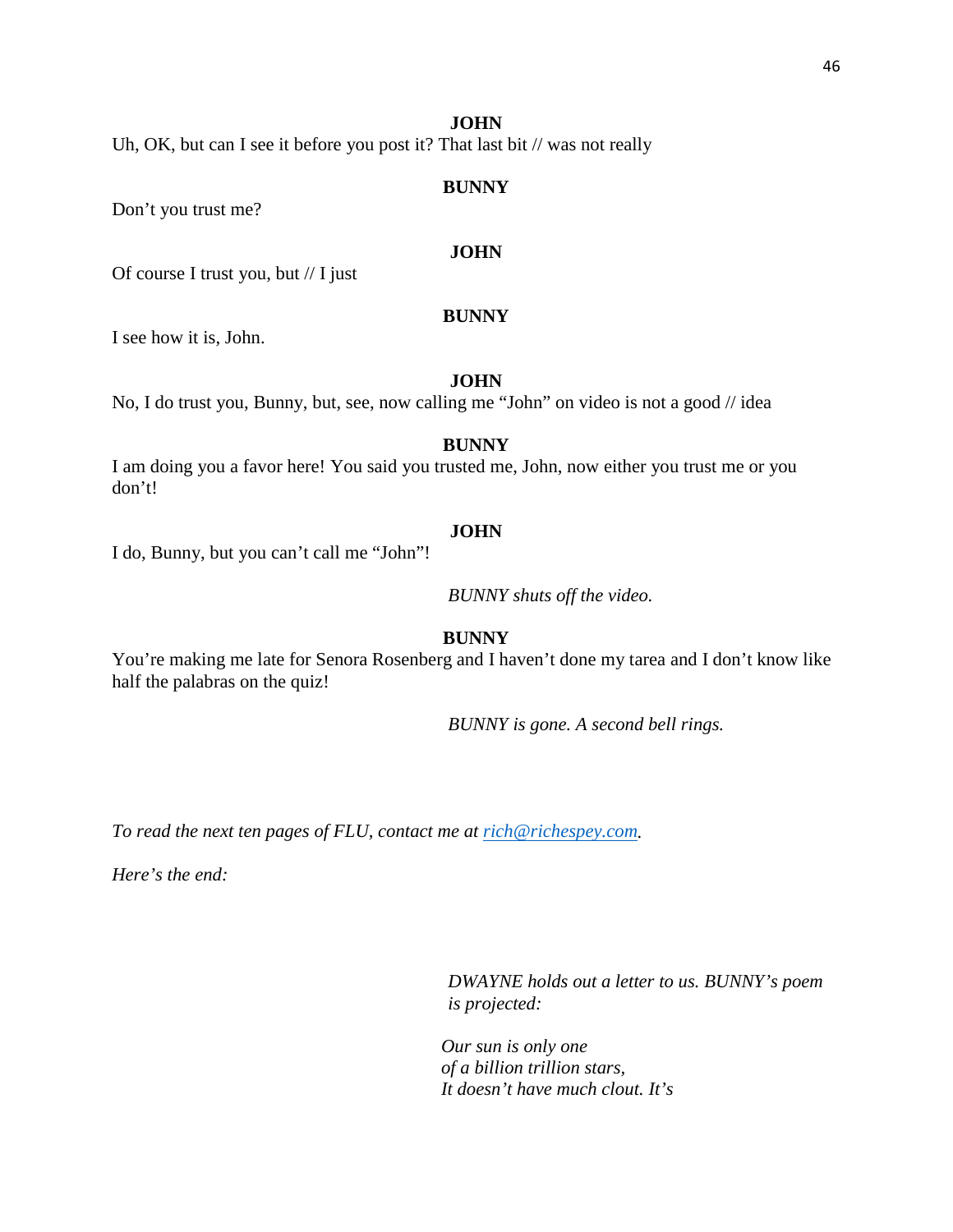*out of sight for half our lives Yet try to live without it.*

Yeah, I don't get it either. But she wrote it for me, Ronald. For nothing, piece-o'-shit me…"You're not a piece-o'-shit if someone writes you a poem?" You know, Ronald, that's the nicest thing anyone ever said to me.

So how 'bout you help me write one back?

Oh, and I need a stamp, too.

*DWAYNE is gone. JOHN is on the phone, leaving a message for TRICIA.*

#### **JOHN**

Hey, it's me. I'm sorry the Assembly got a little rough, but I think we recovered nicely. I'm sure you saw I called a couple or five times yesterday, but I know you had a lot of other stuff going on. I hope the thing with the parents last night went better. Of course it did. So, I'm gonna work on posting some new vids later, but I could come by the Radisson and debrief...and I just want to say that the other night felt like thirty years ago, and I do mean everything felt like thirty years ago. Better, even. OK, gotta get those vids done. Call me when you can. Lov - (*he catches himself*) Love ya. Byyyeee.

> *JOHN hangs up. He sets up his phone and starts filming himself.*

Hey everybody, before I start today's poem I just wanted to remind you that I'll be reading "Mount Marcy" and giving the keynote address at the Carter College Poetry Conference on Memorial Day, and this summer I'll be starting up readings on the coffee shop circuit throughout northwestern Indiana. Details soon, so "like" this video and subscribe down below. OK! Here we go.

> *We hear a dismal sound from John's phone. John shrugs it off.*

"Rebirth"

The burrowing frog Can live frozen in the mud for years Staying alive by doing a very slow burn Waiting patiently for a lucky break, The right spark at the right time To jumpstart its froggy soul

*BUNNY interrupts. Her knitting is very, very large.*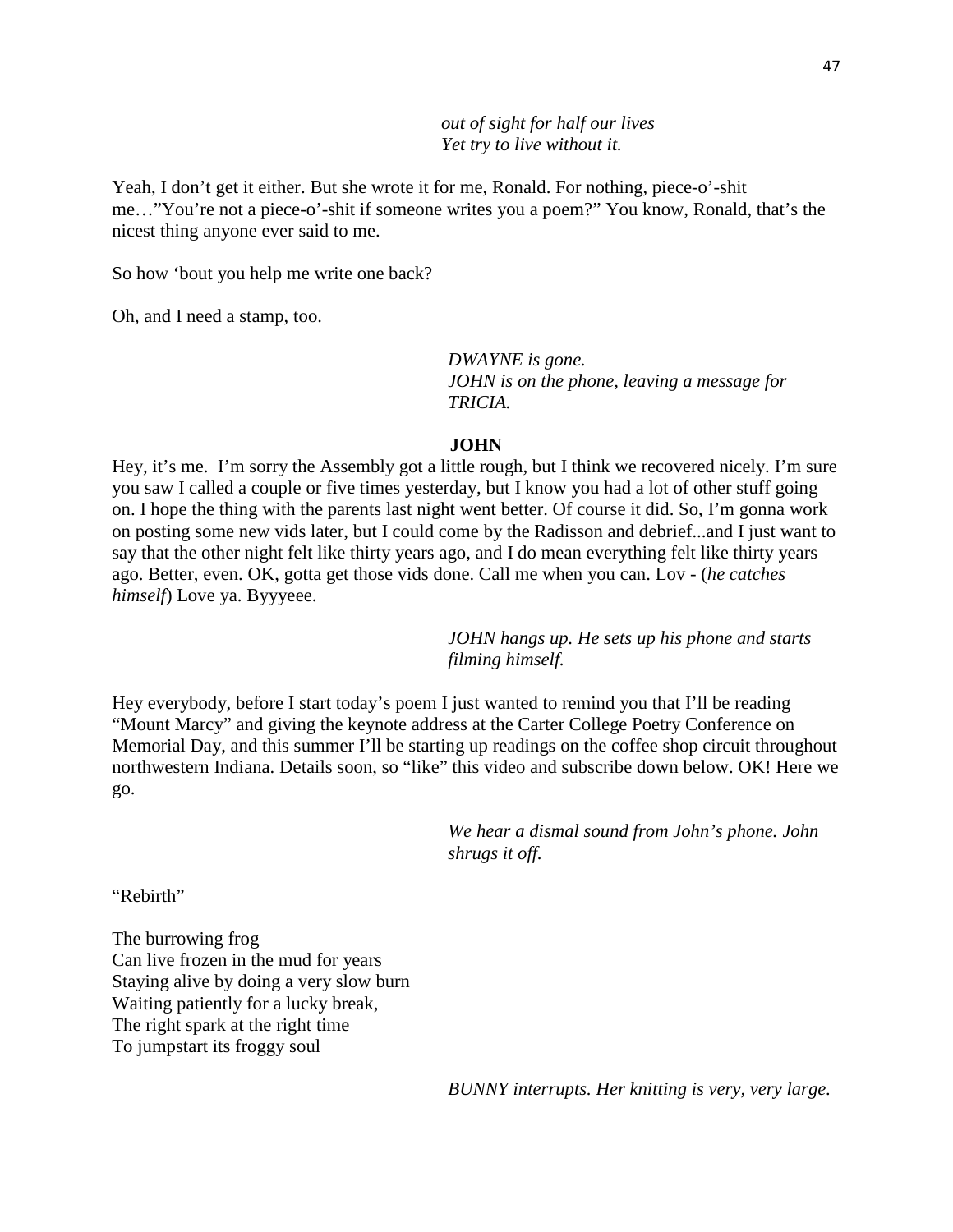Our lives are over!!!!!

# **JOHN**

I'm sorry?

# **BUNNY**

I'm the one who is sorry. Sorry until my dying day, which should be today!

#### **JOHN**

What are you talking about?

# **BUNNY**

Look at these comments about the video we made!

*BUNNY thrusts her phone at JOHN. JOHN reads.*

# **JOHN**

"Lame." That's hardly the worst // thing people say on the Internet

## **BUNNY**

Keep reading!

# **JOHN**

"Mr. Wagner is a...creepy perv for being in a video with a student."

# **BUNNY**

Catastrophe!

# **JOHN**

OK, that's one opinion, and I told you people would say // uncomplimentary things

#### **BUNNY**

Keep reading!!!

# **JOHN**

"Pervy" "Superpervy"

"Pervilicious"

"They eat each other in the perveteria." OK, that's QUITE enough, thanks!

Look, it was me reading a poem on your channel.

# **BUNNY**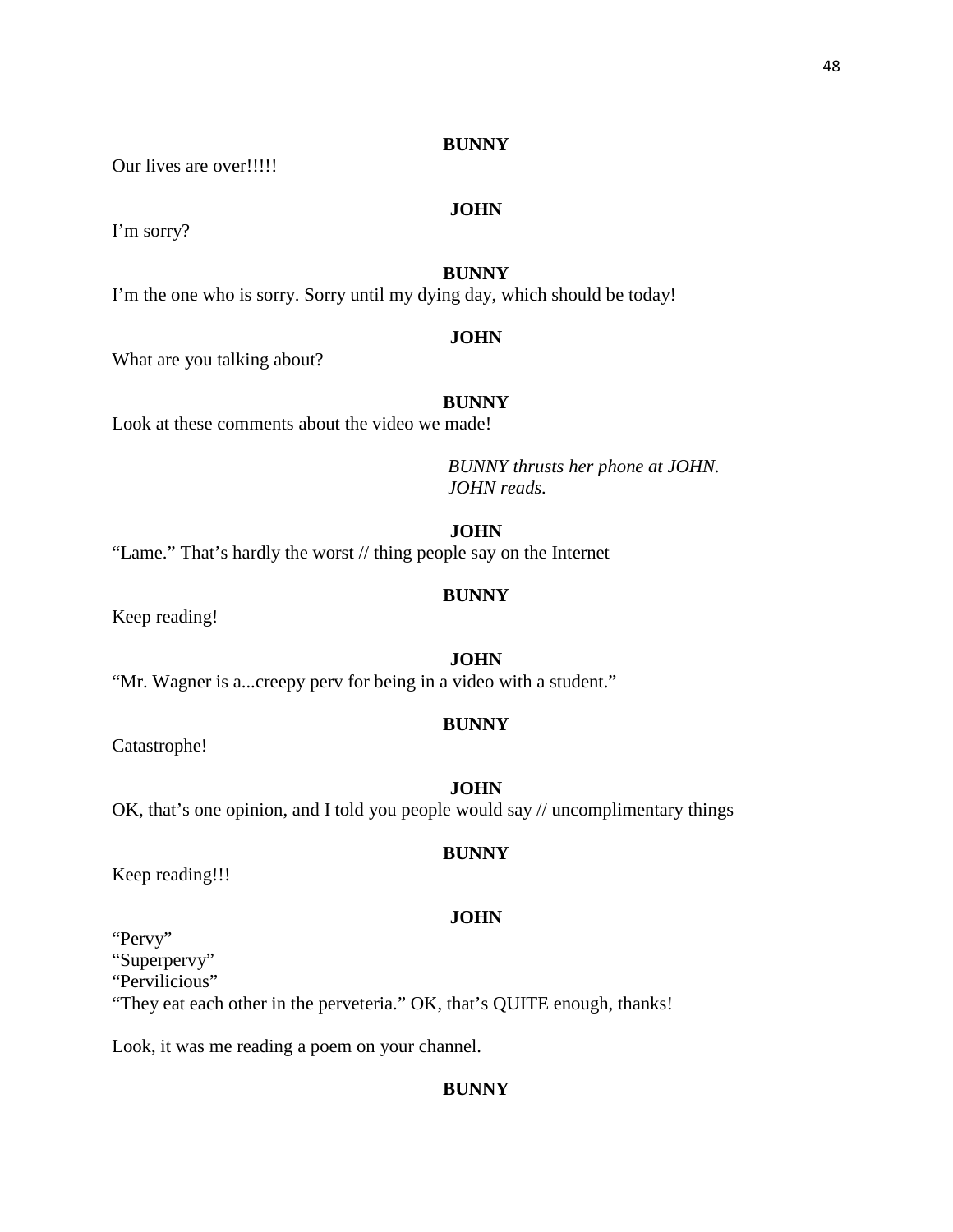I posted the wrong video.

#### **JOHN**

What are you talking about?

# **BUNNY**

I accidentally posted the raw footage instead of the edited version. All those weirdnesses? "John". "Miss Kobalevsky". References to British costume dramas with incredible yet relevant sexual tension? And the bit about a juicy *SCANDALE.* "Oh John! Oh Bunny!" All online for all my bunnyloves to see. And then some!!!

# **JOHN**

Who some?

#### **BUNNY**

YOUR followers, since you are a FLU 56!!

*We again hear the dismal sound from John's phone. And we hear it again. And again.*

#### **JOHN**

What is that?

#### **BUNNY**

I've heard it all day long. Twelve times, in fact. Twelve, eleven, ten, nine, eight…

#### **JOHN**

**BUNNY**

Is that the sound of…

FLU deaths.

#### **JOHN**

I've never heard that before.

#### **BUNNY**

Get used to it. I only had to hear it twelve times until I became a FLU ZERO. You, on the other hand, will have to listen to it...

*We hear the sound again.*

Again. And again.

*We hear the sound again.*

# **JOHN**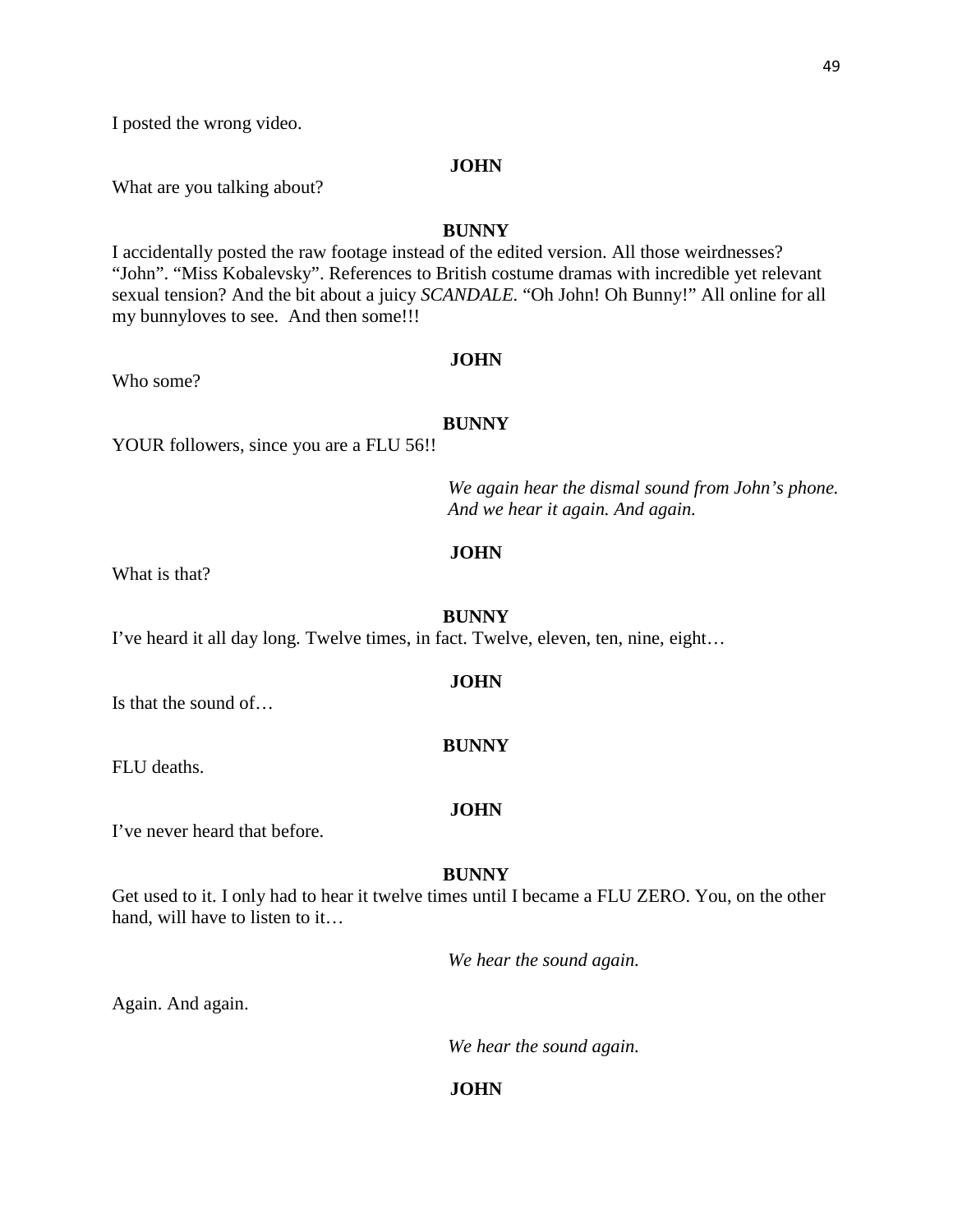(*looking at her phone*) But the video has thousands of views. Not bots! No Chechnyans!

# **BUNNY**

Real people disgusted! And FLU crawls the comments. Words like "creepy" and "pervy" are killers!

*We hear the sound again.*

And again.

# **JOHN**

Pull down the video.

# **BUNNY**

I did. Too late. Too many shares and too many copies.

#### **JOHN**

Can you put up the new video?

# **BUNNY**

You still have NO IDEA HOW ANY OF THIS WORKS!!

#### **JOHN**

Well, apparently, neither do you!

# **BUNNY**

No. No. I guess I don't have any idea about how any of this works.

#### **JOHN**

I'm sorry, I didn't mean that. Look, you are very good at this, and we can recover. I just shot another poem, I can send it to you, you can do your magic, get it up, we'll recover, people will love it.

*A bell rings.*

#### **BUNNY**

And now it's time for class. Which is going to be the most humiliating 70 minutes of my entire humiliating, ridiculous, embarrassing life.

# **JOHN**

I...I will give you this period to work on it.

*We hear the FLU Deaths sound again.*

#### **BUNNY**

Can I go to the Health Suite?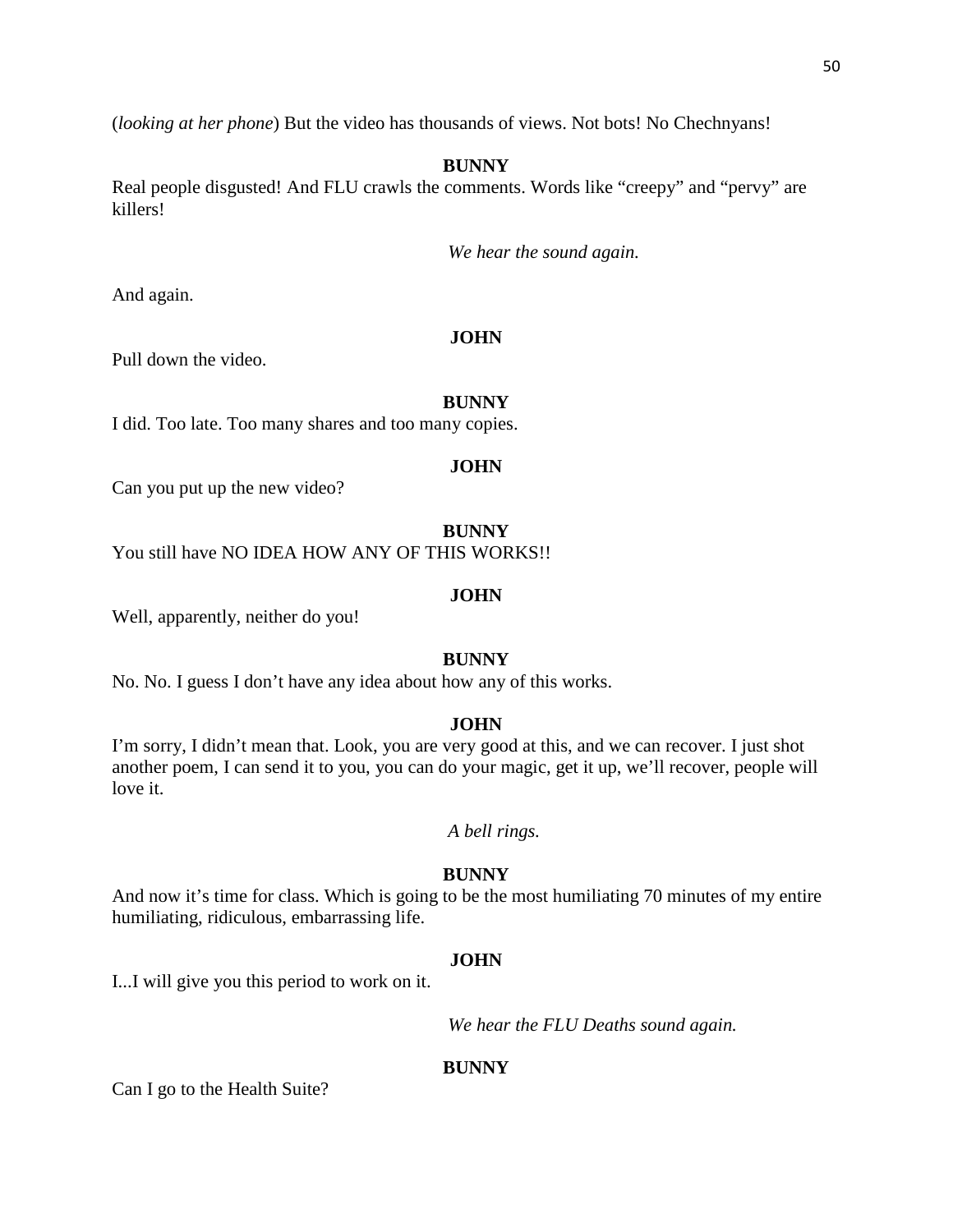No, Bunny.

*We hear the FLU Deaths sound again.*

# **BUNNY**

You can not stop a girl from going to the nurse if she asks!

# **JOHN**

No, I meant you'll feel better if we get a new video up. Here, let me send it // to you

# **BUNNY**

Are you making me do this instead of class?

*We hear the FLU Deaths sound again.*

# **JOHN**

I am cancelling class today.

*We hear the FLU Deaths sound again.*

# **BUNNY**

**JOHN**

You're cancelling // class?

I have to fix this!

*We hear the FLU Deaths sound again.*

**BUNNY**

God, at least put your phone on silent! I am going to the Health Suite!!

*BUNNY is gone. JOHN does silence his phone. JOHN addresses his class.*

# **JOHN**

Good morning. Uh, today, I am...giving you this period to work on...creative free-writing. You may go anywhere on campus and I expect at least five pages in your folders by the end of the period. OK? I'm serious, I will be checking your folders!

*As the "class" leaves John looks on his computer.* 

Jesus! "Hashtag Manhandler"?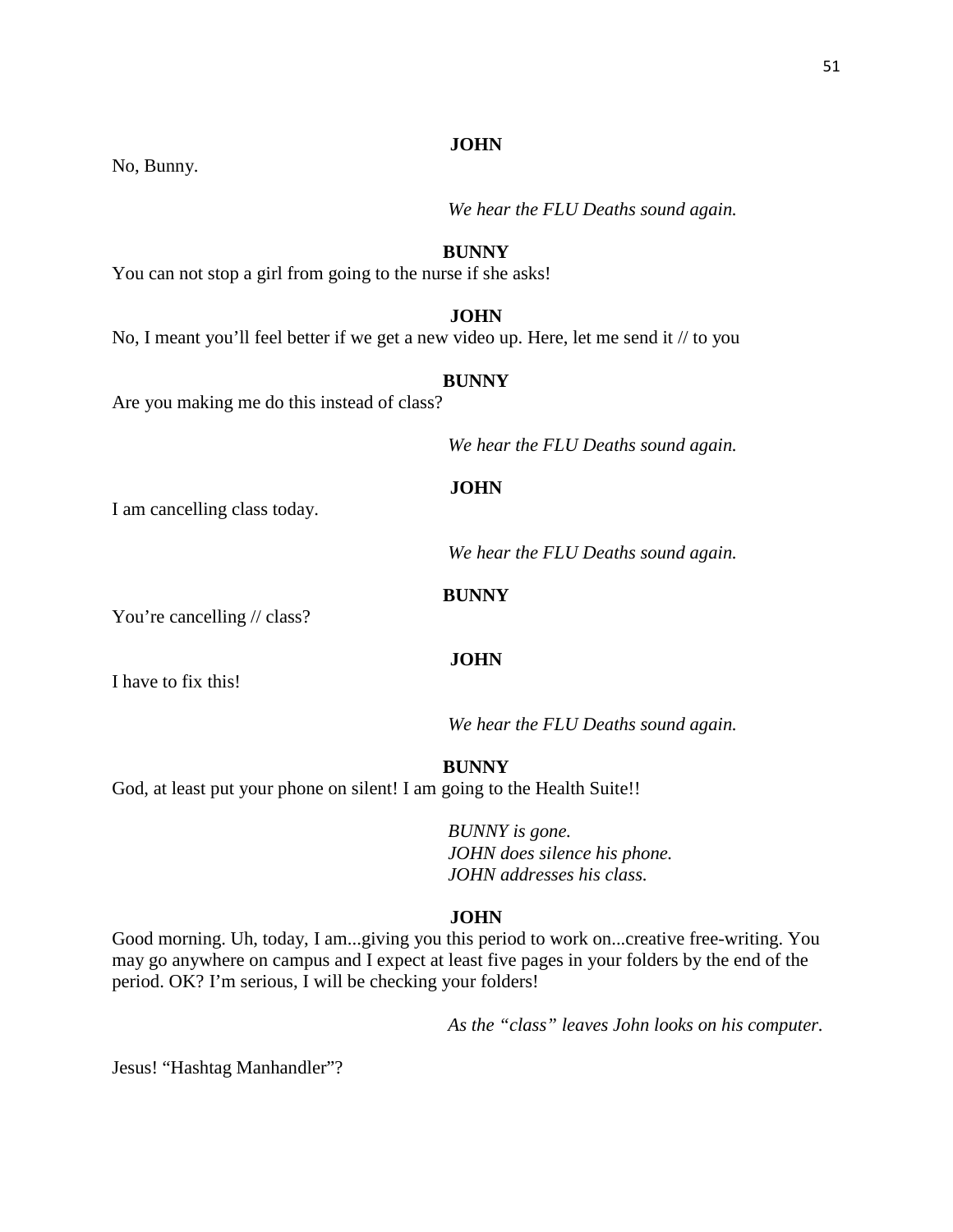"Not only is he a perv, he's a manhandler, too."

What the…?

*TRICIA is there being interviewed, remotely, by MATT HANDLER.*

# **MATT**

Dr. Scott-Edwards, I know it's painful to talk about. And so serious that I am not going to sing today. There are about, what, a dozen different videos posted of your Assembly program that show a really stark example of what so many professional women face on a daily basis. This has erupted on social media with the hashtag "manhandler", and I just want your take on how this felt for you.

# **TRICIA**

You know, Matt, I was handling the situation in a way that I felt was right for me, and to be interrupted by a man, no matter how well-intentioned, who tried to take over the situation, you know that's really painful.

# **MATT**

Let's take a look.

*Flashback. Maybe this is a video?*

#### **TRICIA**

OR...OR a device-free day! Just one day! Go on a hike, ride // your bike

*We hear a voice shout "Take a hike, Grandma!", followed by hysterical laughter and applause. JOHN is there, taking the stage.*

#### **JOHN**

Hey. HEY! This is not how we treat guests at Lemmington High School! We have a guest who has something important to share with us. You have every right to disagree with what she says, but you have absolutely no right to do it in such a disrespectful way. Sit down, raise your hand if you have questions or concerns, and be the mature and responsible students I know you to be. No! DO NOT LEAVE!

#### **MATT**

Mmm. That strikes me as the definition of hashtag manhandler. Which, by the way, strikes a little close to home, since my name is Matt Handler, but I hope I never do anything like that.

#### **TRICIA**

Matt, I don't think you ever would.

# **MATT**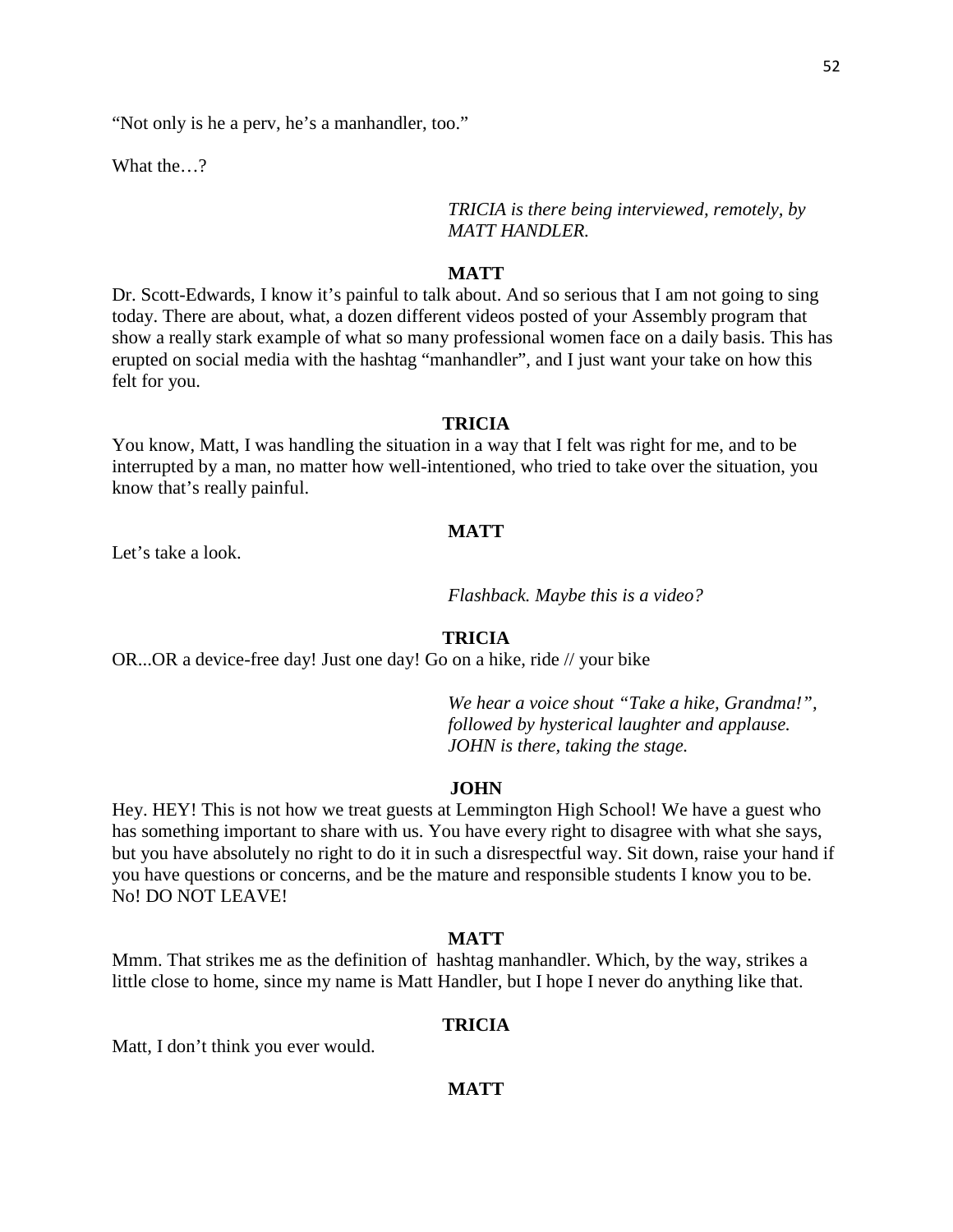Well, Dr. Tricia Scott-Edwards, already a FLU 100 for your work on addiction, just adding to your social influence by standing up so beautifully to a really sad but ultimately teachable example of manhandling... I think maybe you have your next book topic.

# **TRICIA**

Oh, I most definitely do.

*JOHN slams his computer down, MATT is gone. TRICIA is there in real life.*

# **TRICIA**

I'm heading back. I just wanted to say…

#### **JOHN**

I was not trying to "manhandle" you.

# **TRICIA**

I did not intend for this // to happen

#### **JOHN**

I was trying to restore order as an authority figure they might respect.

#### **TRICIA**

And you interrupted me on stage!

# **JOHN**

They had interrupted plenty already, and Principal Skinner was too out of it or too weak // to do anything

#### **TRICIA**

She didn't want to embarrass me // by interfering

# **JOHN**

And now I'm reduced to hashtag infamy.

#### **TRICIA**

Hashtag Manhandler never names the man, out of not wanting to promote people for their bad behavior. It's like how they never show the drunks who run out on the field to disrupt sporting events. And I have not and will not mention your name or our relationship when discussing this.

#### **JOHN**

My name is bound to be in at least some of the comments in the videos the kids posted.

#### **TRICIA**

I honestly don't think my people are that interested in knowing who did that to me.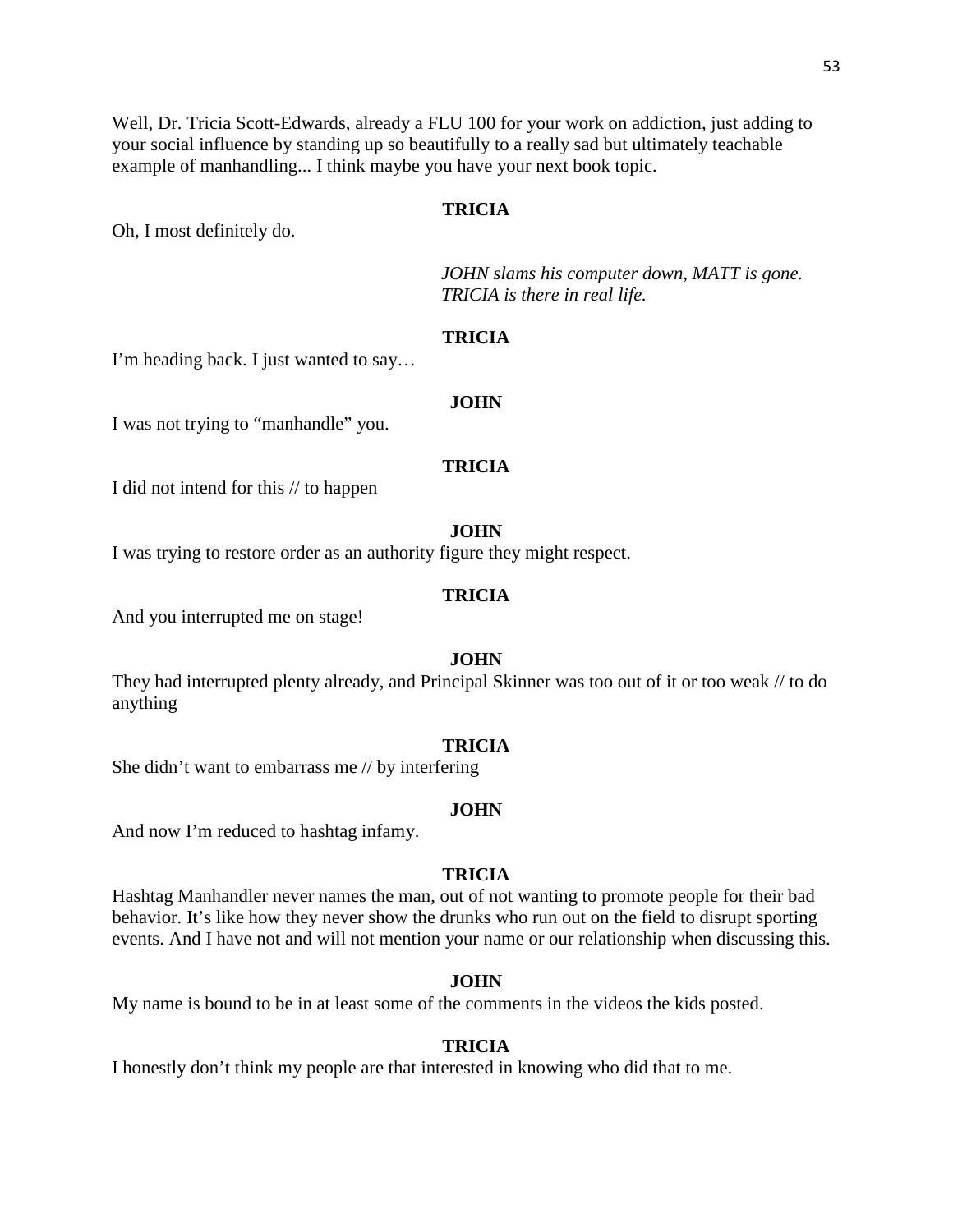But you had to go on TV // and talk all about

# **TRICIA**

Look, Matt's people called the Radisson, said he wanted me to do a remote, what am I supposed to say? // I didn't even know what

# **JOHN**

How about "No"? Or go on but say, "my ex-husband was trying to defend me, and maybe he's old-fashioned, but we had just spent the night making love like we did when we were 25, and maybe he was feeling like it was thirty years ago so give him a break!"

# **TRICIA**

I did not shoot a video of the Assembly. Nor did I post a video. But twelve people did. I did not make a comment, I did not add a hashtag, but THOUSANDS of people did, and when Matt Handler says "let's trend it out," you go on Matt Handler!

#### **JOHN**

And throw me under the bus so you can be "trajecting?"

# **TRICIA**

This is not about you! It's about me becoming a better social influencer through empathizing with women who've had to put up with the same thing.

# **JOHN**

Why do you need to be a better social influencer? You're already a 100! What, do you need to be a 110, a 150? That's not even possible, so why...

#### **TRICIA**

I'm sorry you feel you've failed.

#### **JOHN**

I think being a laughingstock qualifies as failure.

# **TRICIA**

Nobody knows or cares who you are!

Look, I didn't mean…

#### **JOHN**

The next interview you have about this…

#### **TRICIA**

What?

#### **JOHN**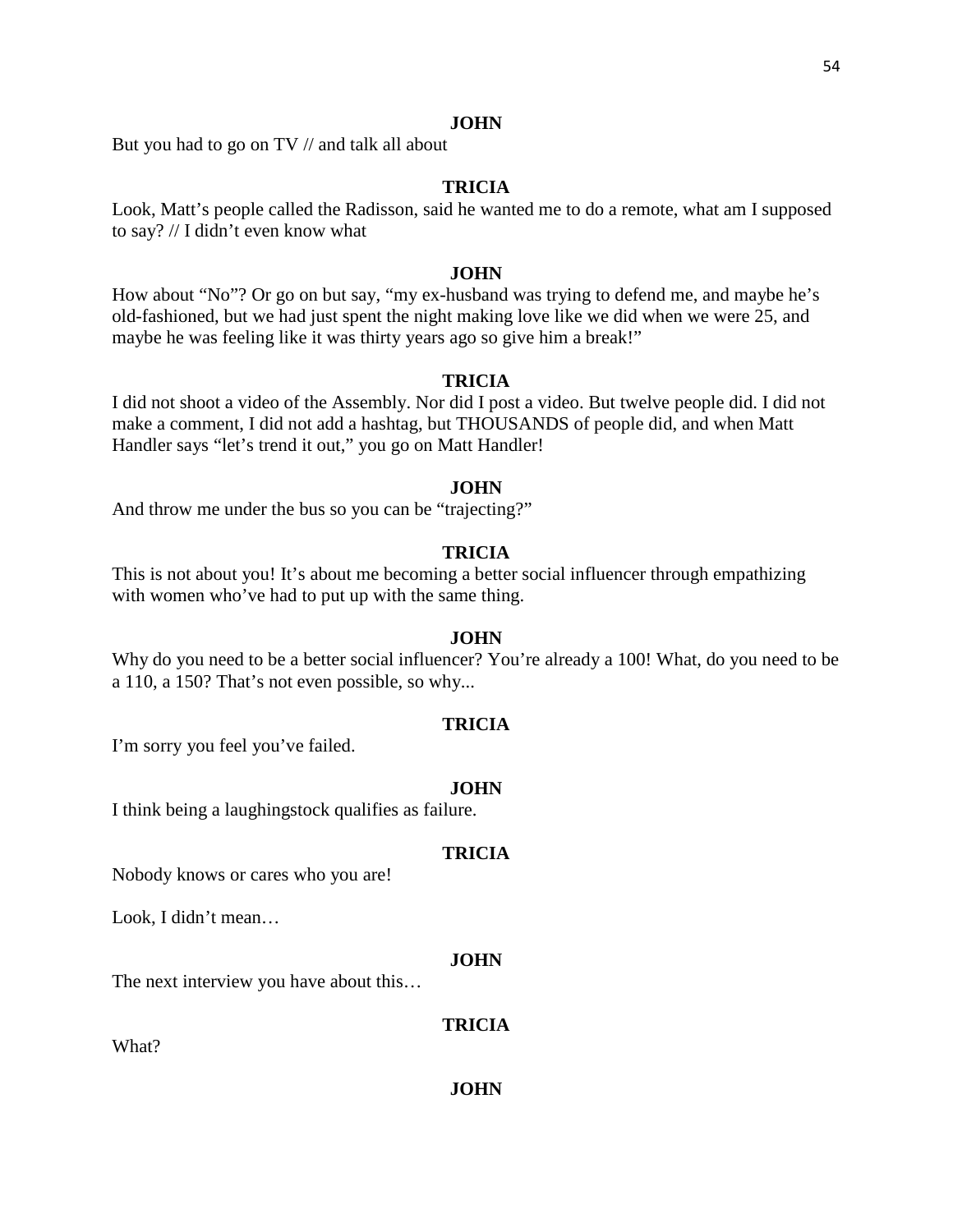Will you mention me?

# **TRICIA**

# What?

# **JOHN**

Name me. Identify me.

# **TRICIA**

Why would you want that?

*BUNNY hangs a tiny LED star in the space, but it's not illuminated yet.*

I just really wanted to leave on good terms.

# **JOHN**

You're leaving?

# **TRICIA**

John, I have kids and an unreliable ex-husband!

Did you think…?

#### **JOHN**

No. Not for even a second.

# **TRICIA**

I hope you enjoy your poetry convention.

# **JOHN**

If they don't rescind the award.

# **TRICIA**

They're not…but if you think they might, call me. I'll make sure they don't.

*TRICIA is gone. MATT HANDLER is there in JOHN's fantasy.*

# **MATT**

Welcome to the Carter College Poetry Contest Awards! I am honored to introduce this year's keynote speaker, Mr. John Wagner. John's poem, "Mounting Marcy",

# **JOHN**

Mount Marcy.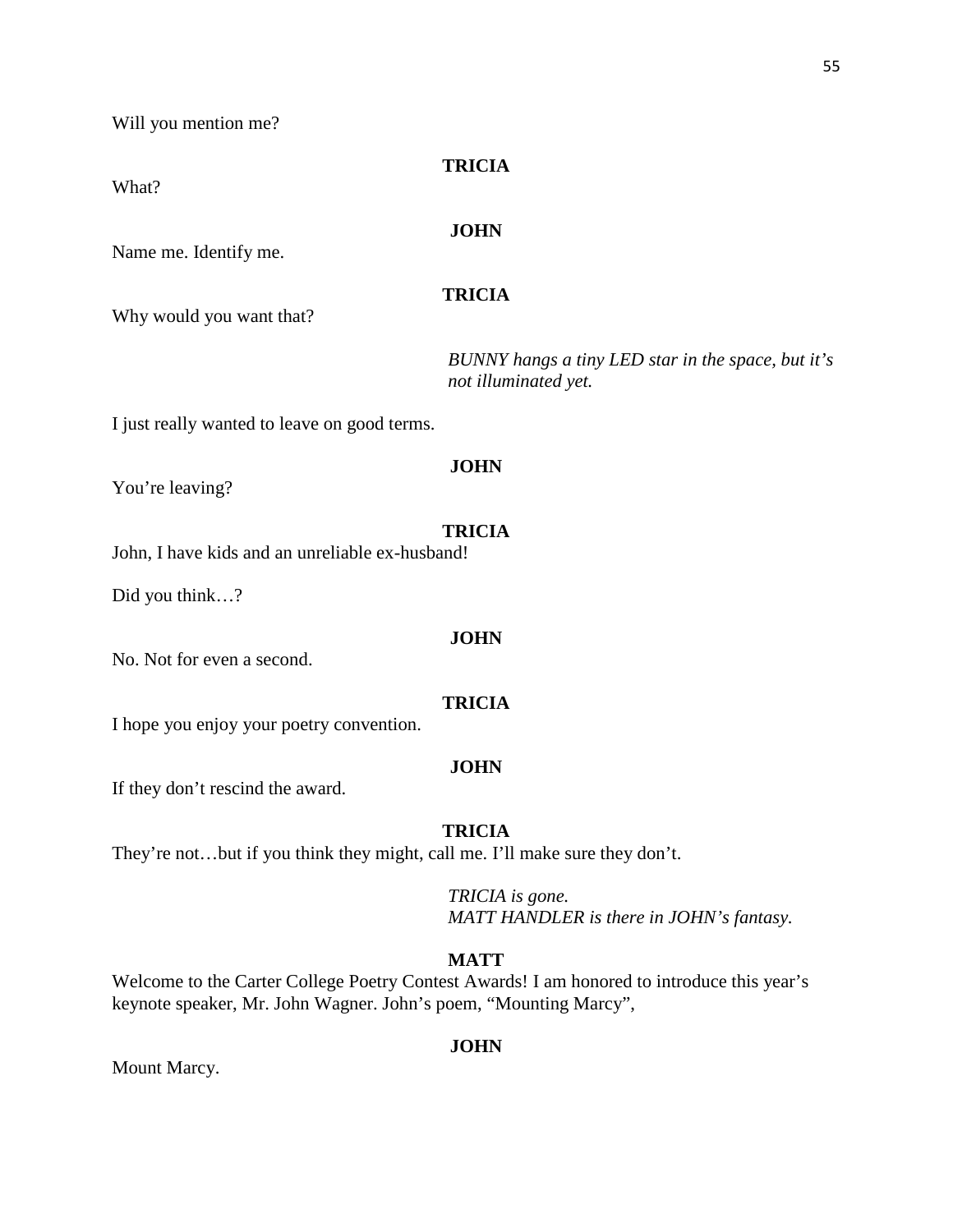**MATT** Oh...right. His poem is this year's winner of the prestigious // Carter College

*EMILY DICKINSON is there.*

# **EMILY**

**MATT**

Stop! Stop!

What? What's going on?

*EMILY whispers something to MATT.*

I'm sorry, he's a what?

# **EMILY**

**MATT**

He's a deviant! A debaucher!

# **JOHN**

That is not true!

#### **EMILY**

I have online evidence! An escapade with a pupil!

# **MATT**

Welcome to the 21st Century Miss Dickinson!

*EMILY takes out her smartphone and shows MATT a video.*

Juicy *SCANDALE*! Well, after seeing that I am only too happy to rescind John Wagner's prize and award it to...Emily Dickinson!

*Audience applause. TRICIA is there.* 

# **TRICIA**

Wait, Matt! I promised John I would help him if you tried to rescind his award! His poems have thousands and thousands of views! And quite a few likes!

#### **MATT**

Well, Tricia, since you are a FLU 100, we have to listen to you!

#### **EMILY**

His views are corrupt! And you should know!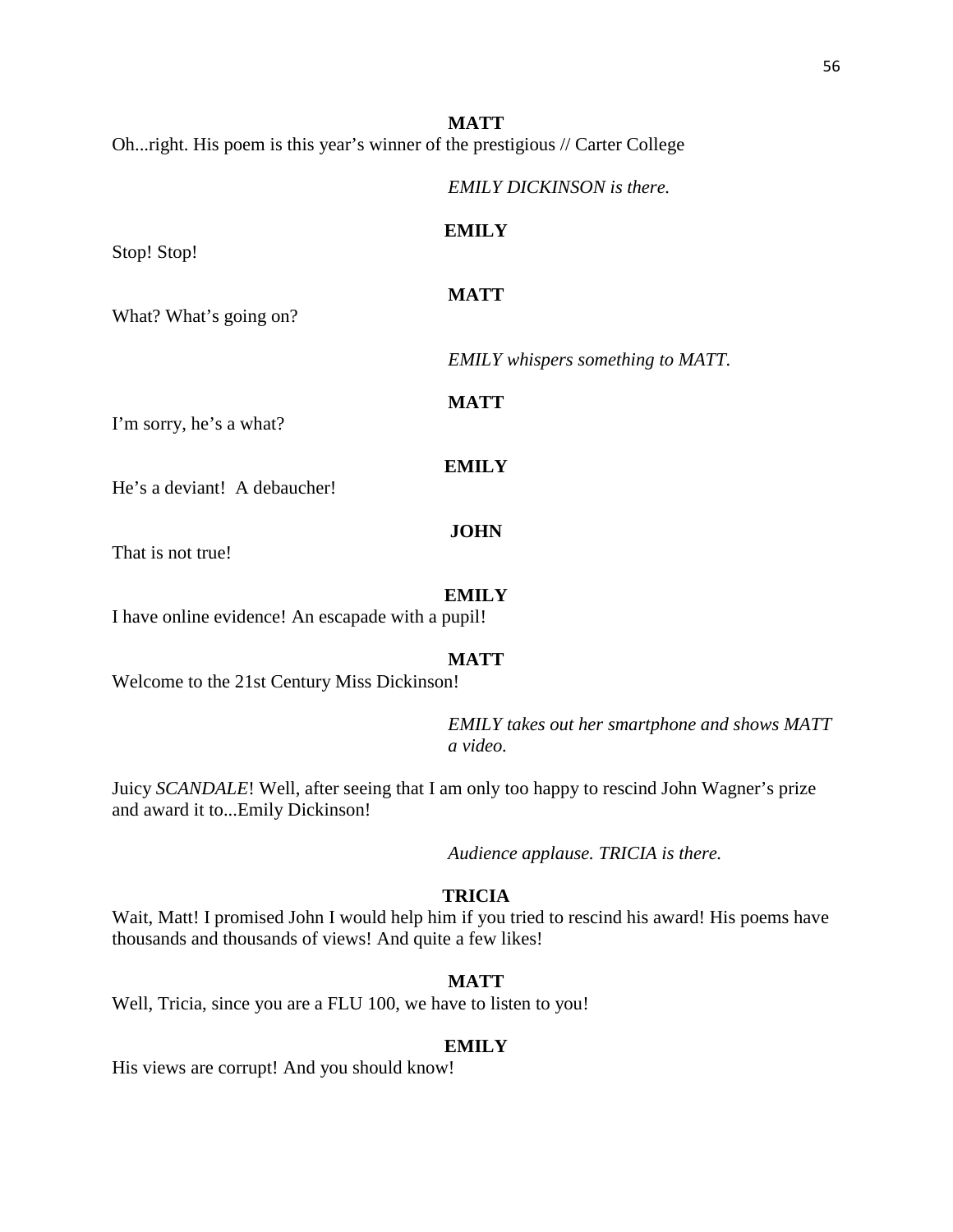*MATT becomes ANATOLY.*

# **ANATOLY**

No bots! No bots! Old Chechnyan women I give money for clicks. Is a win-win!

# **JOHN**

OK, so some of those views I bought, but there were real people, outside of Chechnya, who viewed my poems!

## **ANATOLY**

But not many, really. Maybe...twenty eight.

#### **JOHN**

He only said that because it's his // lucky number

# **EMILY**

I must say all this changing around is very unusual.

#### **TRICIA**

I promised John I would speak up for him and….

*ANATOLY has become MATT and whispers something to TRICIA.*

# **TRICIA**

But since our interview about hashtag manhandler is trajecting, I won't be able to do that!

#### **MATT**

And I have no choice but to rescind the award. So congratulations to the winner of the Carter College Poetry Contest...Emily Dickinson! You're going on to fame and glory, Emily! One of the Top 100 poets of all time!! And you!!! (*looking at JOHN*) YOU!!! I can't even remember your name, but I do know this:

(*singing*) Today's a bad day for you! You're on your way down, woo hoo!! You're less influential You're less consequential! You're losing your potential You've been rendered nonessential So BooHoo, BooHoo, BooHooooooooooo….for you!

> *MATT, TRICIA, and EMILY are gone. JOHN uses his phone to record a poem. As he recites his poem, we are transported to the football field at night. All the other actors hang tiny LED stars in the space, but they're not illuminated yet.*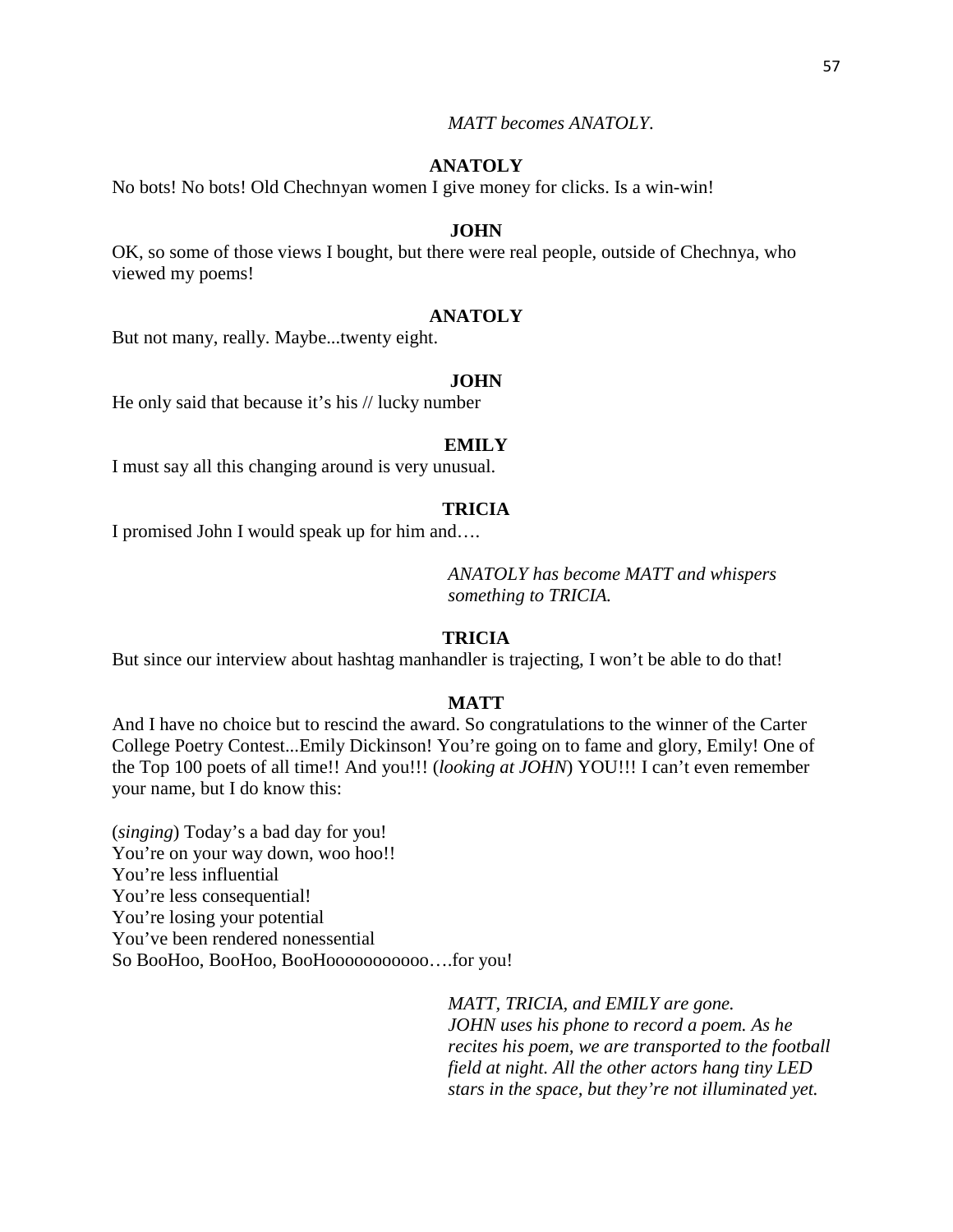"The Angst of Not Enoughness"

Three inches north of my navel Below where my breastbone ends There's a spot just under the surface. It has no name, but should Because I feel it all the time. Empty. I don't know how to fill it up It doesn't hurt, it aches. My stomach, lying to the west, I can fill, and I do. My bladder, lying to the south, I can fill, and I do. Lungs on either side get filled with thoughtful yoga breath, Down south, penis fills with blood Now and again, yes, still. But that central spot stays aching. What do I fill it with? Thank-you notes once filled it up But they've gone out of style A passing smile? An "attaboy"? A third-rate poem award? They fill the spot so fleetingly And soon it's empty ache I'm searching for the thing that lasts That will, at long last, last.

> *BUNNY is there, with an enormous blanket, the result of all that knitting.*

# **JOHN**

What are you doing here?

#### **BUNNY**

I was worried. I read your last poem.

#### **JOHN**

You may be the only one.

#### **BUNNY**

It was very "dark and down". Like...like you should be doing therapeutic knitting or something.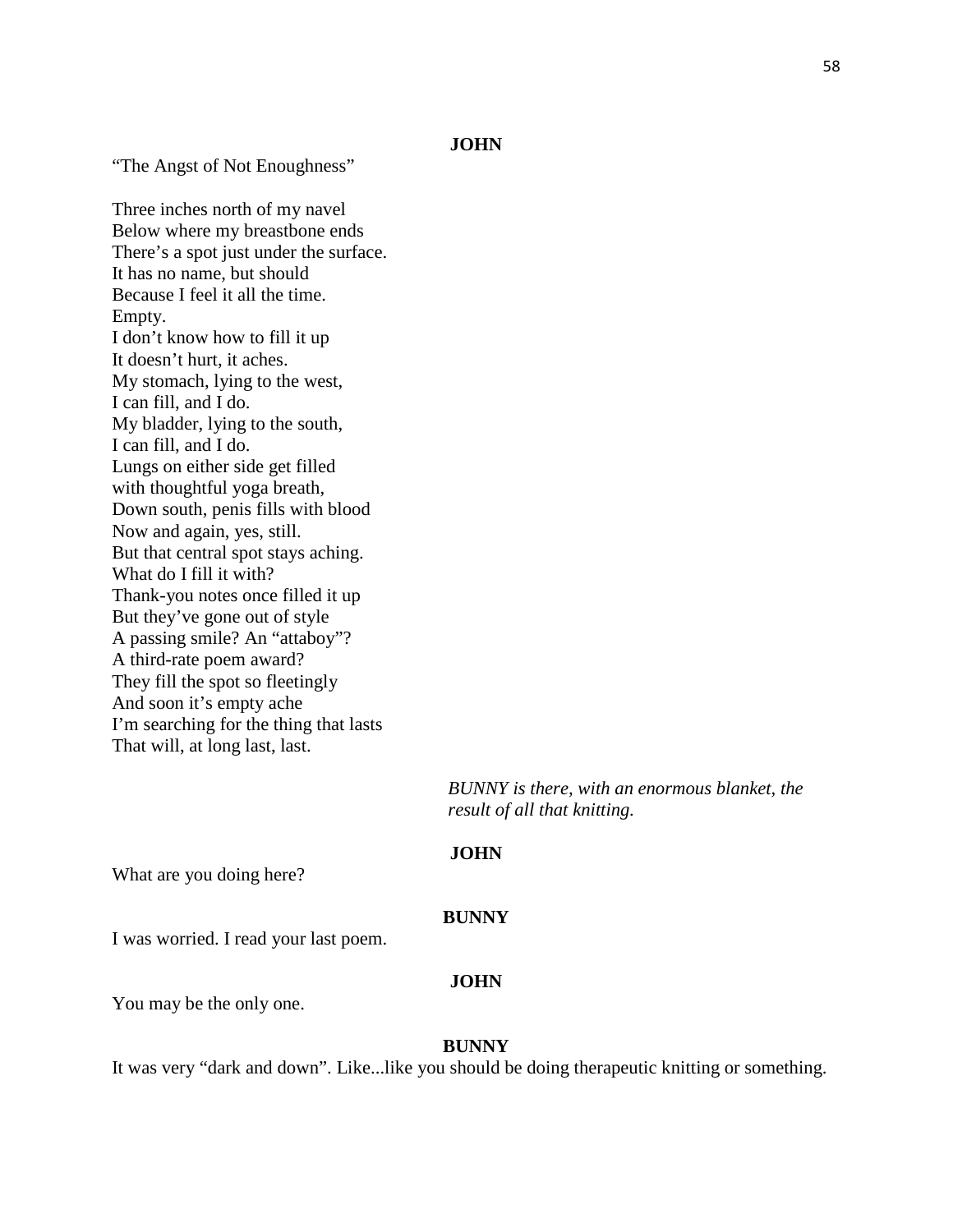How did you find me here? Wait, you knew from our reading Lear to look for the old man on the blasted heath!

#### **BUNNY**

No, I GPS'ed your phone. Look, I finished!

*Bunny hands him the blanket. The tiny LED stars begin to shine.*

# **JOHN**

Congratulations. It's beautiful. You'll be able to enjoy that for years and years.

It's for you.

For me?

It's so chilly out here.

Oh, for tonight.

# **BUNNY**

Yes, for tonight. But also forever. I knitted it for you. Knitted, not knotted. I got a lot better.

*BUNNY puts the blanket around JOHN. She sits by him. Then she puts the blanket around herself as well. The stars are all shining now.*

#### **JOHN**

Aren't you afraid of being seen with the perv?

#### **BUNNY**

You're not a perv, are you?

*JOHN shakes his head. BUNNY sits with him.*

#### **BUNNY**

Would you hold me a little bit?

# **JOHN**

I'm not sure // that's a good

# **BUNNY**

**JOHN**

**BUNNY**

# **JOHN**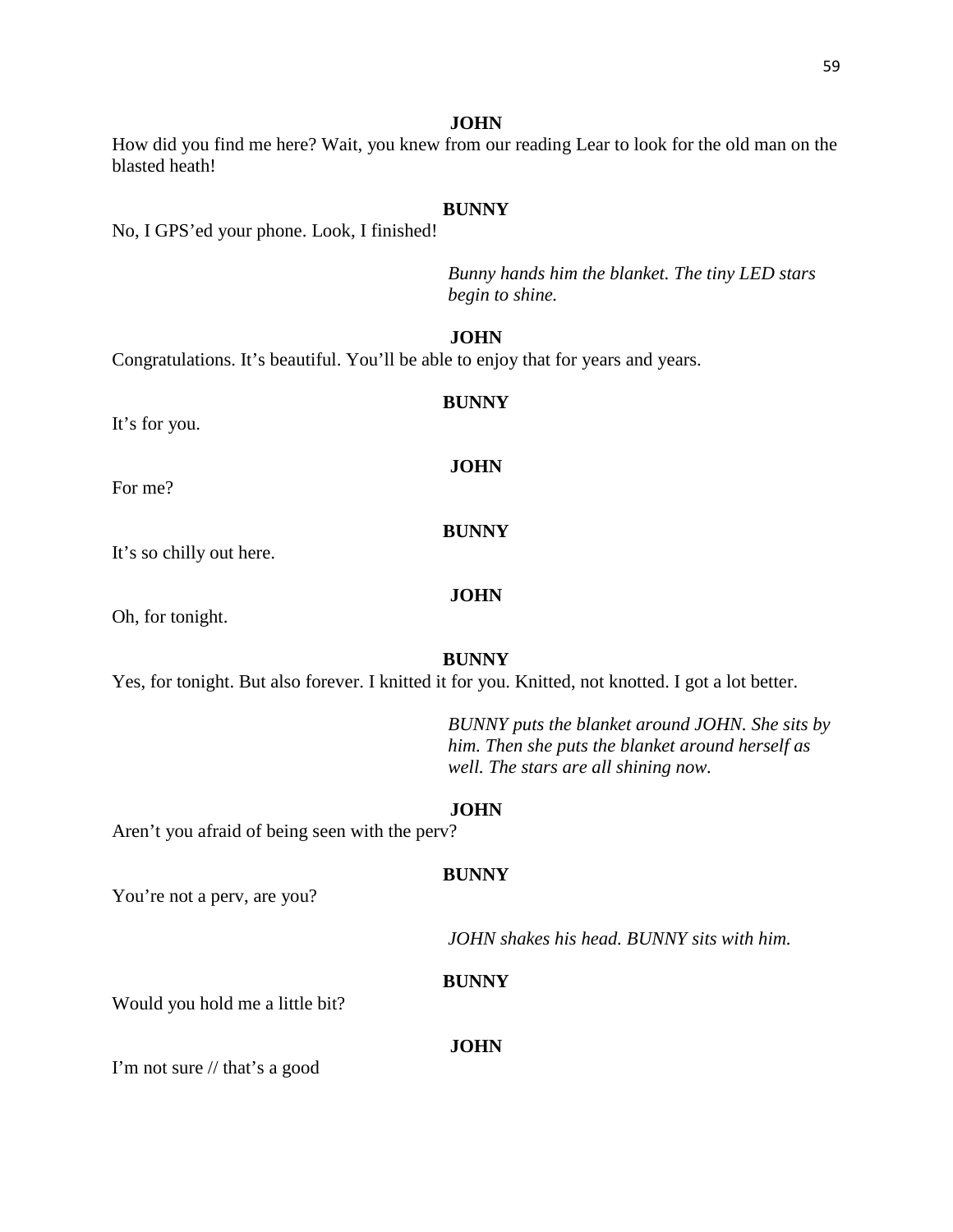No one on this planet has held me for a very, very, very long time.

# **JOHN**

No one on this planet has held me for a very, very, very long time, either.

#### **BUNNY**

What about your ex? Didn't you guys…?

## **JOHN**

How did you know that?

#### **BUNNY**

OK, I might have GPS'ed your phone and you were like at the Radisson all night. But I'm totally not stalky!

# **JOHN**

Trish and I...we didn't really "hold" each other. Not in that kind of way.

**BUNNY**

My Mom went off tonight. Toilet brush spikes are surprisingly sharp.

#### **JOHN**

I'm sorry.

*BUNNY and JOHN hold each other. It is nice. It is definitely not creepy or pervy. Then Bunny pulls away.*

# **JOHN**

Did I…?

#### **BUNNY**

No. Thank you. It just made me realize that what I really want is to be able to hold my father. I was all set to go on Memorial Day, but in between toilet brush attacks Mom is like, "Why should I drive all that effin' way for you?" and it's in the middle of nowhere.

#### **JOHN**

**BUNNY**

Memorial Day?

Yeah.

**JOHN**

I'll drive you there.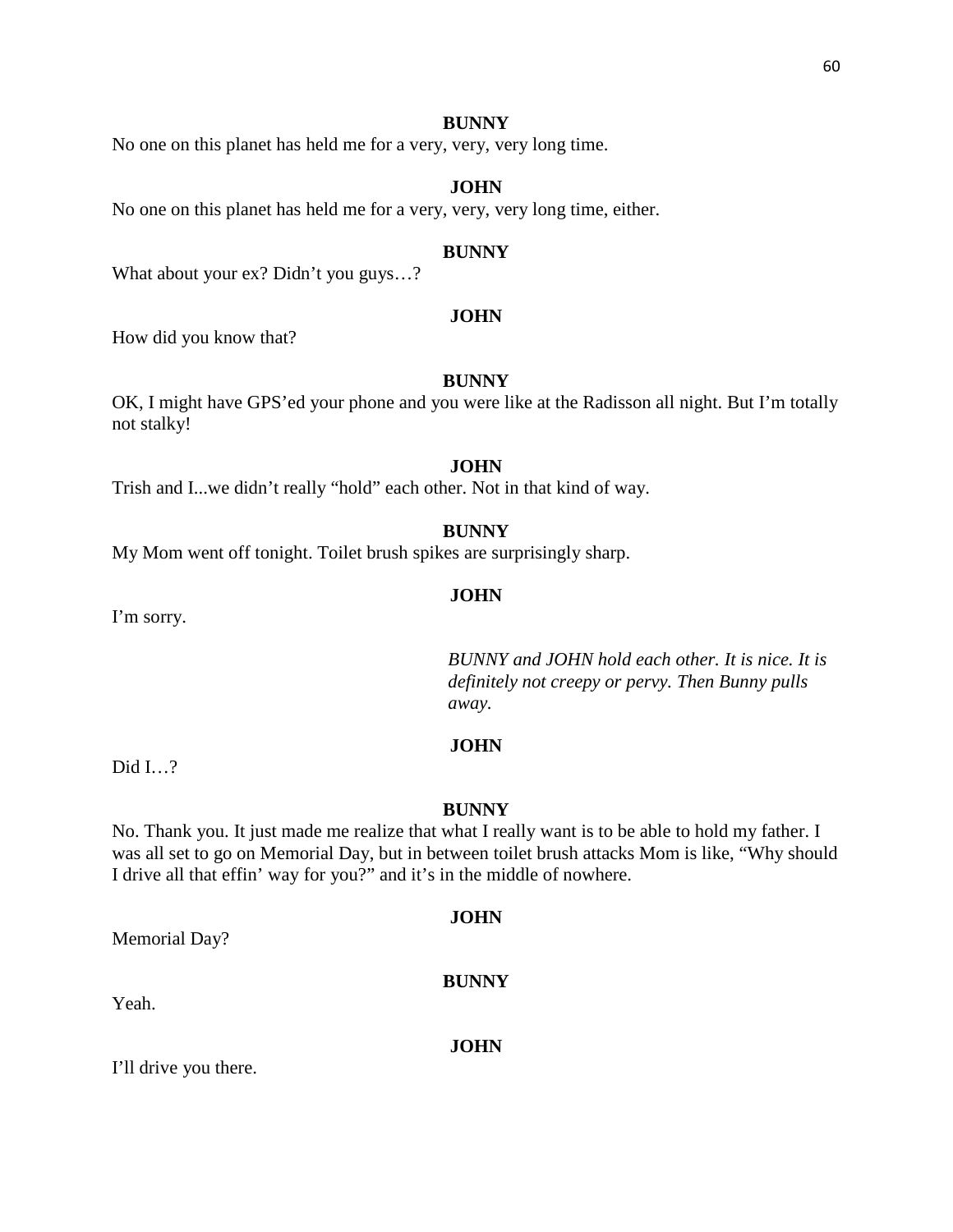But that's your Poetry Convention.

# **JOHN**

No. I'll take you.

# **BUNNY**

But you are the keynote speaker, and you // won the award for

# **JOHN**

The thing I most want to do in the world on Memorial Day is take you to see your father.

### **BUNNY**

Did they take away your award?!

*JOHN checks his phone.*

#### **JOHN**

No. Only in my paranoid fantasy. Look, I'm still there.

*JOHN shows BUNNY his phone.*

## **BUNNY**

First Prize! Your picture, your bio! "Our Grand Prize Winner John Wagner has had the privilege to teach more than three thousand students during // his thirty year career as

**BUNNY**

**JOHN**

**BUNNY**

**JOHN**

**JOHN**

Help me fold this.

You have to go that Convention!

I'm driving you to Ohio.

It's your award!

It's your father.

Help me fold this blanket.

*JOHN and BUNNY fold up the blanket.*

Would they let you give this to your father?